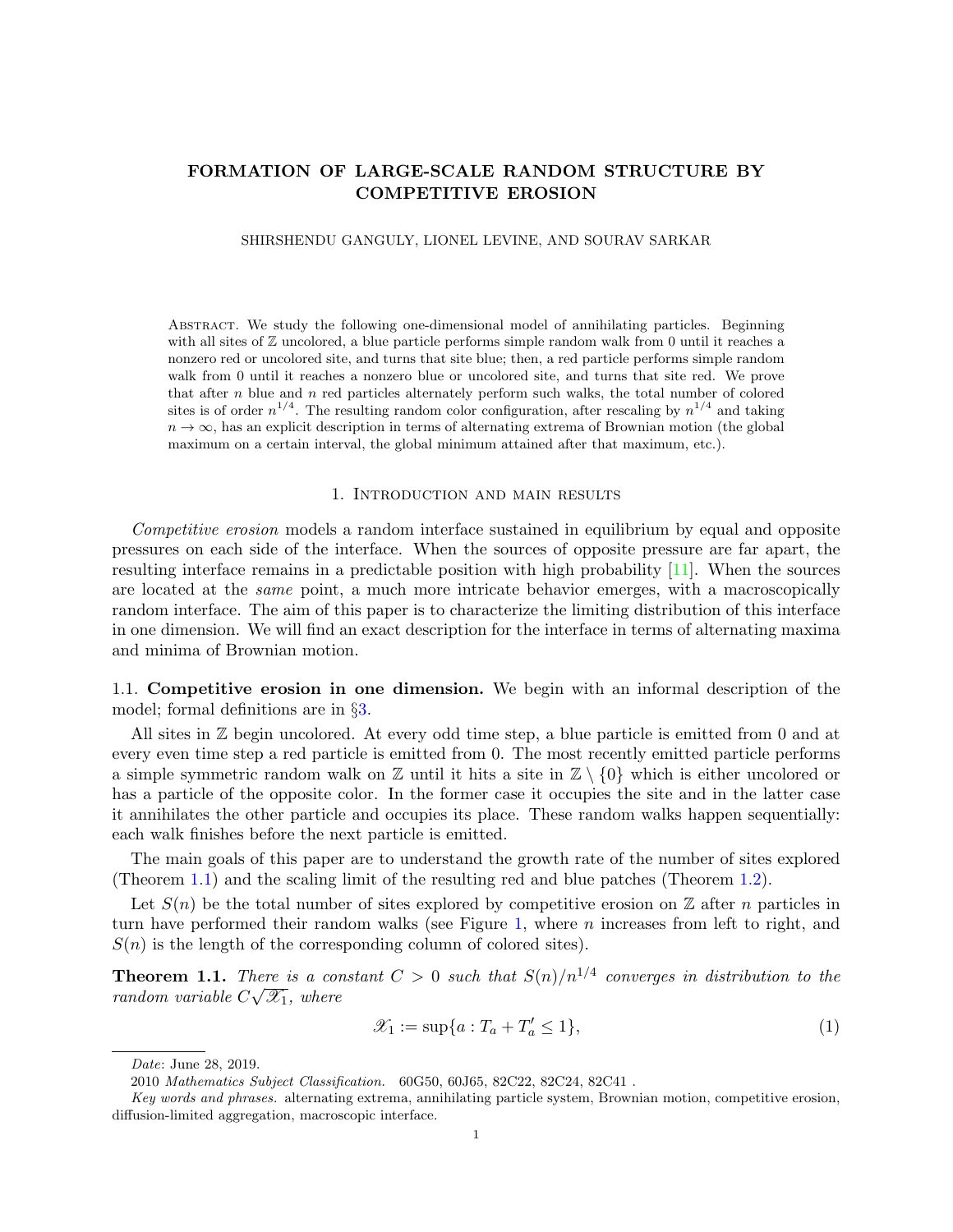

<span id="page-1-0"></span>FIGURE 1. A sample of competitive erosion in  $\mathbb{Z}$ . Time increases from left to right: each column depicts the random configuration of red and blue sites in  $\mathbb Z$  after the addition of  $10^5$  more particles of each color. Sites near 0 (the white horizontal bar) change color often, while those far from 0 change only rarely. According to Theorem [1.1,](#page-0-0) the total number of colored sites at time *n* is of order  $n^{1/4}$ .

where  $T_a$  and  $T'_a$  are hitting times of a for the absolute value processes  $|\mathcal{B}(\cdot)|$  and  $|\mathcal{B}'(\cdot)|$  of independent standard Brownian motions  $\mathcal{B}(\cdot)$  and  $\mathcal{B}'(\cdot)$ .

The exact value of the constant above turns out to be  $C = 2\sqrt{2}(\frac{1}{2} - \sum_{j=1}^{\infty} \frac{1}{j(j+1)^2(j+2)})^{-1/4}$ . This value arises from a comparison of two time scales, Theorem [2.3](#page-8-0) below.

1.2. Related models. To put our model in context, consider first competitive erosion without any red particles. Each blue particle released from the origin performs simple random walk until reaching an uncolored site, then turns that site blue. In  $\mathbb{Z}^d$ , the resulting cluster of blue sites grows asymptotically as Euclidean ball [\[19\]](#page-41-1), with square root fluctuations in dimension 1 and logarithmic fluctuations in higher dimensions  $[2, 3, 4, 15, 16, 17]$  $[2, 3, 4, 15, 16, 17]$  $[2, 3, 4, 15, 16, 17]$  $[2, 3, 4, 15, 16, 17]$  $[2, 3, 4, 15, 16, 17]$  $[2, 3, 4, 15, 16, 17]$  $[2, 3, 4, 15, 16, 17]$  $[2, 3, 4, 15, 16, 17]$  $[2, 3, 4, 15, 16, 17]$  $[2, 3, 4, 15, 16, 17]$  $[2, 3, 4, 15, 16, 17]$ . This model (known as Internal Diffusion-Limited Aggregation: "internal" because the particles start inside the cluster, "aggregation" because the cluster grows, "diffusion-limited" because the mechanism of growth is for random walkers to reach the boundary) fits into a  $2 \times 2$  family:

|             | Internal   | External   |
|-------------|------------|------------|
| Aggregation | smoothing  | roughening |
| Erosion     | roughening | smoothing  |

<span id="page-1-1"></span>Table 1. Four types of diffusion-limited boundary dynamics: Random walkers can start either inside or outside the cluster A; when they reach the boundary  $\partial A$  they can either aggregate (enlarge A by one point) or erode (delete one point from  $A$ ). Internal Aggregation and External Erosion are "smoothing" in the sense that fjords and peninsulas become shorter. The other two combinations are "roughening" in the sense that fjords or peninsulas become longer.

To obtain a smoothing model of boundary dynamics that is symmetric the random cluster A and its complement, Jim Propp proposed alternating steps of Internal Aggregation with External Erosion. If we color each site blue or red according to whether it belongs to  $A$  or  $A<sup>c</sup>$ , then each blue walker erodes a red site and each red walker erodes a blue site, hence the name Competitive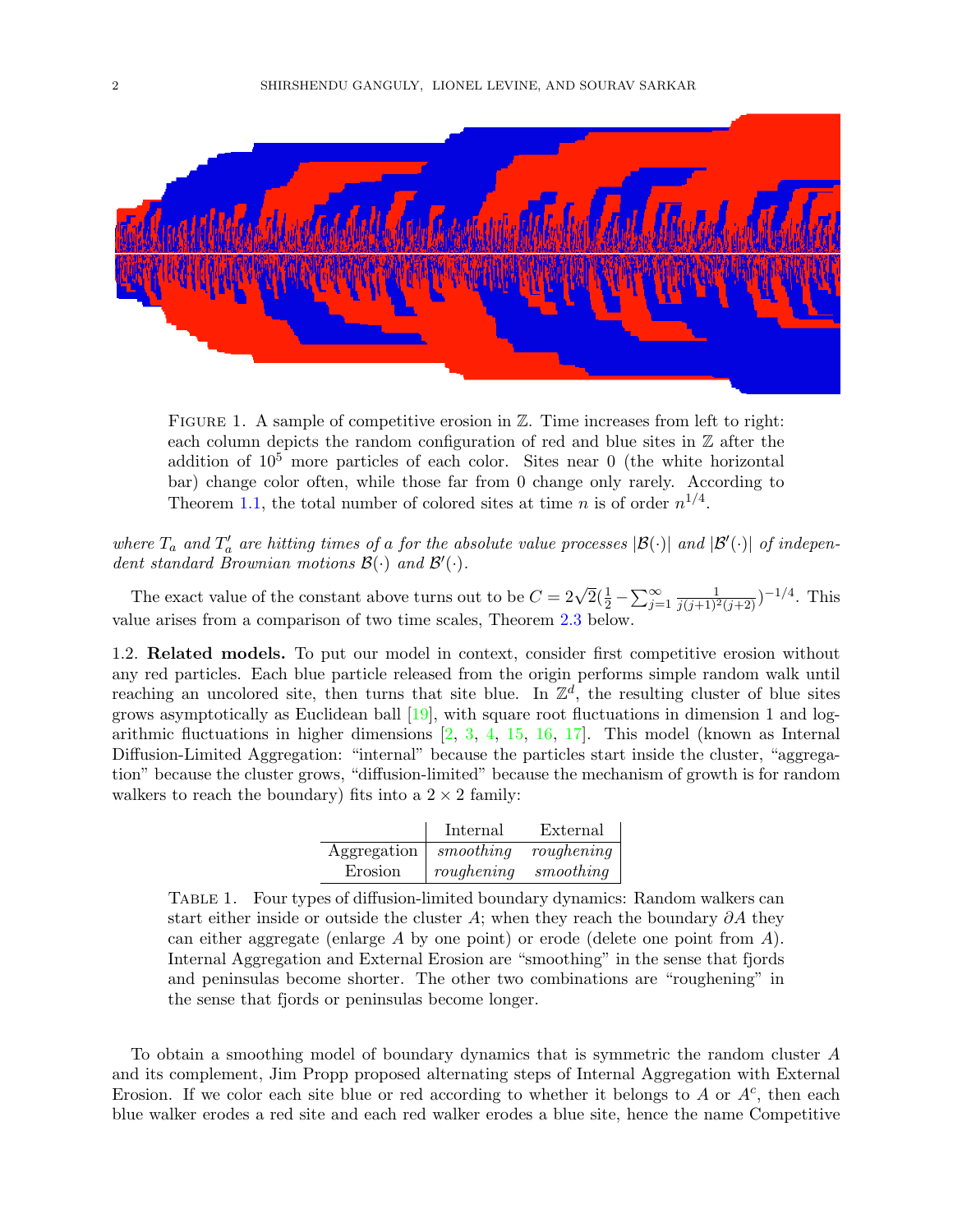Erosion. The first study of competitive erosion was on the cylinder  $\mathbb{Z}_n \times \{0,1,\ldots,n\}$  with each red walker started at a uniform point on top layer  $\mathbb{Z}_n \times \{n\}$ , and each blue walker started at a uniform point on the bottom layer  $\mathbb{Z}_n \times \{0\}$ . The main result of [\[11\]](#page-41-0) is that the stationary distribution concentrates, with probability exponentially close to 1, on configurations with  $o(n)$  fluctuations around a flat interface.

Competitive erosion on discretized plane domains is studied in [\[12\]](#page-41-8), where the limiting shape of the interface is shown to be invariant under conformal maps.

The techniques of [\[11,](#page-41-0) [12\]](#page-41-8) rely on red and blue walkers starting far apart. The present paper is motivated by the variant mentioned at the end of  $[11]$ , in which red and blue walkers instead start at the same point. The dynamics of competitive erosion (with strictly alternating red and blue walkers) ensure that this mutual starting point remains on the interface between red and blue. So the model studied in this paper is intermediate between the "Internal" and "External" columns of Table [1](#page-1-1) in the sense that all walkers start on the boundary. It marries the smoothness of internal DLA (which grows asymptotically as ball, with only logarithmic fluctuations) with the wildness of external DLA (which is believed to grow fractal arms [\[18,](#page-41-9) [5\]](#page-41-10)).

We remark that a two-color growth process very different from competitive erosion is the "oil and water" model [\[9\]](#page-41-11) in which each random walker is permitted to move only in the presence of an oppositely colored walker. In that model,  $n$  red and  $n$  blue walkers started at the origin spread somewhat further (to distance  $n^{1/3}$  instead of  $n^{1/4}$ ), and the colors display no macroscopic structure.

Competing particle systems, modeling co-existence of various species etc, have been the subject of intense study in physical sciences as well as mathematics: see, for example,  $[7, 8]$  $[7, 8]$  $[7, 8]$  for annihilating random walks, and [\[1,](#page-41-14) [13\]](#page-41-15) for a two-species Richardson model (first-passage percolation).

1.3. Scaling limit of the color configuration. Our next result describes how to read off the scaling limit of the final color configuration of competitive erosion on  $\mathbb{Z}$ , in terms of the random variable  $\mathscr{X}_1$  appearing in Theorem [1.1](#page-0-0) and certain extremal values of the Brownian paths  $\mathscr{B}, \mathscr{B}'$ . Later in the article (see Lemma [5.5\)](#page-21-0), it is shown that, almost surely, exactly one of the following occurs:

<span id="page-2-0"></span>
$$
\mathscr{X}_1 = \max\{|\mathcal{B}'(s)| : s \in [0, 1 - T_{\mathscr{X}_1}]\} \quad \text{or} \quad \mathscr{X}_1 = \max\{|\mathcal{B}(s)| : s \in [0, 1 - T'_{\mathscr{X}_1}]\}.
$$
 (2)

Assume, without loss of generality, that the former holds and moreover that  $\mathcal{B}'(T)$  $(\mathscr{L}_1) > 0$ , so that  $T'_{\frac{\delta}{2}}$  $\mathcal{Z}_1$  is the location of the global maximum of  $\mathcal{B}'$  on the interval  $[0, 1 - T_{\mathcal{X}_1}]$ ). It thus follows that the part of  $\mathcal{B}'$  from  $T'$  $\mathscr{X}_1$  onwards is an excursion below the level  $\mathscr{X}_1$  carrying on in the time interval  $[T]$  $T'_{\mathscr{X}_1}$ ,  $1 - T_{\mathscr{X}_1}$  (observe that  $1 - T_{\mathscr{X}_1} \geq T'_{\mathscr{Y}_1}$  $\mathcal{Z}_1$ , by definition). Now define the following alternating sequence of global minima and maxima

$$
\mathscr{X}_1=\mathscr{U}_0,\mathscr{M}_1,\mathscr{U}_1,\mathscr{M}_2,\mathscr{U}_2,\ldots,
$$

in the following inductive way: For any  $j > 0$ ,  $\mathscr{M}_j$  is the minimum value attained by  $\mathcal{B}'$  between the time it attained  $\mathscr{U}_{j-1}$  and  $1-T_{\mathscr{X}_{1}}$ ; and  $\mathscr{U}_{j}$  is the maximum value attained by  $\mathscr{B}'$  between the time it attained  $\mathcal{M}_j$  and  $1 - T_{\mathcal{X}_1}$ . See the discussion following [\(21\)](#page-12-0) for the unicity of the times of attaining the values  $\mathcal{M}_1, \mathcal{U}_1, \mathcal{M}_2, \mathcal{U}_2, \ldots$ . Moreover let

$$
\mathscr{X}_2 = \mathscr{X}_1 - \mathscr{M}_1, \mathscr{X}_3 = \mathscr{U}_1 - \mathscr{M}_1, \mathscr{X}_4 = \mathscr{U}_1 - \mathscr{M}_2, \dots
$$

(see Figure [2](#page-3-0) for an illustration. For formal definitions see [\(21\)](#page-12-0)). Also let  $E(n, 1), E(n, 2), \ldots$  and  $W(n, 1), W(n, 2), \ldots$  respectively denote the lengths of the consecutive monochromatic runs starting furthest on the positive integer line and negative integer lines respectively (see Figure [3\)](#page-4-1). With the above preparation, we now state a refinement of Theorem [1.1.](#page-0-0)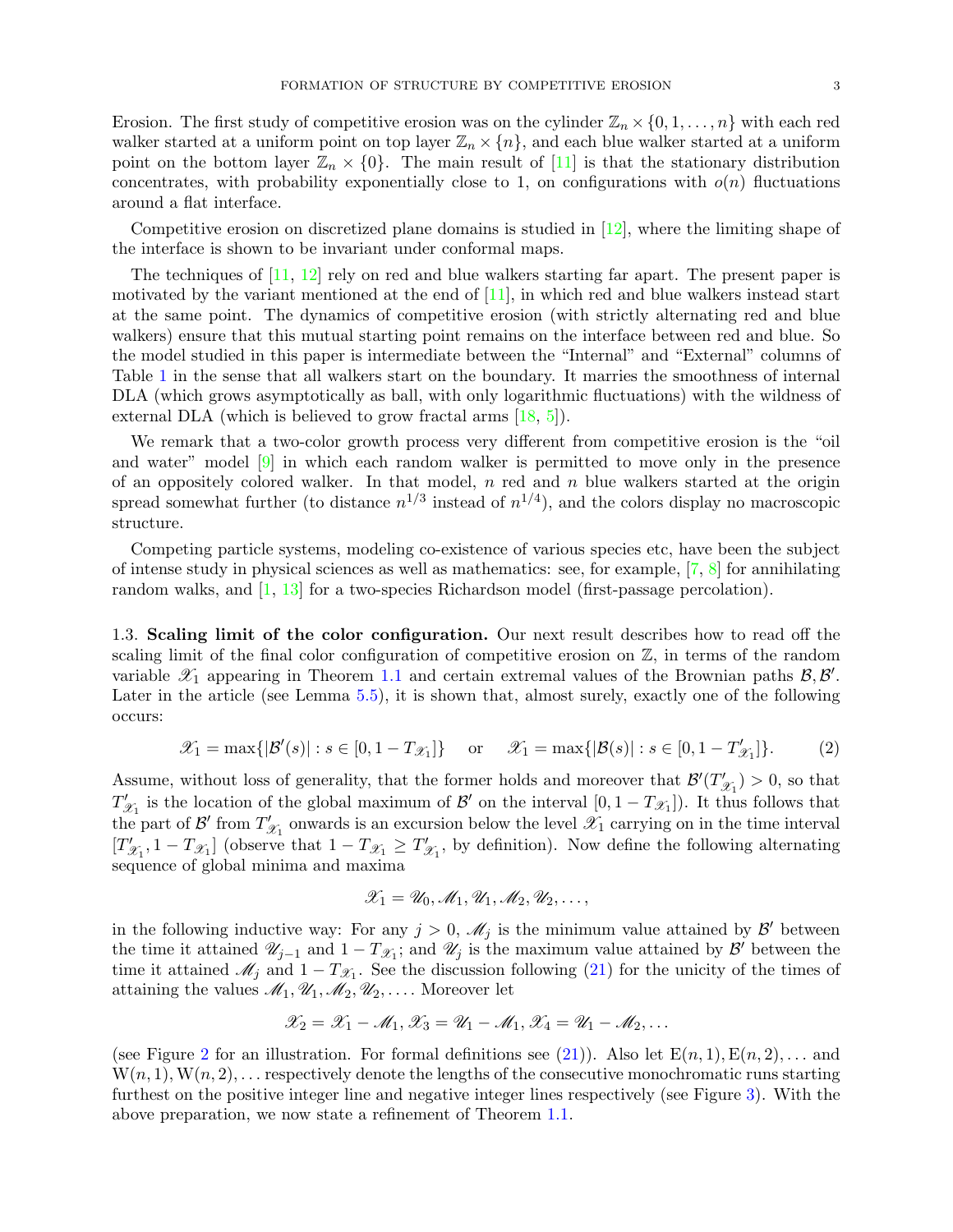

<span id="page-3-0"></span>FIGURE 2. (a) Simulations of two independent Brownian motions  $\beta$  (in brown) and  $\mathcal{B}'$  (in black) appearing in the statement of Theorem [1.1.](#page-0-0) (b) The yellow path shows the restriction of  $\mathcal{B}$  to the interval  $[T_{\mathscr{X}_1}, 1 - T'_{\mathscr{G}}]$  $\mathscr{L}_1$ , and the green path shows the restriction of  $\mathcal{B}'$  to  $T'$  $\mathcal{L}_{\mathcal{X}_1}$ , 1 –  $T_{\mathcal{X}_1}$ , where  $T_{\mathcal{X}_1}$  and  $T'_{\mathcal{Y}_2}$  $\mathscr{X}_1$  are the hitting times as defined in [\(1\)](#page-0-1). In this example: the first of the two events in [\(2\)](#page-2-0) holds: the green path is maximized at  $T'$  $\mathcal{Z}_1$ , so the global maximum of  $\mathcal{B}'$  on the interval  $[0, 1 - T\mathcal{Z}_1]$ is attained at time  $T'$  $\mathcal{Z}_1$ . Theorem [2](#page-2-0) relates the length  $E(n, 1)$  of the rightmost monochromatic interval in competitive erosion to the square root of the difference between the maximum  $\mathscr{X}_1$  and minimum  $\mathscr{M}_1$  of the green path.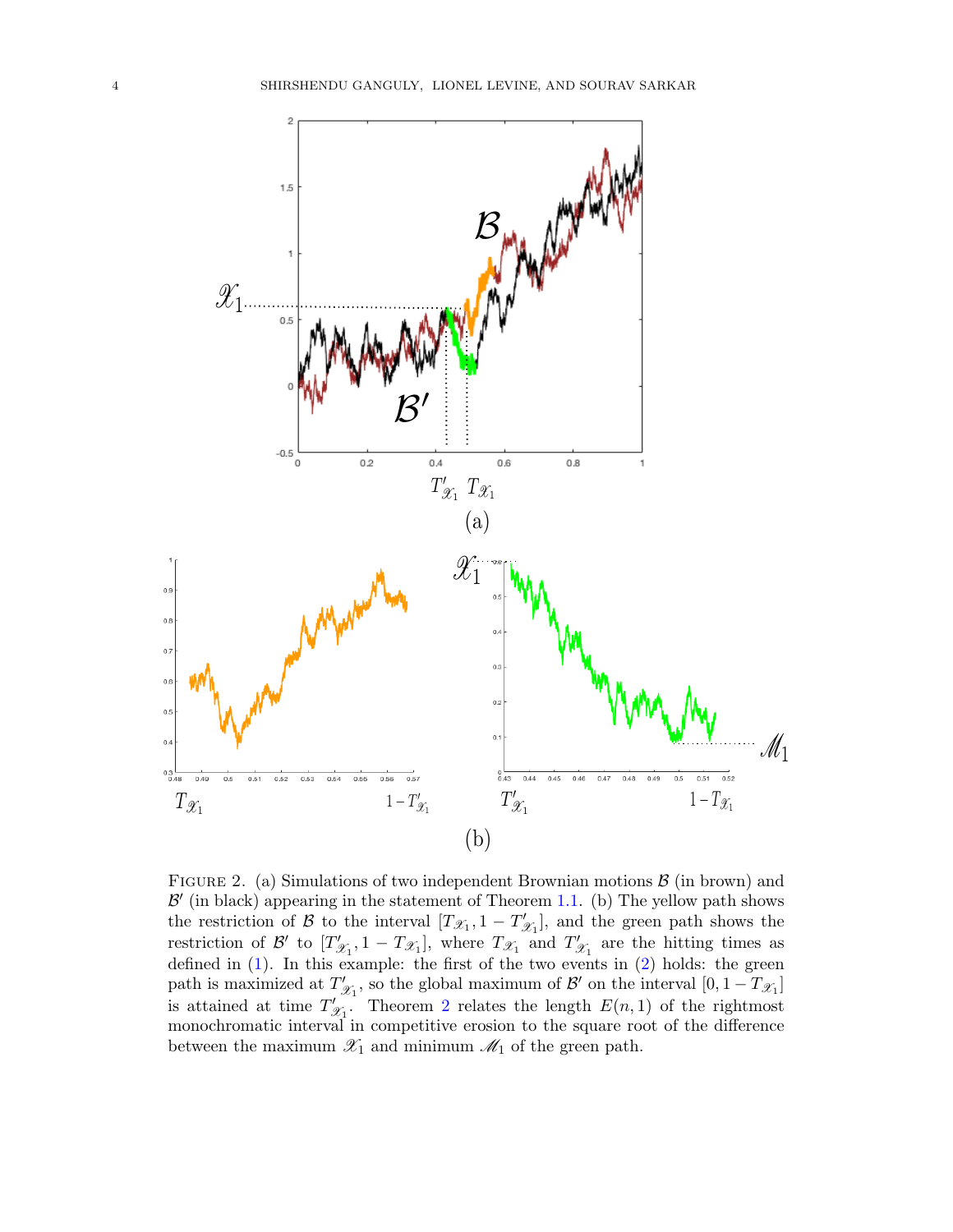

<span id="page-4-1"></span>FIGURE 3. Schematic of the color configuration after n particles have finished walking.  $S_{\rm E}(n)$  and  $S_{\rm W}(n)$  denote the number of explored sites on the negative and positive integer line respectively.  $E(n, 1), E(n, 2), \ldots$  denote the length of the monochromatic runs starting furthest from the origin on the positive integer line.  $W(n, 1), W(n, 2), \ldots$  denote the analogous quantities on the negative line. The white circle in the middle denotes the origin.

<span id="page-4-0"></span>**Theorem 1.2.** Let  $C$  be as in Theorem [1.1.](#page-0-0) Then,

$$
\frac{\left(\mathcal{E}(n,1),\mathcal{E}(n,2),\ldots,\mathcal{E}(n,k)\right)}{n^{1/4}} \xrightarrow{d} \frac{C}{2} \left(\sqrt{\mathscr{X}_1} - \sqrt{\frac{\mathscr{X}_2}{2}},\sqrt{\frac{\mathscr{X}_2}{2}} - \sqrt{\frac{\mathscr{X}_3}{2}},\ldots,\sqrt{\frac{\mathscr{X}_k}{2}} - \sqrt{\frac{\mathscr{X}_{k+1}}{2}}\right).
$$

Above and throughout the paper,  $\stackrel{d}{\Rightarrow}$  denotes convergence in distribution. We will prove in Section [4](#page-12-1) that  $W(n, i)$  and  $E(n, i)$  differ by at most one and hence it suffices to consider just  $E(\cdot, \cdot)$ . Similar statistics related to alternating extrema of a one dimensional Brownian motion were also the object of study in [\[6\]](#page-41-16).

Although competitive erosion is far from any physical model, we have found two physical metaphors at times inspiring.

1.4. The origin of large-scale structure in the universe. It is thought that most matter annihilated with antimatter in the early universe, and that the large-scale structure of the remaining matter has its origin in random (quantum) fluctuations of the early universe. The model considered in this paper resembles that scenerio in that nearly all particles are destroyed by a particle of opposite color, leaving only on the order  $n^{1/4}$  surviving particles out of an initial n red and n blue. These surviving particles are structured into long monochromatic intervals, even though the only mechanism for generating structure in our model is simple symmetric random walks performed by the particles.

Why does the universe apparently contain more matter than antimatter? Many offered explanations involve exotic physics beyond the Standard Model. Another possibility to be considered, however, is a patchwork universe dominated by matter in some regions and by antimatter in others. The most obvious sign that we live in a patchwork universe would be radiation emitted from the region boundaries where matter and antimatter meet. Measurements of the cosmic diffuse gamma-ray background imply that if such regions exist they must be large, on the same scale as the observable universe itself; see [\[10\]](#page-41-17) and references therein. The question then arises whether it is possible, even in a mathematical toy universe, for an initially symmetric configuration of matter and antimatter with only local interactions to evolve macroscopic asymmetries (in contrast to the mesoscopic fluctuations of the Gaussian and KPZ universality classes). Theorem [1.2](#page-4-0) shows that in one spatial dimension, the answer is yes.

While our proof method is restricted to one spatial dimension, simulations suggest that the macroscopic structure in competitive erosion persists also in two and three dimensions (Figure [10\)](#page-40-0).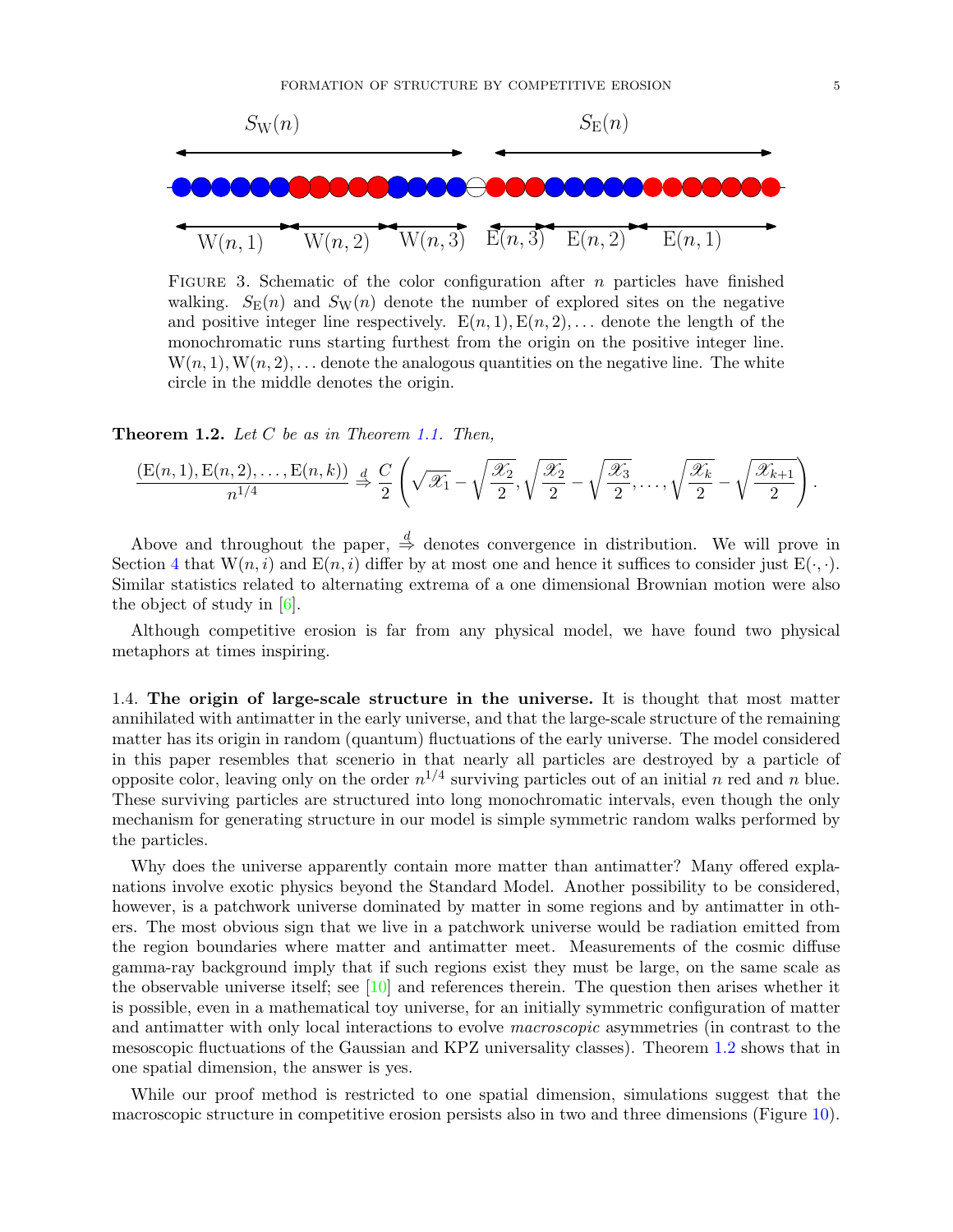1.5. Layering in sedimentary rock. Our second metaphor comes from geology. In rock composed of distinct layers of accumulated sediment, the layers close to the earth's surface tend to be younger (i.e., deposited more recently) than the deeper layers. Each layer was deposited over a short period of geological time, but there can be large gaps in time between adjacent layers. These gaps reflect periods of alternating accumulation and erosion of sediment. The time gaps between deep layers tend to be longer than those between shallow layers (a phenomenon called the Sadler effect, after  $[23]$ ) so that the age of the rock increases faster than linearly with depth.

In competitive erosion, we can think of each monochromatic interval of sites as a layer of rock. Define the "age" of a given site as the elapsed time since its most recent change in color. At any given time, adjacent sites of the same color are likely to be close in age, but there is a large gap in age between differently colored adjacent sites. One can see these different time scales in Figure [1:](#page-1-0) as n increases, it happens relatively often that the interval of colored sites expands, but its endpoints change color only very rarely.

### 2. Key ideas and outline of the proofs

<span id="page-5-1"></span>A "microstep" in competitive erosion is a single random walk step of a single particle.

# Throughout this article the total number of elapsed microsteps will be denoted by  $t$ , and the total number of particles emitted will be denoted by  $n$ .

For  $x \in \mathbb{Z}$ , let  $\sigma^t(x) \in \{-1, 0, 1\}$  indicate the color of site x after t microsteps (with  $-1$  indicating Red, 0 uncolored, and +1 Blue). Let  $\hat{\sigma}^t(x) \in \{-1, 0, 1\}$  indicate the color and position of the currently active particle of the t microstops (with 1 indicating that x has an active Bod particle currently active particle after t microsteps (with  $-1$  indicating that x has an active Red particle, 0 that x has no active particle, and  $+1$  that x has an active Blue particle). Since only one particle at a time is active,  $\hat{\sigma}^t(x)$  is nonzero for exactly one site  $x \in \mathbb{Z}$ . A key object in our analysis is the cional sum of nocitions signed sum of positions,

<span id="page-5-0"></span>
$$
M^{t} = \sum_{x \in \mathbb{Z}} x \sigma^{t}(x) + 2 \sum_{x \in \mathbb{Z}} x \widehat{\sigma}^{t}(x).
$$
\n(3)

The first term is the signed sum of positions of all colored sites, and the second term is twice the signed position of the currently active particle.

An easily verified, but important, property of  $M<sup>t</sup>$  is that its increments  $M<sup>t</sup> - M<sup>t-1</sup>$  are independent  $\pm 2$  with probability  $\frac{1}{2}$  each, except at those microtimes t when a previously uncolored site becomes colored. The factor of two in  $(3)$  ensures that this martingale property holds even at times when a colored site is converted to the opposite color. For example, when a Blue particle converts a Red site  $x$  and a new active particle is born at 0, the color conversion increases the first sum by  $2x$ , but the second sum decreases by  $2x$  (as the position of the currently active particle is now 0 instead of  $x$ ).

To prove Theorems [1.1](#page-0-0) and [1.2,](#page-4-0) we first prove versions of those theorems at the microstep time scale, based on the following observations:

1. We first prove certain useful combinatorial properties of this process: for e.g., the number of sites explored on each side of the origin can at most differ by 1. Thus the set of explored sites on both sides of the origin increases from  $(k, k + 1)$  or  $(k + 1, k)$  to  $(k + 1, k + 1)$ , and then from  $(k+1, k+1)$  to  $(k+2, k+1)$  or  $(k+1, k+2)$ , and so on (the first coordinate represents the number of explored sites in −N and the second coordinate represents the number of explored sites in N).

2. Now the key observation is that the microsteps corresponding to exploring new sites are related to hitting times of different level sets for the absolute value process  $|M^t|$ . Let  $\tau_{k,k}^{k,k+1}$  be the stopping time of a symmetric random walk of step-size 2 starting from  $k(k+1)$  till it hits  $\pm (k+1)(k+2)$  and let  $\tau_{k,k+1}^{k+1,k+1}$  be the stopping time of a symmetric random walk of step-size 2 starting from  $(k+1)^2$ till it hits  $\pm((k+2)^2-1)$ . It turns out (see Lemma [5.1\)](#page-16-0), that the law of  $M^t$  while going from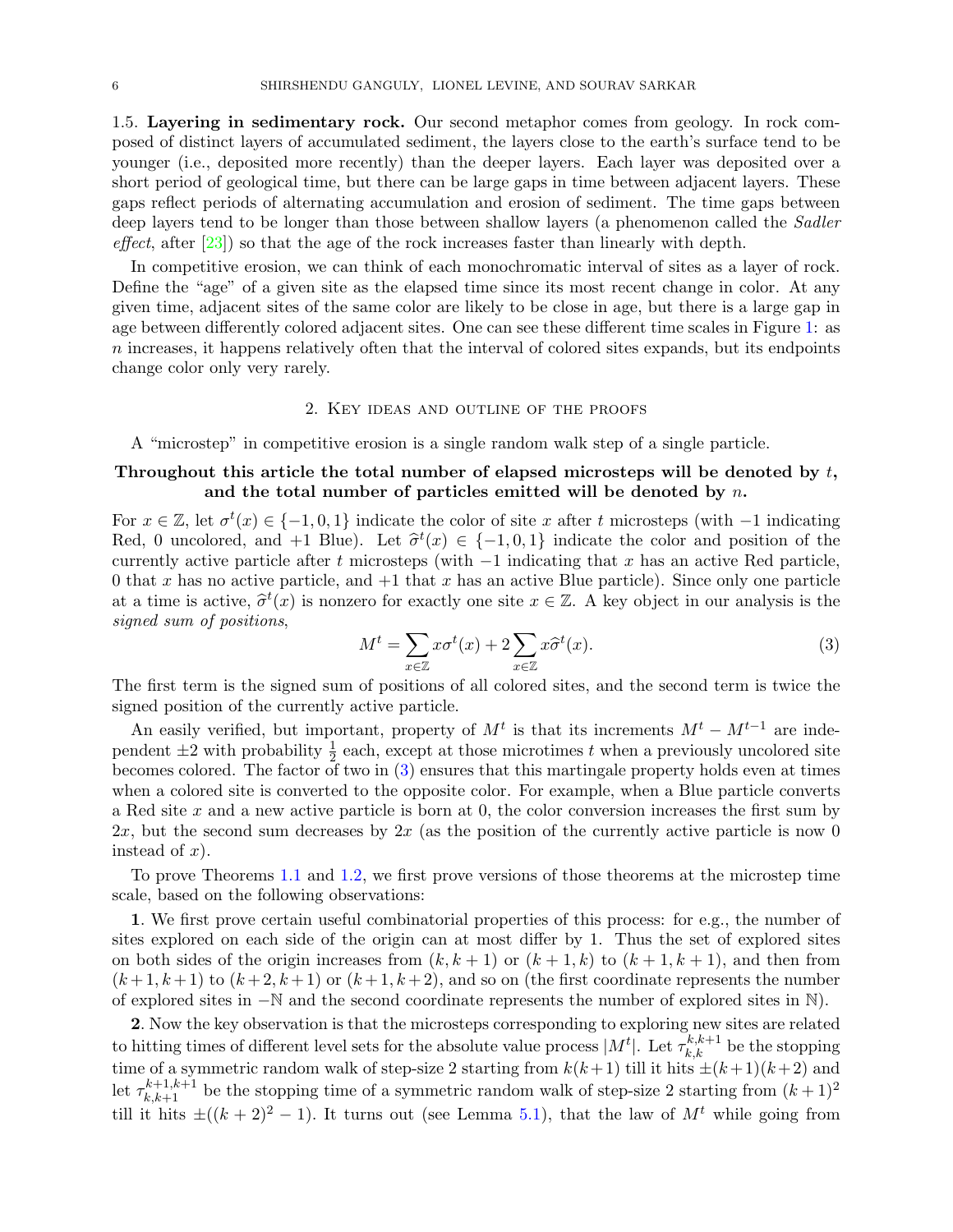

<span id="page-6-0"></span>FIGURE 4. The graph of  $M<sup>t</sup>$  in terms of the microstep t. The brown (odd) segments denote the random walks  $\mathscr{E}_0, \mathscr{E}_1, \ldots$ , which are paths of step-size 2 and  $\mathscr{E}_k$  up to a factor of  $-1$ , starts from  $k(k+1)$  and stops on hitting  $\pm (k+1)(k+2)$ . Similarly the green (even) segments denote the random walks  $\mathscr{F}_0, \mathscr{F}_1, \ldots$  which are paths of stepsize 2 and  $\mathscr{F}_k$  up to a change in sign (depending on the endpoint of  $\mathscr{E}_k$ ) starts from  $(k+1)^2$  and stops on hitting  $\pm((k+2)^2-1)$ . At the microsteps corresponding to the end of the individual odd or even segments, where new sites are occupied, there are jumps in  $M<sup>t</sup>$  from a brown segment to a green segment or vice-versa. As mentioned before  $\mathscr{E}_k$  captures the transition of the explored territory from  $(k, k)$  to  $(k+1, k)$  or  $(k, k + 1)$ , while  $\mathscr{F}_k$  captures the transition from any of the latter to  $(k + 1, k + 1)$ . We illustrate the various configurations corresponding to  $M<sup>t</sup>$  at times  $t<sub>1</sub> < t<sub>2</sub>$  $\ldots < t_5 < t$  corresponding to the last microstep of every brown or green excursion. At all but the last one, a new site is explored. Whenever two adjacent green and brown random walk paths are stopped on hitting the same side of the  $x-$  axis, the color on either side of the origin does not change. However if they are stopped on hitting opposite sides, the colors switch. The last configuration corresponds to a partial green random walk path and is the configuration corresponding to  $M^t$ .

state  $(k, k)$  to either  $(k + 1, k)$  or  $(k, k + 1)$  is that of a symmetric random walk  $\mathscr{E}_k$  of step-size 2 whose absolute value starts from  $k(k+1)$  till it hits  $\pm (k+1)(k+2)$ . Similarly the law of  $M<sup>t</sup>$  while going from state  $(k+1, k)$  or  $(k, k+1)$  to  $(k+1, k+1)$  is that of a symmetric random walk  $\mathscr{F}_k$ , of step-size 2 starting from  $(k+1)^2$  and stops on hitting  $\pm((k+2)^2-1)$ . Thus  $\tau_{k,k}^{k,k+1}$  and  $\tau_{k,k+1}^{k+1,k+1}$  $k,k+1$ are the corresponding hitting times. Standard random walk facts imply that

$$
\mathbb{E}\tau_{k,k-1}^{k,k} = k^3 + k^2, \text{ and } \mathbb{E}\tau_{k,k}^{k,k+1} = (k+1)^3.
$$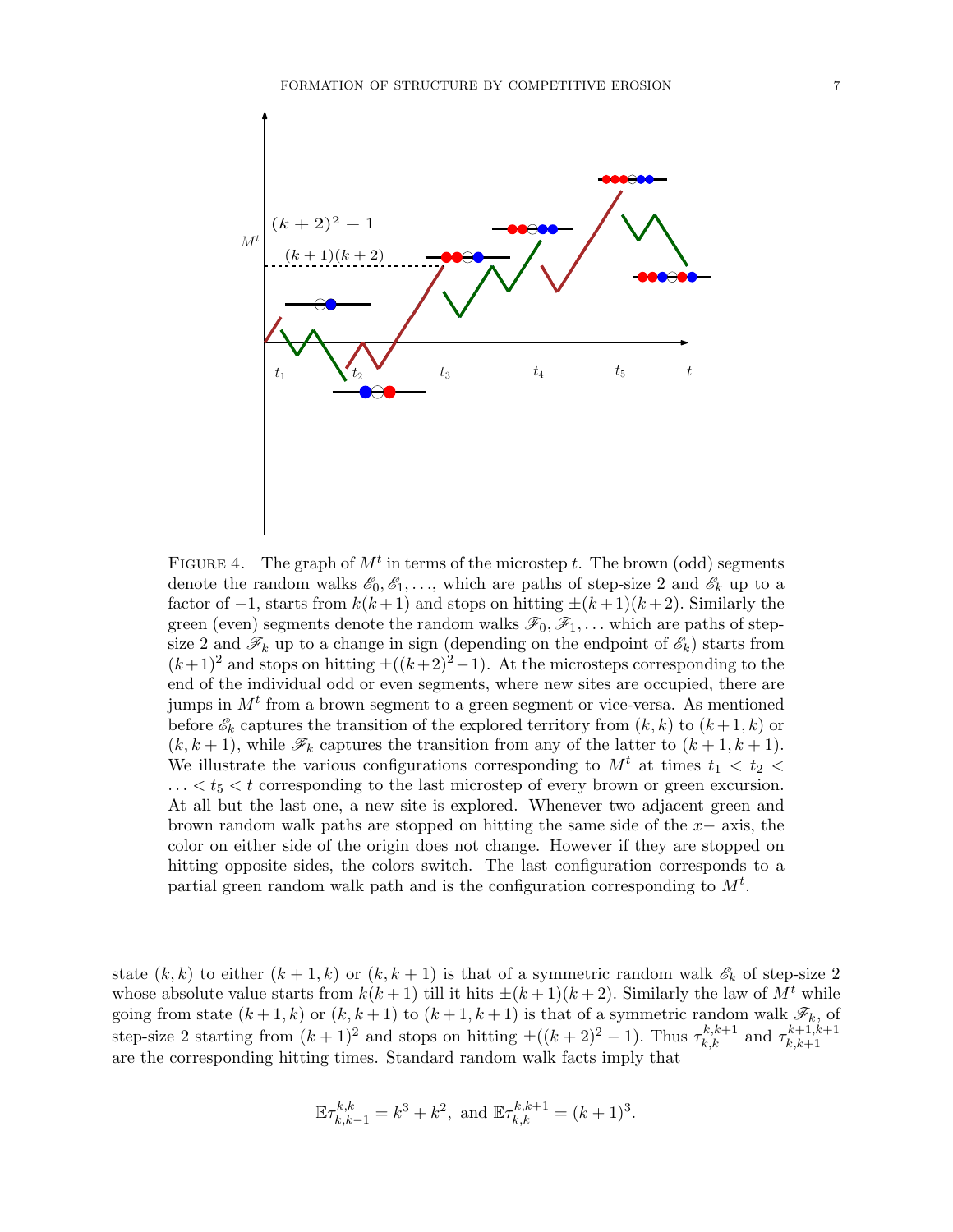Thus,  $\frac{\mathbb{E} A_{k,k}}{k^4} \to \frac{1}{2}$  as  $k \to \infty$  where  $A_{k,k}$  is the total number of microsteps taken to reach the state  $(k, k)$ . This suggests we should scale the number of explored sites by  $t^{1/4}$  to obtain a nontrivial limit.

3. From the above discussion it follows that at microtime t the number of sites explored on each side is roughly k if the maximum value attained by the process  $(M^s)_{0 \le s \le t}$  is approximately  $k^2$ . We might suspect that the number of explored sites, properly normalized, in the limit should behave like the square-root of the maximum of the absolute value of Brownian motion. However certain combinatorial constraints force it to be not quite the above but the square-root of the following related quantity:

<span id="page-7-0"></span>
$$
\sup_{a>0} \{T_a + T'_a \le 1\} \tag{4}
$$

where  $T_a$  and  $T'_a$  are hitting times of a for  $|\mathcal{B}(\cdot)|$  and  $|\mathcal{B}'(\cdot)|$  where  $\mathcal{B}(\cdot)$  and  $\mathcal{B}'(\cdot)$  are independent standard Brownian motions. Note that without the  $T_a'$  term, the above quantity would be exactly the maximum of the absolute value of Brownian motion run up to time 1.

To see why [\(4\)](#page-7-0) appears, note that since the ending point of  $\mathscr{E}_k$  is the starting point of  $\mathscr{E}_{k+1}$ , one can concatenate the random walk paths  $\{\mathscr{E}_k\}_{k>1}$  to get an honest random walk path  $\mathscr{E} = (\mathscr{E}_0; \mathscr{E}_1; \mathscr{E}_2; \ldots)$ of step size 2. However the ending point of  $\mathscr{F}_k$  is not quite the starting point of  $\mathscr{F}_{k+1}$ , but only differs by one in absolute value which has negligible contribution. Thus by suitable translation followed by concatenation of the segments  $\mathscr{F}_k$  one can obtain an independent random walk path  $\mathscr{F}$  (see [\(41\)](#page-19-0) for formal constructions). Now the total number of microsteps is the number of steps travelled by  $\mathscr E$  plus the steps travelled by  $\mathscr F$ . However by definition, the maximum of  $\mathscr E$  and maximum of  $\mathscr F$  are same up to a negligible error (both of them are close to  $k^2$ , if k sites have been explored on either side of the origin up to microstep  $t$ ). Thus normalizing by  $t$  and applying Donsker's theorem, we get that  $\frac{k^2}{\sqrt{t}}$  should converge to [\(4\)](#page-7-0) up to certain deterministic multiplicative factors (see Theorem [2.1](#page-8-1) below for a precise statement.)

4. Given t, as mentioned before, the state of the explored sites is  $(k, k)$  if

$$
\sum_{j=0}^{k-1} \left[ \tau_{j,j}^{j,j+1} + \tau_{j,j+1}^{j+1,j+1} \right] \le t < \sum_{j=0}^{k-1} \left[ \tau_{j,j}^{j,j+1} + \tau_{j,j+1}^{j+1,j+1} \right] + \tau_{k,k}^{k,k+1}.
$$

Similarly the state is  $(k, k + 1)$ , if

<span id="page-7-1"></span>
$$
\sum_{j=0}^{k-1} \left[ \tau_{j,j}^{j,j+1} + \tau_{j,j+1}^{j+1,j+1} \right] + \tau_{k,k}^{k,k+1} \le t < \sum_{j=0}^k \left[ \tau_{j,j}^{j,j+1} + \tau_{j,j+1}^{j+1,j+1} \right]. \tag{5}
$$

Let us assume the latter case for the purposes of exposition. Thus the total number of microsteps  $t$ is the total number of steps taken by the excursions  $\mathscr{E}_0, \ldots, \mathscr{E}_k$  and  $\mathscr{F}_0, \ldots, \mathscr{F}_{k-1}$  and a part of the excursion  $\mathscr{F}_k$ . Now by Brownian scaling  $\sum_{i=0}^n \tau_{j,j}^{j,j+1}$  should converge to  $tT_{\mathscr{X}_1}$  and  $\sum_{i=0}^{n-1} \tau_{j,j+1}^{j+1,j+1}$  $j,j+1$ should converge to  $tT'_{\mathscr{X}_1}$  where  $\mathscr{X}_1$  is the argmax in [\(4\)](#page-7-0) ( $k^2$  should be thought of as  $\sqrt{t}\mathscr{X}_1$ ).

Recalling the notations from Figure [3,](#page-4-1) let  $S^t$ ,  $S^t$  and  $S^t$  be the analogues of  $S(n)$ ,  $S_E(n)$  and  $S_{\rm W}(n)$  after t microsteps, and similarly let  $E^t(j)$ ,  $\overline{W}^t(j)$  be the analogues of  $E(n, j)$ ,  $W(n, j)$  (see Section [3](#page-10-0) for precise definitions).

By our assumption [\(5\)](#page-7-1), the process  $M<sup>t</sup>$  is essentially the same as the concatenated path

$$
\mathscr{E}_0; \mathscr{F}_0; \mathscr{E}_1; \mathscr{F}_1; \mathscr{E}_2; \mathscr{F}_2; \ldots, \mathscr{E}_k
$$

along with a part of  $\mathscr{F}_k$  run from microstep  $\sum_{j=0}^{k-1} \left[ \tau_{j,j}^{j,j+1} + \tau_{j,j+1}^{j+1,j+1} \right] + \tau_{k,k}^{k,k+1}$ . The extremal runs  $E^t(1), E^t(2), \ldots$  are now determined by this final part of  $\mathscr{F}_k$  which can be thought of as the random walk path  $\mathscr{F} = \mathscr{F}_1; \mathscr{F}_2; \ldots$  run from time  $tT'_{\mathscr{X}_1}$  to time  $t(1 - T_{\mathscr{X}_1})$  (see Figure [4\)](#page-6-0).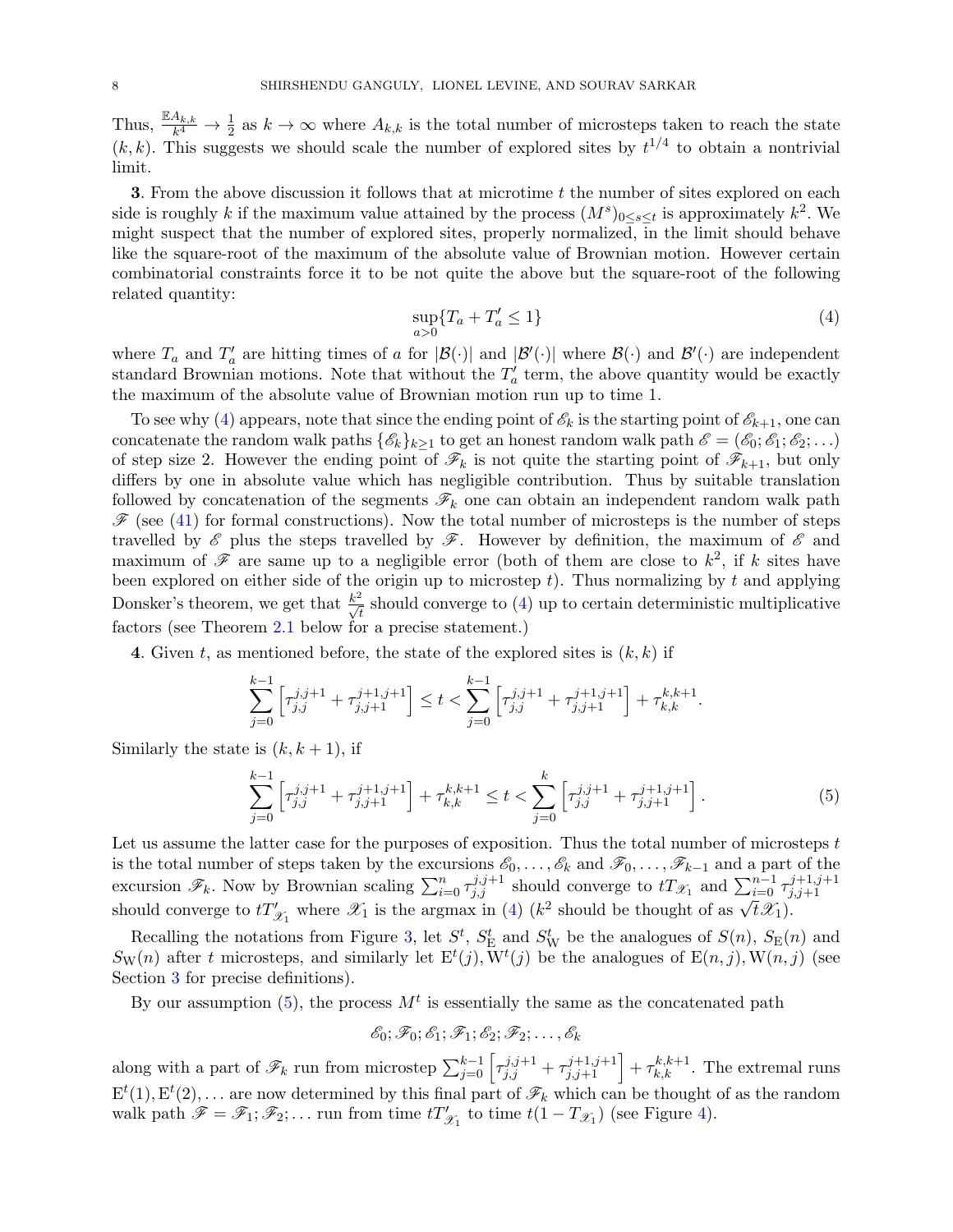It turns out that  $\sqrt{t}\mathscr{X}_1$  is an approximate local maximum for the path  $\mathscr{F}$  (and an exact local maximum after passing to Brownian motion). The subsequent alternating minima and maxima of  $\mathscr F$  are related to the extremal runs for e.g. the next global minima  $\mathscr M_1$  of  $\mathscr F_n$  in the time interval  $[tT'_{\mathscr{X}_1}, t(1-T_{\mathscr{X}_1})],$  (attained at say,  $t\mathscr{Y}_1$ ), is related to  $E^t(1)$  and subsequently  $\mathscr{U}_1$  (the global maxima in the time interval  $[t\mathscr{Y}_1, t(1-T_{\mathscr{X}_1})]$  is related to  $E^t(2)$  $E^t(2)$  $E^t(2)$  and so on (see Figure 2 for an illustration.)

We give a short example to illustrate why this must be the case: Imagine the first time when the configuration is monochromatic up to distance  $k$  with red on the right and blue on the left of the origin. As mentioned above  $M<sup>t</sup>$  reaches a value of about  $k<sup>2</sup>$  at this point. Now suppose before any site at distance  $k+1$  is explored, the interval  $\left[-\frac{2k}{3}\right]$  $\frac{2k}{3}, \frac{2k}{3}$  $\frac{2k}{3}$ , becomes monochromatic with blue on the right and red on the left. Thus at this point there are only two runs of red and blue on the right hand side as well as on the left hand side of the origin with  $E^{t}(1) = \frac{k}{3}$  and  $E^{t}(2) = \frac{2k}{3}$ . Also notice that at this point  $M<sup>t</sup>$  reaches the value of about  $k^2 - \frac{8k^2}{9}$  $\frac{k^2}{9}$  and is the current minimum after reaching the maximum  $k^2$ . Thus the difference between the maximum and the next minimum is related to the  $E^t(1)$ . One can continue this argument to describe the remaining runs.

In Section [5](#page-16-1) we formalize the above to prove the following theorems:

<span id="page-8-1"></span>**Theorem 2.1.** In the above setup,  $\frac{S_E^t}{t^{1/4}}$  $\stackrel{d}{\Rightarrow}$ √  $2\mathcal{X}_1$ , where  $\mathcal{X}_1$  is the same as in Theorem [1.1.](#page-0-0)

We prove later in Lemma [4.1](#page-12-2) that  $|S_E^t - S_W^t| \le 1$  and hence the scaling limit of the support is twice the right side in the above theorem. Recalling  $\mathscr{X}_1, \mathscr{X}_2, \ldots$ , from Theorem [1.2,](#page-4-0) the corresponding microstep version of the latter is the following:

## <span id="page-8-2"></span>Theorem 2.2.

$$
\frac{\left(\mathcal{E}^t(1),\mathcal{E}^t(2),\ldots,\mathcal{E}^t(k)\right)}{t^{1/4}} \stackrel{d}{\Rightarrow} \sqrt{2}\left(\sqrt{\mathscr{X}_1} - \sqrt{\frac{\mathscr{X}_2}{2}},\sqrt{\frac{\mathscr{X}_2}{2}} - \sqrt{\frac{\mathscr{X}_3}{2}},\ldots,\sqrt{\frac{\mathscr{X}_k}{2}} - \sqrt{\frac{\mathscr{X}_{k+1}}{2}}\right). \tag{6}
$$

Note that the two theorems just stated are in terms of the total number of microsteps  $t$ . To deduce our main results, it remains to compare the total number of microsteps to to the number of particles emitted. This is one of the key results in the paper. Starting from the initial empty configuration, let  $V(n)$  be the number of microsteps required for the first n particles to settle down. Theorems [1.1](#page-0-0) and [1.2](#page-4-0) follow in a relatively straightforward manner from Theorems [2.1,](#page-8-1) [2.2](#page-8-2) respectively and the following comparison result, where  $\stackrel{\mathbb{P}}{\rightarrow}$  denotes convergence in probability.

<span id="page-8-0"></span>**Theorem 2.3.** (Comparison of time scales) With the above notations,  $\frac{V(n)}{n}$  $\stackrel{\mathbb{P}}{\rightarrow} \alpha$ , where  $\alpha =$  $(\frac{1}{2} - \sum_{j=1}^{\infty} \frac{1}{j(j+1)^2(j+2)})^{-1}.$ 

Below we outline the main ingredients involved in the proof of Theorem [2.3.](#page-8-0) Observe that, whenever a particle of some color, say red, emits from the origin, there is always a particle of opposite color, in this case blue, sitting at position 1 or  $-1$  (since the previous blue particle has settled somewhere, either it settled adjacent to the origin, or there was a run of blue particles adjacent to origin). Note that Theorem [2.3](#page-8-0) says that the number of particles emitted is comparable to the total number of steps taken by the particles. Now let us suppose that for some odd  $n$ , the length of the run of blue vertices adjacent to the origin is L. Thus the  $n^{th}$  particle emitted which is blue, stops after hitting the nearest red particle which is at distance 1 on one side (by the above comment) and at distance  $L + 1$  on the other. It is a simple random walk fact that the expected number of steps taken by the blue particle is  $L + 1$ . Thus the key ingredient to proving Theorem  $2.3$  is to show that on an average, L is not too large. At a high level this means that new sites get explored only very rarely and most of the time particles kill particles of opposite color near the origin.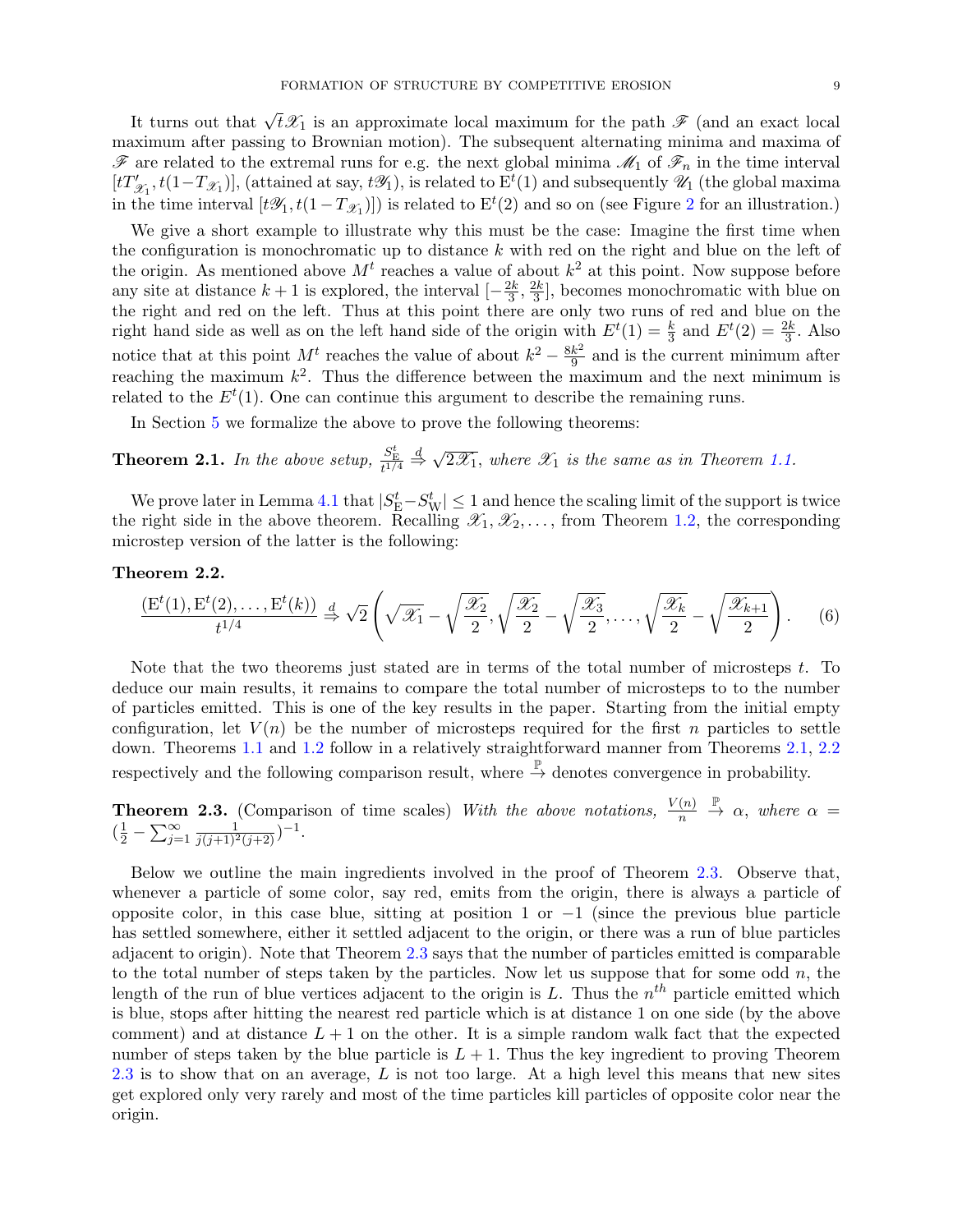To make this formal, we compare the original model with a killed version of the model, which is a renewal process. The killed model is as follows. We fix some integer  $L$ . Then we run the competitive erosion dynamics, but whenever a particle jumps outside  $[-L, L]$ , we kill it, and again start by emitting a particle from the origin with the appropriate color depending on the parity of the round. Using certain combinatorial arguments we show that whenever a particle jumps outside  $[-L, L]$ , the configuration in  $[-L, L]$  is necessarily monochromatic on both sides of the origin with opposite color, (see Section [4.1\)](#page-14-0). This shows that the process is renewed every time a particle is killed. Another important property of the killed process is that under a natural coupling, both the original model and the killed model agree on the interval  $[-L, L]$ .

The only thing left to show is that, this killed model well approximates the ratio of particles to microsteps of the original model for large  $L$ . By standard renewal process theory, the ratio of the particles to microsteps in this killed model is close to the ratio of the corresponding expectations. The latter is shown to converge to a constant as  $L \to \infty$ , by a suitable recursion relation between the process killed at L and that killed at  $L-1$ . Now note that a discrepancy between the original model and killed model occurs only when a particle jumps out of the interval  $[-L, L]$  which implies that one of the runs adjacent to the origin is at least  $L$ . We finally show that in the original model the proportion of microsteps when the length of the runs adjacent to the origin is at least  $L$  is at most  $O(\frac{1}{l})$  $\frac{1}{L}$ ) and hence taking L large enough, the particle to microsteps ratio in the killed model approximates that of the original model to arbitrary precision.

The proof of this last fact proceeds by showing that the proportion of microsteps when the length of one of the runs adjacent to the origin is **exactly**  $\ell$  is at most  $O(\frac{1}{\ell^2})$  $\frac{1}{\ell^2}$ ) and hence the fraction of microsteps when one of the runs adjacent to the origin is at least L is obtained by adding  $O(\frac{1}{\ell^2})$  $\frac{1}{\ell^2})$ over  $\ell$  from L to  $\infty$ . To prove the  $O(\frac{1}{\ell^2})$  $\frac{1}{\ell^2}$ ) bound, observe that when the length of the run adjacent to the origin of the same color as the particle currently emitted (say of color red) is exactly  $\ell$ , the particle has a  $\frac{1}{\ell+2}$  probability of hitting the blue particle at distance  $\ell+1$  before hitting the blue particle adjacent to the origin, increasing the run length from  $\ell$  to  $\ell + 1$ . Thus on an average about  $\ell$  particles have to be emitted to achieve this. Moreover each of these particles stop on hitting the boundary of the interval  $[-1, \ell + 1]$  and hence the expected number of microsteps taken in this process is about  $\ell$  for each particle and hence is about  $\ell^2$  in total. Now once the run length has exceeded  $\ell + 1$ , the only way the run can be  $\ell$  again, is if a new blue sub-run of length  $\ell$  is formed overriding the red run of length at least  $\ell + 1$ . It is not hard to verify that this will change the value of the martingale like process  $M^t$  by  $O(\ell^2)$  and hence it should roughly take  $O(\ell^4)$  steps to achieve this.

Thus for every at most  $\ell^2$  steps spent when the run length is exactly  $\ell$  there are at least  $\ell^4$  steps where the run length is not  $\ell$ . Thus the fraction of microsteps when the run length is exactly  $\ell$  is approximately  $\frac{1}{\ell^2}$ .

2.1. Organization of the paper. The paper is organized as follows. In the next section we develop the relevant notations and formal definitions used throughout the paper and also formally define the objects used in the statement of the main theroems. Some combinatorial observations about the model have been put together in Section [4.](#page-12-1) In Section [5,](#page-16-1) we prove Theorems [2.1](#page-8-1) and [2.2](#page-8-2) analyzing the potential function  $M<sup>t</sup>$ . In Section [6,](#page-26-0) we analyze the relation between the number of elapsed microsteps and the number of particles emitted, prove Theorem [2.3](#page-8-0) and as a consequence finish the proofs of Theorems [1.1](#page-0-0) and [1.2.](#page-4-0)

Acknowledgements. The authors would like to thank the referee for a careful reading and detailed comments that greatly improved the paper. This work was initiated when SG and LL were visiting Microsoft Research; they thank Yuval Peres for his hospitality. SG thanks Jim Pitman for many helpful conversations and for pointing out reference [\[6\]](#page-41-16). He also acknowledges the support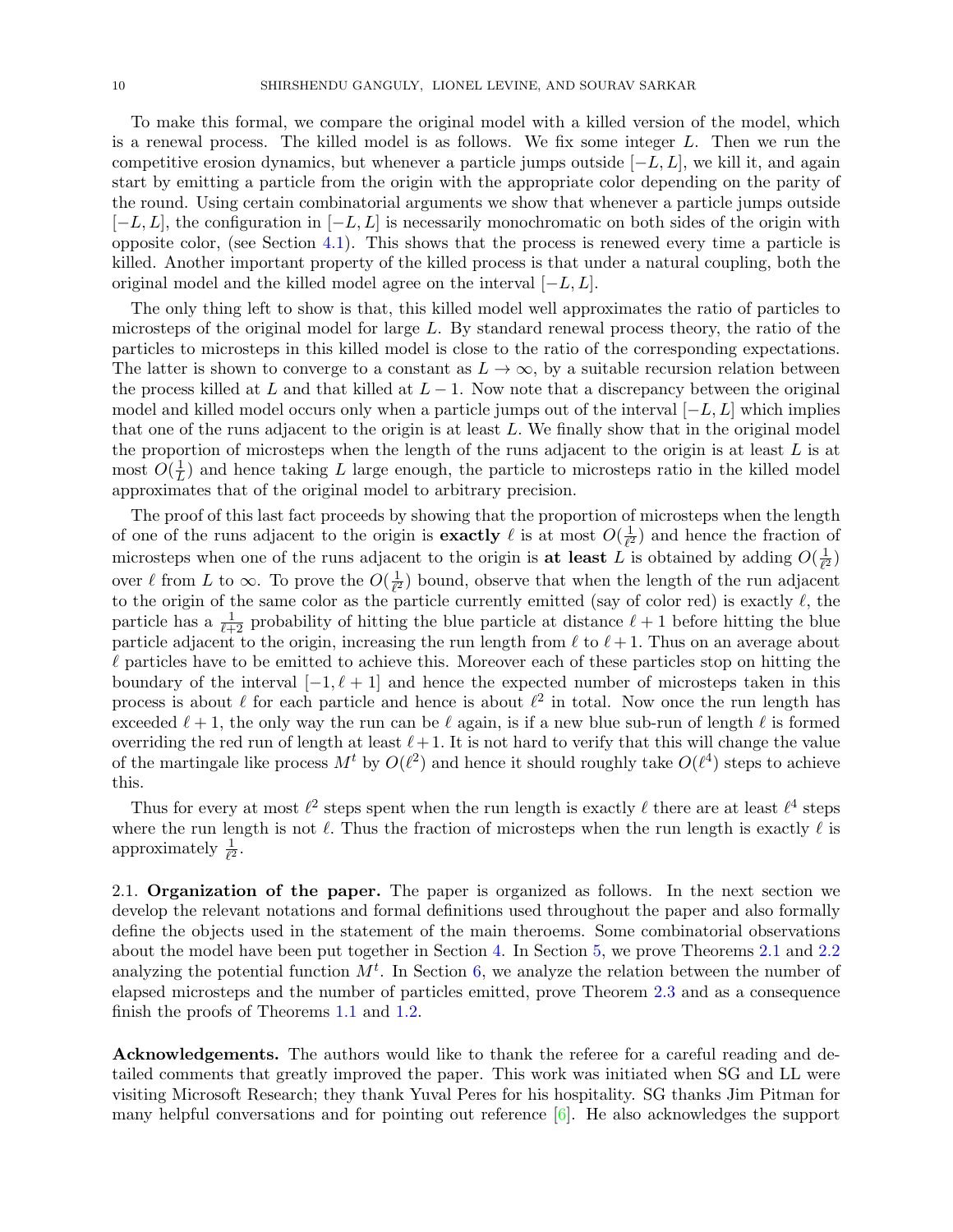by a Miller Research Fellowship. LL was supported by NSF [DMS-1455272](http://www.nsf.gov/awardsearch/showAward?AWD_ID=1455272) and a Sloan Fellowship. SS was partially supported by Loève Fellowship.

#### 3. Formal definitions and other notations

<span id="page-10-0"></span>In this section, we shall introduce the model formally and the relevant notations to be used throughout the paper. Following the convention of the previous sections we will denote the red color by R, blue color by B and a site with no color, by 0. For any  $\sigma \in \{0, R, B\}^{\mathbb{Z}\setminus\{0\}}$ , and any  $x \in \mathbb{Z} \setminus \{0\}$ , let  $\sigma(x) \in \{0, R, B\}$  denote the state of  $\sigma$  at site x. Thus the competitive erosion can be thought of as a Markov chain on the following state space:

<span id="page-10-1"></span>
$$
\Omega = \left\{ \sigma \in \{0, R, B\}^{\mathbb{Z}\backslash\{0\}} : \exists N_1, N_2 \in \mathbb{N} \cup \{0\} \text{ such that } \sigma(x) = 0 \quad \forall x \notin [-N_1, N_2],
$$

$$
\sigma(x) \neq 0 \quad \forall x \in [-N_1, N_2] \setminus \{0\} \right\},\tag{7}
$$

which is the set of all colorings of  $\mathbb{Z} \setminus \{0\}$  with finitely many sites adjacent to the origin colored by red or blue. We define Competitive erosion as the Markov chain  $X(n)$  on  $\Omega$  with  $X(0)(x) = 0$  $\forall x \in \mathbb{Z} \setminus \{0\}.$ 

Now, consider a sequence  ${Y^n}_{n\in\mathbb{N}}$  of independent random walks on Z starting from 0, i.e.,  $Y^n(0) = 0$ , and  $Y^n(i)$  denotes the position of the random walk  $Y^n$  at time i. For each  $n \in \mathbb{N}$ , given the configuration  $X(n-1)$ , we define  $X(n)$  as follows. Consider the set  $U_{\rm B}(n)$  of sites that were empty or occupied by red particles at time  $n-1$ , i.e.,  $U_{\rm B}(n) := X(n-1)^{-1}\{0,\text{R}\},\$ and similarly  $U_{\mathcal{R}}(n) := X(n-1)^{-1}\{0, \mathcal{B}\}\)$ . Then let  $\tau_{\mathcal{B}}(n) := \inf\{i \in \mathbb{N} : Y^{n}(i) \in U_{\mathcal{B}}(n)\}\)$ , and  $\tau_{\mathcal{R}}(n) := \inf\{i \in \mathbb{N} : Y^n(i) \in U_{\mathcal{R}}(n)\}\.$  Now, for *n* odd, define

$$
X(n)(x) = X(n-1)(x) \quad \forall x \neq Y^n(\tau_\mathcal{B}(n)), \quad \text{and} \quad X(n)(Y^n(\tau_\mathcal{B}(n))) = \mathcal{B}.
$$

Similarly, for  $n$  even,

$$
X(n)(x) = X(n-1)(x) \quad \forall x \neq Y^n(\tau_R(n)) \quad \text{and} \quad X(n)(Y^n(\tau_R(n))) = R.
$$

<span id="page-10-2"></span>**Remark 3.1.** If  $X(n-1)(Y^n(\tau_B(n))) = 0$ , we say that the blue particle explores/occupies an unoccupied site, and if  $X(n-1)(Y^n(\tau_B(n))) = R$  we say that the blue particle "kills" a red particle and occupies its position. Also, if  $X(n-1)(Y^n(\tau_B(n))) = 0$ , then clearly,  $X(n-1)(x) = B$ for all  $x \in [1, Y^n(\tau_B(n)) - 1]$  or  $[-Y^n(\tau_B(n)) + 1, -1]$  depending on whether  $Y^n(\tau_B(n)) > 0$  or  $Y^n(\tau_\text{B}(n)) < 0$  respectively. Similar comment applies to red particles as well.

Moreover, as highlighted in Section [2](#page-5-1) the notion of 'microsteps' where we count the steps of the individual random walks  $\{Y^n\}$ , will be useful. Thus it will be notationally convenient to define the following lifting of the Markov chain  $X(n)$  on  $\Omega$  discussed above, which will allow us to encode the microsteps as well. Let  $\Omega' \subset \Omega \times \mathbb{Z} \times \{R, B\}$ , where  $\Omega$  is defined in [\(7\)](#page-10-1), be

$$
\Omega' := \{ (\sigma, x, s) : \sigma \in \Omega, x \in \{ z : \sigma(z) \neq 0 \} \cup \{ 0 \}, s \in \{ R, B \} \}.
$$

Now, define the Markov Chain  $Z^t = (Z_1^t, Z_2^t, Z_3^t)$  (where  $Z_1^t$  denotes the configuration at microstep t,  $Z_2^t$  denotes the currently moving particle, and  $Z_3^t$  denotes the color of the currently moving particle) as follows. First, let

$$
Z_1^0(x) = 0 \quad \forall x \in \mathbb{Z} \setminus \{0\}, \quad Z_2^0 = 0, \quad Z_3^0 = B.
$$

Also, for any  $n \in \mathbb{N}$ , let

<span id="page-10-3"></span>
$$
\tau^n := \tau_B(n) \text{ if } n \text{ is odd, and,}
$$
  
\n
$$
\tau^n := \tau_R(n) \text{ if } n \text{ is even.}
$$
\n(8)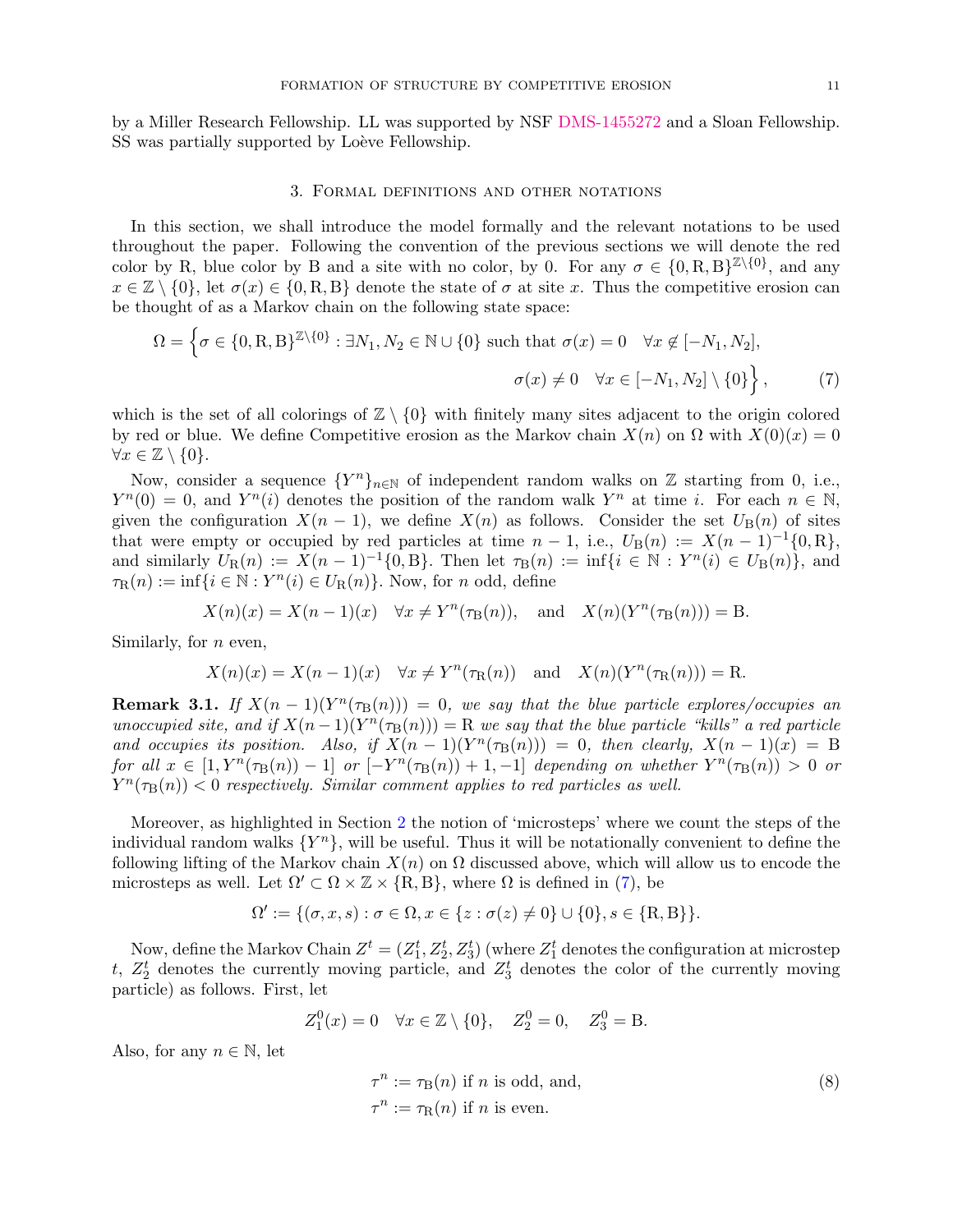Then, for  $\sum_{i=1}^{n-1} \tau^i \leq t < \sum_{i=1}^n \tau^i$ , define

<span id="page-11-5"></span>
$$
Z_1^t = X(n-1), \quad Z_2^t = Y^n \left( t - \sum_{i=1}^{n-1} \tau^i \right), \tag{9}
$$

and  $Z_3^t = B$  if n is odd, and  $Z_3^t = R$  if n is even. Clearly, from definition,  $\sum_{i=1}^n \tau^i$  denotes the index of the microstep when the  $n$ -th particle has settled, and

$$
Z_1^{\sum_{i=1}^n \tau^i} = X(n).
$$

In this notation the function  $M<sup>t</sup>$  in [\(3\)](#page-5-0) has the following description:

<span id="page-11-4"></span>
$$
M^{t} = \left[\sum_{x \in \mathbb{Z}} x \mathbf{1} \left( Z_{1}^{t}(x) = B \right) - \sum_{x \in \mathbb{Z}} x \mathbf{1} \left( Z_{1}^{t}(x) = R \right) \right] + \left[ 2 Z_{2}^{t} \mathbf{1} \left( Z_{3}^{t} = B \right) - 2 Z_{2}^{t} \mathbf{1} \left( Z_{3}^{t} = R \right) \right]. \tag{10}
$$

Given the above notation, we define formally the following quantities appearing in Theorems [1.1,](#page-0-0) [1.2,](#page-4-0) [2.1,](#page-8-1) and [2.2.](#page-8-2) Define the following set of random variables. Let

$$
S_{\mathcal{E}}^{t} = S_{\mathcal{E}}^{t}(1) = \sup\{x \in \mathbb{N} : Z_{1}^{t}(x) \neq 0\},\tag{11}
$$

$$
S_{\mathcal{W}}^t = S_{\mathcal{W}}^t(1) = \sup\{x \in \mathbb{N} : Z_1^t(-x) \neq 0\}.
$$
 (12)

In these and the following definitions, whenever the relevant set is empty, we define the supremum to be 0. Hence,  $S_{\rm E}^t$ ,  $S_{\rm W}^t$  denote the total number of sites occupied on either side of the origin at microstep t, and  $S^{\overline{t}} := S_{\rm E}^t + S_{\rm W}^t$  denotes the support at microstep t.

Once we have defined  $S_{\rm E}^{t}(i), S_{\rm W}^{t}(i)$  for some  $i \in \mathbb{N}$ , let

$$
S_{\mathcal{E}}^{t}(i+1) = \sup\{x \in [1, S_{\mathcal{E}}^{t}(i)] : Z_{1}^{t}(x) \neq Z_{1}^{t}(S_{\mathcal{E}}^{t}(i))\}\tag{13}
$$

$$
S_W^t(i+1) = \sup\{x \in [1, S_W^t(i)] : Z_1^t(-x) \neq Z_1^t(-S_W^t(i))\}.
$$
\n(14)

Also, we define for each  $i \in \mathbb{N}$ ,

<span id="page-11-3"></span>
$$
E^{t}(i) = S_{E}^{t}(i) - S_{E}^{t}(i+1); \quad W^{t}(i) = S_{W}^{t}(i) - S_{W}^{t}(i+1).
$$
\n(15)

Observe that  $W^t(i)$ ,  $E^t(i)$  denote the lengths of the *i*-th monochromatic run counted from the two ends at the left (west) and right (east) sides of the origin at microstep t. Also

$$
S_{\mathcal{E}}^{t}(i) = \sum_{j \ge i} \mathcal{E}^{t}(j), \text{ and } S_{\mathcal{W}}^{t}(i) = \sum_{j \ge i} \mathcal{W}^{t}(j).
$$
 (16)

Let  $\mathbf{R}^t, \mathbf{B}^t$  denote the number of red and blue particles at microstep t, i.e.

$$
R^{t} = \sum_{x \in \mathbb{Z}} \mathbf{1}(Z_{1}^{t}(x) = R); \quad B^{t} = \sum_{x \in \mathbb{Z}} \mathbf{1}(Z_{1}^{t}(x) = B).
$$
 (17)

Also, if  $\sum_{i=1}^{n} \tau^{i}$  denotes the microstep when the *n*-th particle has settled, then define, for each  $k \in \mathbb{N}$ ,

<span id="page-11-0"></span>
$$
S_{\mathcal{E}}(n,k) = S_{\mathcal{E}}^{\sum_{i=1}^{n} \tau^{i}}(k); \quad S_{\mathcal{W}}(n,k) = S_{\mathcal{W}}^{\sum_{i=1}^{n} \tau^{i}}(k), \tag{18}
$$

and

<span id="page-11-1"></span>
$$
R(n) = R^{\sum_{i=1}^{n} \tau^{i}}; \quad B(n) = B^{\sum_{i=1}^{n} \tau^{i}},
$$
\n(19)

and

<span id="page-11-2"></span>
$$
E(n,i) := S_E(n,i) - S_E(n,i+1), \quad W(n,i) := S_W(n,i) - S_W(n,i+1), \tag{20}
$$

as the corresponding quantities at usual step n for the Markov chain  $X(n)$ . Similarly the support after *n* particle have settled down is  $S(n) := S^{\sum_{i=1}^{n} \tau^{i}}$ .

We also provide the formal definitions of  $\mathcal{M}_i, \mathcal{U}_i$  appearing in the statement of Theorem [1.2.](#page-4-0) Recall  $\mathcal{B}, \mathcal{B}', \mathcal{X}_1$  from Theorem [1.1.](#page-0-0) Working with the same assumption as stated right after  $(2)$ ,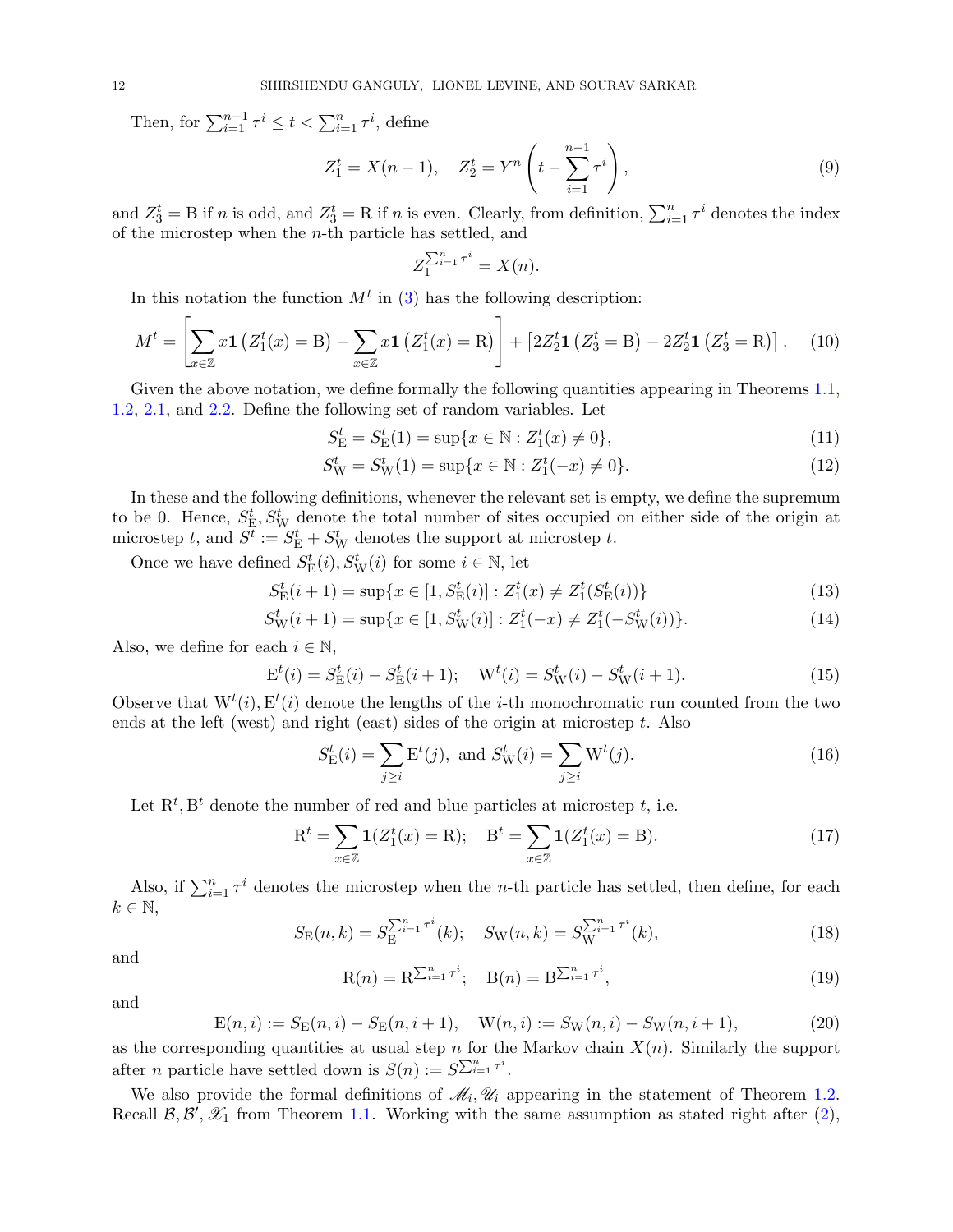that  $\mathscr{X}_1$  is the maximum of  $\mathscr{B}'(s)$  for  $s \in [0, 1 - T_{\mathscr{X}_1}]$ , standard facts imply that it is almost surely attained uniquely at a point in the open interval  $(0, 1 - T_{\mathcal{X}_1})$ . Moreover considering the excursion below level  $\mathscr{X}_1$  of  $\mathcal{B}'$  on the interval  $[T'_\beta]$  $T'_{\mathscr{X}_1}$ ,  $1 - T_{\mathscr{X}_1}$  we define,

<span id="page-12-0"></span>
$$
\mathcal{M}_1 := \min\{\mathcal{B}'(s) : T'_{\mathcal{X}_1} \le s \le 1 - T_{\mathcal{X}_1}\},\tag{21}
$$

and let the unique time between  $T'$  $\mathscr{X}_1$  and  $1 - T_{\mathscr{X}_1}$  at which this value  $\mathscr{M}_1$  is attained be  $\mathscr{Y}_1$ . Let

$$
\mathscr{U}_1 := \max \{ \mathcal{B}'(s) : \mathscr{Y}_1 \le s \le 1 - T_{\mathscr{X}_1} \},\
$$

and let the unique time<sup>[1](#page-12-3)</sup> at which this value is obtained by  $\mathcal{B}'$  be  $\mathscr{Z}_1$ . In general, once we have defined  $\mathscr{M}_k, \mathscr{U}_k, \mathscr{Y}_k, \mathscr{Z}_k$ , we define

$$
\mathscr{M}_{k+1} := \min \{ \mathcal{B}'(s) : \mathscr{Z}_k \le s \le 1 - T_{\mathscr{X}_1} \},
$$

and  $\mathscr{Y}_{k+1}$  as the unique time between  $\mathscr{Z}_k$  and  $1-T_{\mathscr{X}_1}$  at which the value  $\mathscr{M}_{k+1}$  is attained. and similarly

$$
\mathscr{U}_{k+1} := \max \{ \mathcal{B}'(s) : \mathscr{Y}_{k+1} \le s \le 1 - T_{\mathscr{X}_1} \},\
$$

and  $\mathscr{Z}_{k+1}$  as the unique time between  $\mathscr{Y}_{k+1}$  and  $1-T_{\mathscr{X}_1}$  at which the value  $\mathscr{U}_{k+1}$  is attained. Define

<span id="page-12-5"></span>
$$
\mathscr{X}_2 = \mathscr{X}_1 - \mathscr{M}_1, \mathscr{X}_3 = \mathscr{U}_1 - \mathscr{M}_1, \mathscr{X}_4 = \mathscr{U}_1 - \mathscr{M}_2, \dots
$$
\n
$$
(22)
$$

(If on the other hand  $\mathscr{X}_1$  is the minimum of  $\mathcal{B}'(s)$  for  $s \in [0, 1 - T_{\mathscr{X}_1}]$ , that is  $\mathcal{B}'(T'_{\mathscr{S}_1})$  $y'_{\mathscr{X}_1}$  > 0, we replace B' by  $-\mathcal{B}'$ ,  $\mathcal{M}_i, \mathcal{U}_i, \mathcal{X}_i$  by  $-\mathcal{M}_i, -\mathcal{U}_i, -\mathcal{X}_i$  respectively in the definitions above to get the values of  $\mathcal{M}_i, \mathcal{U}_i, \mathcal{X}_i$  in this case.) Note that the above discussion implies that  $\mathcal{X}_i > \mathcal{X}_{i+1}$  for  $i \geq 2$ and  $2\mathcal{X}_1 > \mathcal{X}_2$  almost surely.

# 4. Some combinatorial observations

<span id="page-12-1"></span>In this section, we put together some combinatorial observations that will be used throughout the paper. However the proofs sometimes are a bit tedious and skipping the proofs in this section will not affect readability of the future sections. Recall the definitions of  $S_{\rm E}(n, k)$ ,  $S_{\rm W}(n, k)$ ,  $R(n)$ ,  $B(n)$ from  $(18)$  and  $(19)$ .

<span id="page-12-2"></span>**Lemma 4.1.** For all  $n \in \mathbb{N}$ ,  $|S_{\mathbb{E}}(n) - S_{\mathbb{W}}(n)| \leq 1$ . Also, for n odd,  $B(n) - R(n) \geq 0$ , and analogously for n even,  $R(n) - B(n) \geq 0$ . (Recall that blue particles are emitted at odd steps).

*Proof.* This lemma follows by observing that  $B(n) - R(n)$  changes by either 1 or 2 at every step, and it changes by 1 only when an unoccupied site is occupied by the emitted particle. Similarly,  $S_{\rm E}(n)-S_{\rm W}(n)$  also changes by at most 1, and only when an unoccupied site is explored. Moreover, whenever an unoccupied site, say on the right side of the origin, is occupied by a particle, say blue, all the sites on the right side of the origin must have contained only blue particles (see Remark [3.1\)](#page-10-2). These observations, together with induction, proves the lemma. The following is the induction hypothesis:

$$
|S_{\mathcal{E}}(m) - S_{\mathcal{W}}(m)| \le 1 \quad \text{for all } m \le n, \text{ and,}
$$
  
 
$$
B(m) - R(m) \ge 0 \quad \text{for all odd } m \le n, \text{ and,}
$$
  
 
$$
R(m) - B(m) \ge 0 \quad \text{for all even } m \le n.
$$

We prove that the statements hold for  $m = n + 1$ . Without loss of generality, we assume that  $(n+1)$  is odd (so that at the  $(n-1)$ , n and  $n+1$ -th steps blue, red and blue particles are emitted respectively). First we show that

<span id="page-12-4"></span>
$$
B(n+1) - R(n+1) \ge 0.
$$
\n(23)

<span id="page-12-3"></span><sup>&</sup>lt;sup>1</sup>Using standard arguments (see for e.g. the chapter on Brownian excursion in  $[22]$ ) one can show that almost surely  $\mathscr{Z}_{k-1} < \mathscr{Y}_k < 1 - T_{\mathscr{X}_1}$  and similarly  $\mathscr{Y}_k < \mathscr{Z}_k < 1 - T_{\mathscr{X}_1}$ . Uniqueness of  $\mathscr{Y}_k$ , and  $\mathscr{Z}_k$  follows, from a similar argument as in Theorem 2.11 of [\[21\]](#page-42-2).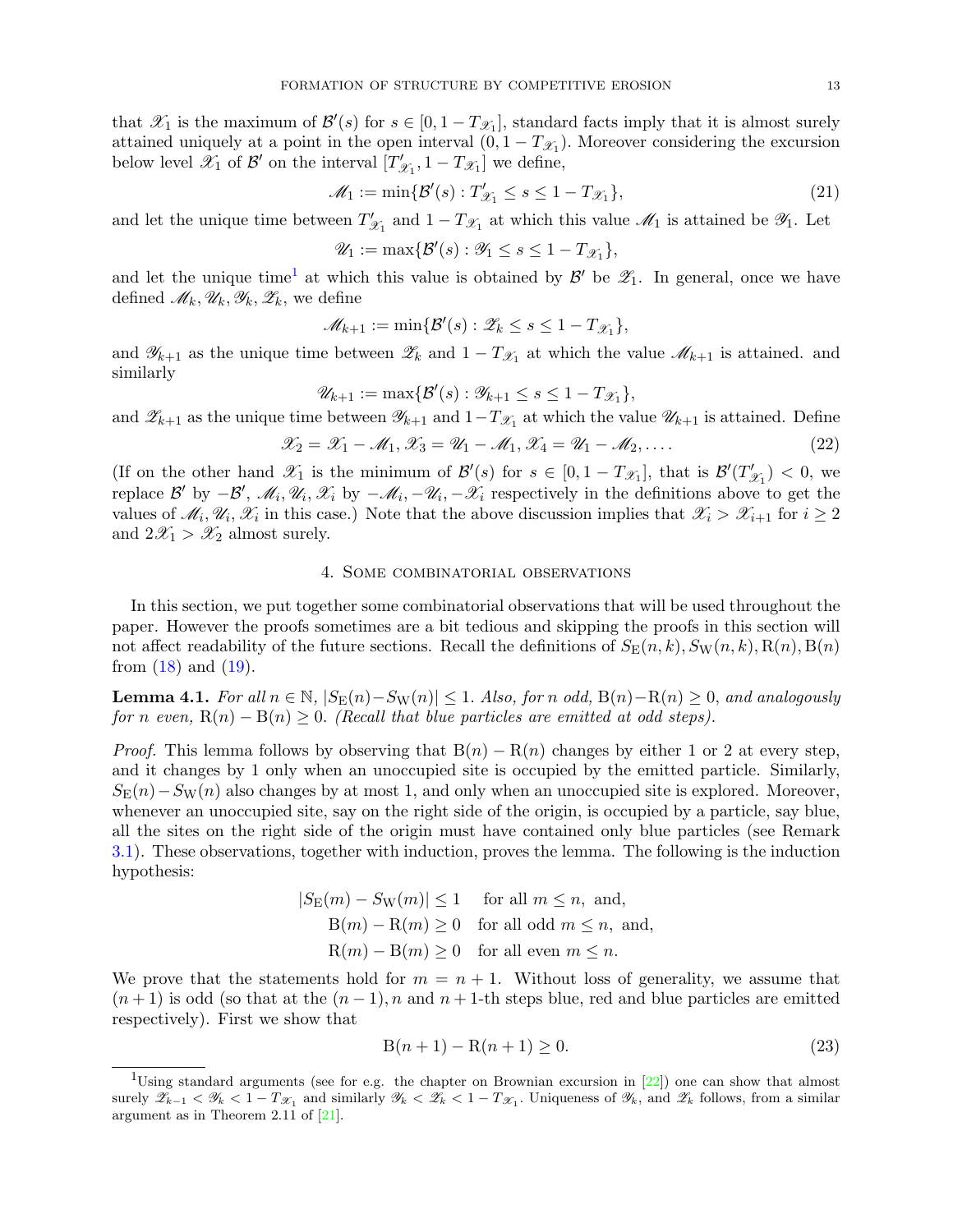To this end, first note from the mechanism of the erosion model, at every odd step  $m$  when a blue particle is emitted, either it kills a red particle and occupies its position, whence

$$
B(m) - R(m) = (B(m - 1) - R(m - 1)) + 2,
$$

or the blue particle occupies an empty site, in which case

$$
B(m) - R(m) = (B(m - 1) - R(m - 1)) + 1.
$$

An analogous observation can be made for the even step when a red particle emits. Since the difference between the number of red and blue particles can change by at most 2 at every step, the only way in which [\(23\)](#page-12-4) can fail to happen given the induction hypothesis, is to have the following:

$$
B(n-1) - R(n-1) = 0, \quad R(n) - B(n) = 2, \quad B(n+1) - R(n+1) = -1.
$$

Thus, assume  $B(n-1) = R(n-1) = k$  for some  $k \in \mathbb{N}$ . Then

$$
B(n) = k - 1
$$
,  $R(n) = k + 1$ , and  $B(n + 1) = k$ ,  $R(n + 1) = k + 1$ .

The values at steps n and  $n + 1$  together imply that a new site is explored by a blue particle at  $(n + 1)$ -th step, which in turn implies that at *n*-th step, one side of the origin, say the right/east side, consisted only of blue particles (see Remark [3.1\)](#page-10-2). Since  $B(n) = k - 1$ , this implies

$$
S_{\mathcal{E}}(n) \leq \mathcal{B}(n) \leq k - 1.
$$

Since the total number of particles at step n was  $S_{\text{E}}(n) + S_{\text{W}}(n) = B(n) + R(n) = 2k$ , we have  $S_{\text{W}}(n) \geq k+1$ , and hence  $S_{\text{W}}(n) - S_{\text{E}}(n) \geq 2$ , which contradicts the induction hypothesis. This proves [\(23\)](#page-12-4). The only thing left to show is that

<span id="page-13-0"></span>
$$
|S_{\mathcal{E}}(n+1) - S_{\mathcal{W}}(n+1)| \le 1. \tag{24}
$$

We argue in a similar fashion as above. At any step  $m$  after a particle settles, either exactly one of  $S_{\rm E}(m)$  or  $S_{\rm W}(m)$  increases by 1, or both of them remain the same. Hence, there is nothing to prove if  $S_{\text{W}}(n) = S_{\text{E}}(n)$ . The only other alternative allowed by the induction hypothesis is

$$
|S_{\rm W}(n) - S_{\rm E}(n)| = 1.
$$

Without loss of generality, assume

<span id="page-13-1"></span>
$$
S_{\rm E}(n) = S_{\rm W}(n) - 1.
$$
\n(25)

From this, the only way [\(24\)](#page-13-0) will not hold is if a new site is explored by the blue particle at step  $n+1$ , and the new explored site is on the left side of the origin. This ensures that the left side has all blue particles at step  $n$ . But then

$$
R(n) - B(n) \le S_E(n) - S_W(n) < 0,
$$

from  $(25)$ , which contradicts the induction hypothesis as n is even. This completes the induction step and proves the lemma.

The following lemma follows directly from Lemma [4.1.](#page-12-2)

<span id="page-13-3"></span>**Lemma 4.2.** With the above definitions, for all  $n \in \mathbb{N}$ ,

<span id="page-13-2"></span>
$$
|\mathcal{R}(n) - \mathcal{B}(n)| \le 2. \tag{26}
$$

*Proof.* Without loss of generality, assume that n is odd. If  $(26)$  does not hold, then, because of Lemma [4.1,](#page-12-2)  $B(n) \ge R + 3$ . Then, at step  $n + 1$ , since  $R(n + 1) - B(n + 1)$  can increase by at most 2, hence,

$$
R(n+1) - B(n+1) < 0
$$

contradicting Lemma [4.1](#page-12-2) as  $n + 1$  is even.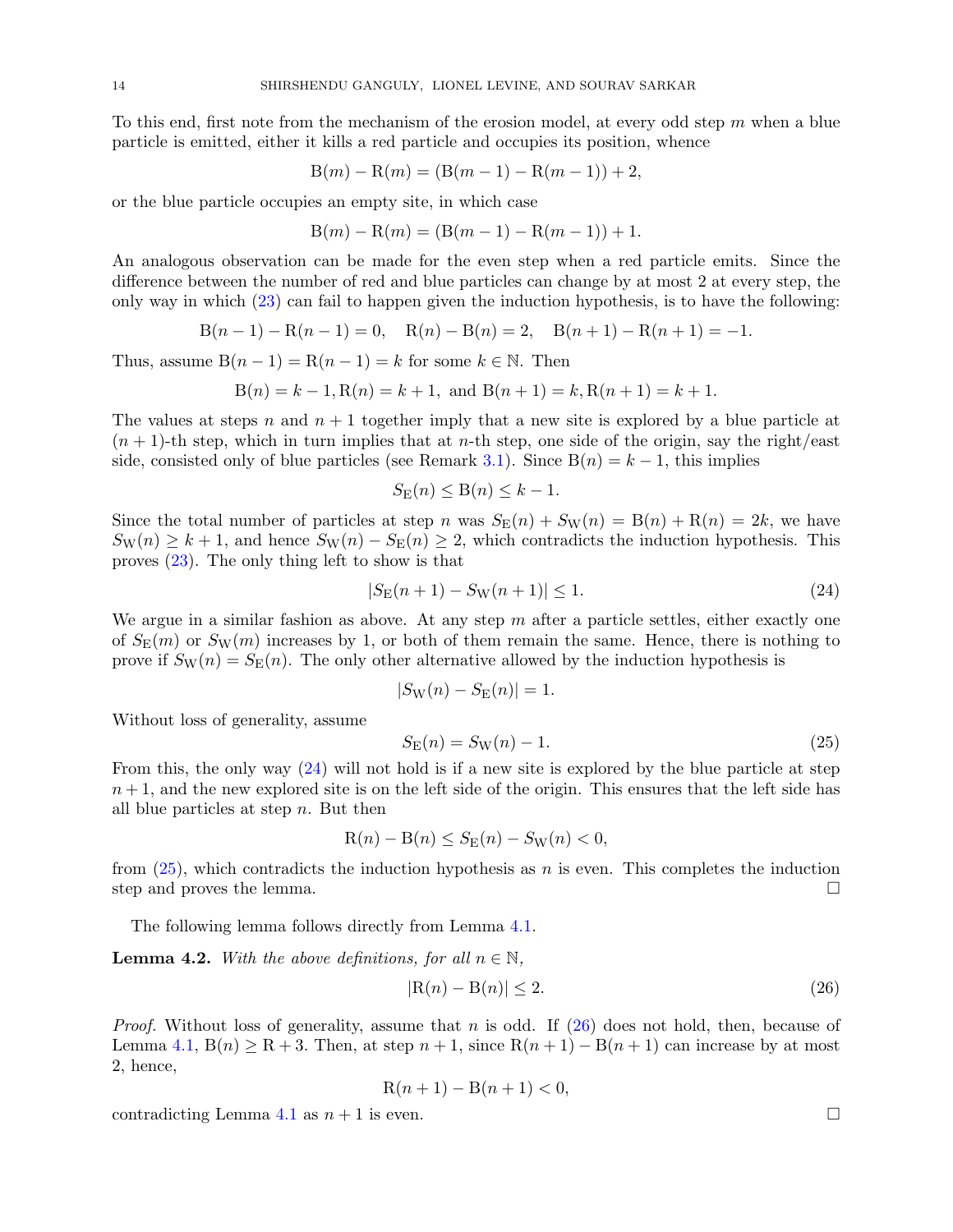<span id="page-14-0"></span>4.1. Configuration at steps of occupation of new sites. In this subsection, we show that the configuration of colors, at the end of a round when the emitted particle has settled in an unoccupied site, looks monochromatic on either side of the origin. Recall that this observation makes the killed process described in Section [2](#page-5-1) as a renewal process.

Without loss of generality assume that the step  $n$  is odd, so that the emitted particle is blue, and it settles at an unoccupied site, say on the right side of the origin. Then clearly, the right side of the origin had a string of only blue particles at step  $n-1$  (see Remark [3.1\)](#page-10-2). What was the configuration at that step  $n - 1$  on the left side of the origin? We claim that, even on the left side, at step  $n-1$ , there was a string of only red particles. This is the content of the next lemma. Recall the definitions of  $\tau^n$  from [\(8\)](#page-10-3) and  $S_E(n) := S_E(n, 1), S_W(n) := S_W(n, 1)$  from [\(18\)](#page-11-0).

<span id="page-14-1"></span>**Lemma 4.3.** If at a step n, a new site is occupied by the emitted particle, then at step  $n-1$ , both sides of the origin were monochromatic and of opposite color, i.e., if  $X(n-1)(Y^n(\tau^n)) = 0$ , then

$$
X(n-1)(x) = X(n-1)(y) \text{ for all } x, y \in [1, S_E(n-1)],
$$
  
\n
$$
X(n-1)(x) = X(n-1)(y) \text{ for all } x, y \in [-S_W(n-1), -1],
$$

and

$$
X(n-1)(x) \neq X(n-1)(y) \quad \text{ for all } x \in [1, S_E(n-1)], y \in [-S_W(n-1), -1].
$$

Clearly from the above lemma, at step  $n$  as well, both sides of the origin remain monochromatic and of opposite color. The proof of the above is a direct application of Lemma [4.1.](#page-12-2)

*Proof.* Assume without loss of generality that n is odd and a new site is explored on the right side at step n, i.e.,  $Y^n(\tau^n) > 0$ . Hence,

$$
X(n-1)(x) = B
$$
 for all  $x \in [1, S_E(n-1)].$ 

Since,

$$
S_{\mathcal{E}}(n) - S_{\mathcal{W}}(n) = S_{\mathcal{E}}(n-1) - S_{\mathcal{W}}(n-1) + 1,
$$

hence because of Lemma [4.1,](#page-12-2) at step  $n-1$ , there are the following two possibilities:

- Case (1):  $S_{\rm E}(n-1) = S_{\rm W}(n-1)$
- Case (2):  $S_{\rm E}(n-1) = S_{\rm W}(n-1) 1$

For Case (1): Let  $S_{\rm E}(n-1) = S_{\rm W}(n-1) = k$  for some  $k \in \{0, 1, 2, ...\}$ . Since  $n-1$  is even, by Lemma [4.1,](#page-12-2)  $R(n-1) \geq B(n-1)$ . Since  $B(n-1) \geq S_E(n-1) = k$ , and the total number of occupied sites

$$
B(n-1) + R(n-1) = S_E(n-1) + S_W(n-1) = 2k,
$$

it forces the left side to have all its  $k$  particles red.

For Case (2): Let,

$$
S_{\mathcal{E}}(n-1) = k
$$
,  $S_{\mathcal{W}}(n-1) = k+1$  for some  $k \in \{0, 1, 2, ...\}$ .

If the left side contains at least one blue particle, then  $B(n-1) \geq S_E(n-1) + 1 = k+1$ , and  $R(n-1) \leq S_{\text{W}}(n-1) - 1 = k$ . Hence  $B(n-1) > R(n-1)$ , which contradicts Lemma [4.1](#page-12-2) as  $n-1$ is even.  $\square$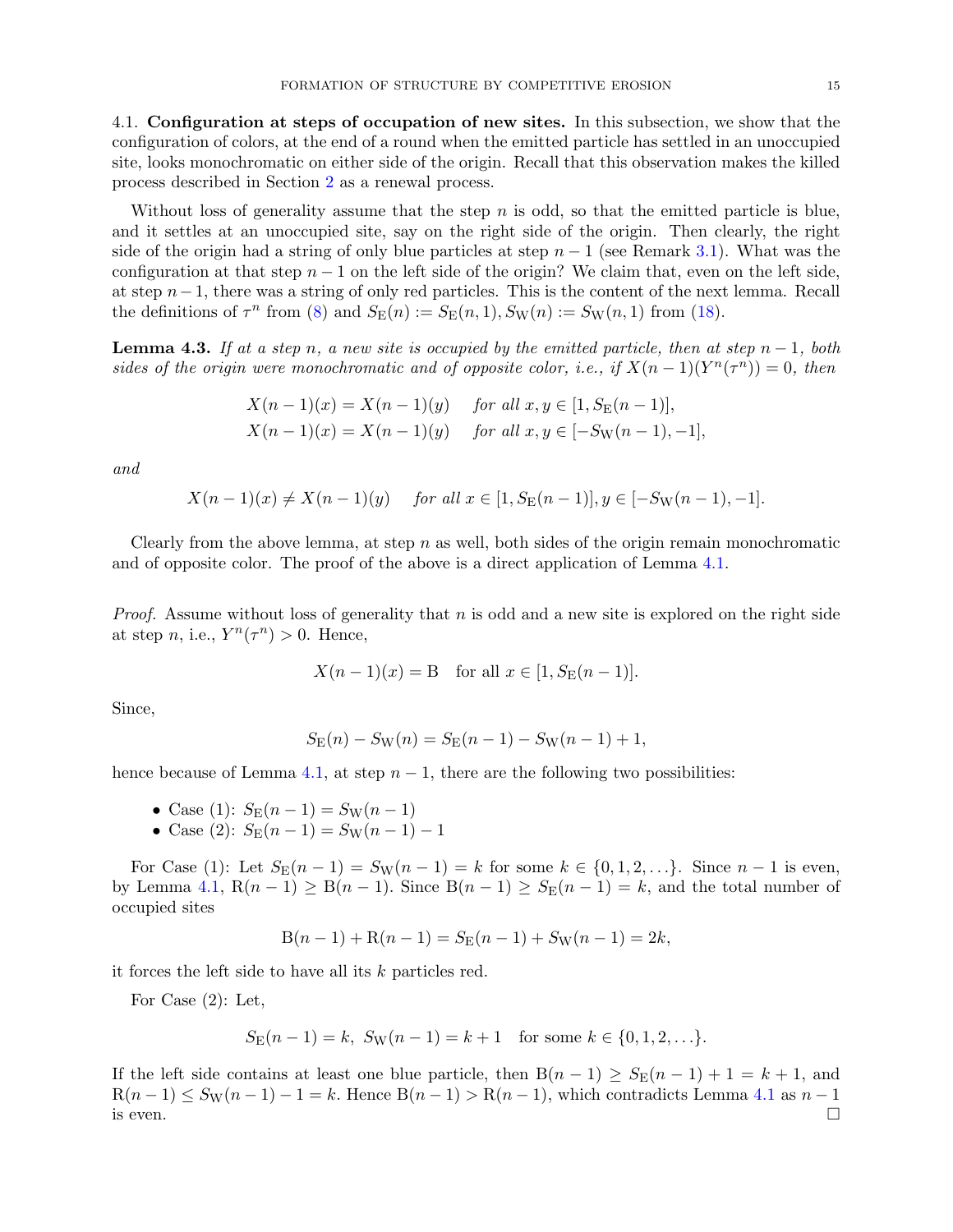4.2. Formation of layers. A different and useful way of looking at the configuration of the various runs at a particular step, is to look at how the whole process develops as layers one on top of the other. Fix  $n \in \mathbb{N}$ , and let

$$
NR_{E}(n) := \sum_{x \in [1, S_{E}(n) - 1]} \mathbf{1}(X(n)(x) \neq X(n)(x + 1)) + 1
$$

denote the total number of runs on the right side of the origin at step  $n$ , and

$$
NR_W(n) := \sum_{x \in [S_W(n), -2]} \mathbf{1}(X(n)(x) \neq X(n)(x+1)) + 1
$$

denote the total number of runs on the left side of the origin at step  $n$ . Define,

$$
\mathfrak{M}(n) := \mathfrak{M}(n, 1) := \max\{k \in [1, n] : \text{NR}_{\mathcal{E}}(k) \le 1, \text{NR}_{\mathcal{W}}(k) \le 1\},\tag{27}
$$

and let

$$
(L_{\mathcal{E}}(n,1), L_{\mathcal{W}}(n,1)) := (S_{\mathcal{E}}(\mathfrak{M}(n)), S_{\mathcal{W}}(\mathfrak{M}(n))).
$$
\n(28)

Thus after the  $n^{th}$  particle has settled down,  $\mathfrak{M}(n)$  is the most recent time when there was exactly one run on each side of the origin; and the those runs on each side comprise the first layer.

As the number of explored sites can only increase, and by Lemma [4.3,](#page-14-1) at the steps of exploration of new sites, the two sides are monochromatic, it follows that  $L_E(n, 1) = S_E(n)$  and  $L_W(n, 1) =$  $S_{\rm W}(n)$ <sup>[2](#page-15-0)</sup>. We consider the configuration after step  $\mathfrak{M}(n,1)$  till step n. Clearly, no new site is explored. Consider all the steps between  $\mathfrak{M}(n, 1)$  and n when there are at most two runs on either side of the origin, and let  $\mathfrak{M}(n,2)$  denote the last step among these, i.e.,

$$
\mathfrak{M}(n,2) := \max\{k \in [\mathfrak{M}(n,1),n] : \text{NR}_{E}(k) \leq 2, \text{NR}_{E}(k) \leq 2\},\
$$

and let

$$
(L_{\mathcal{E}}(n,2), L_{\mathcal{W}}(n,2)) := (S_{\mathcal{E}}(\mathfrak{M}(n,2), \mathcal{N}_{\mathcal{E}}(\mathfrak{M}(n,2))), S_{\mathcal{W}}(\mathfrak{M}(n,2), \mathcal{N}_{\mathcal{W}}(n,2))),
$$
 (29)

where  $S_{\rm E}(n,i)$ ,  $S_{\rm W}(n,i)$  are as defined in [\(18\)](#page-11-0). We define  $(L_{\rm E}(n,i), L_{\rm W}(n,i))$  for  $i \in \{3, 4, \ldots\}$ successively in a similar fashion.

<span id="page-15-1"></span>**Lemma 4.4.** We have that  $L_{\text{E}}(n, i)$  and  $L_{\text{W}}(n, i)$  are non increasing in i for each n and

$$
|L_{\mathcal{E}}(n,i) - L_{\mathcal{W}}(n,i)| \le 1
$$

for all i. Also the pairs of layers  $(L_E(n, i), L_E(n, i+1)), (L_W(n, i), L_W(n, i+1))$  and  $(L_E(n, i), L_W(n, i))$ for all i are of opposite colors.

*Proof.* We only present a sketch of the proof omitting the details. Fix any  $i \in \mathbb{N}$  and consider the i-th layer  $(L_W(n, i), L_E(n, i))$ . After step  $\mathfrak{M}(n, i - 1)$ , whenever a particle kills another particle of opposite color from previous layer  $(L_W(n, i - 1), L_E(n, i - 1))$ , pretending that as an exploration of a new site allows us to use the inductive arguments in the proofs of Lemmas [4.1](#page-12-2) and [4.2](#page-13-3) and Lemma [4.3.](#page-14-1) Thus considering only the particles emitted after  $\mathfrak{M}(n, i-1)$  we recover the statements of these lemmas for the *i*-th layer and this completes the proof.  $\square$ 

**Definition 4.5.** For any  $j \in \mathbb{N}$ , we define the modified run lengths (counted from the ends) which will be useful later. Let

$$
E_m(n,j) := L_E(n,j) - L_E(n,j+1), \quad W_m(n,j) = L_W(n,j) - L_W(n,j+1). \tag{30}
$$

<span id="page-15-0"></span><sup>&</sup>lt;sup>2</sup>Note however that  $\mathfrak{M}(n)$  may not be the last step where the maximum monochromatic run length is achieved individually on any particular side of the origin. For example, if  $(L_E(n, 1), L_W(n, 1)) = (k, k)$ , and again, for some  $r \in (\mathfrak{M}(n), n]$ , one has  $X(r)([-k, -1]) = (B, R, \ldots, R)$  and  $X(r)([1, k]) = (B, \ldots, B)$ , then  $\mathfrak{M}(n)$  is not the last step where the maximum monochromatic run length is achieved on the right side of the origin).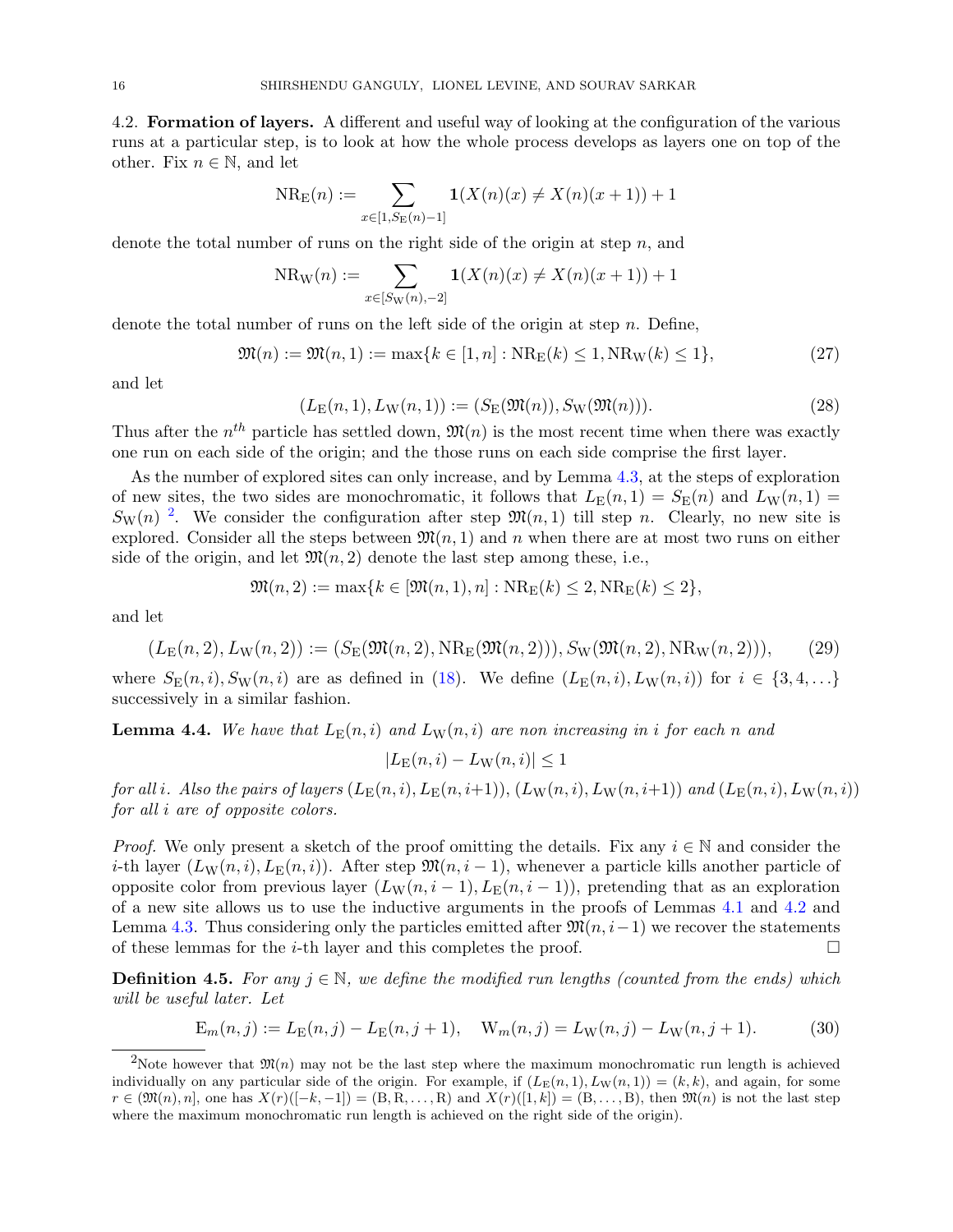<span id="page-16-5"></span>**Remark 4.6.** Observe that the non-zero elements of the modified run lengths are exactly equal to the usual run lengths defined earlier in  $(20)$  and in the correct order. The only difference is that  $E_m(n, j) = 0$  can occur for some j. For such a j,  $W_m(n, j) = 1$  because of Lemma [4.4.](#page-15-1) Similarly  $W_m(n, j) = 0, E_m(n, j) = 1$  can also occur. Also for any j, the runs corresponding to  $E_m(n, j)$ and  $W_m(n, j)$  are of opposite colors (allowing the possibility that one of them can be of length 0). Hence, if one knows the run lengths on one side of the origin, one gets the run lengths within  $\pm 1$ of the other side and their colors.

Also, for any  $t \in \mathbb{N}$ , such that  $\sum_{i=1}^{n-1} \tau^i \leq t < \sum_{i=1}^n \tau^i$ , where  $\tau^i$  are defined in [\(8\)](#page-10-3), let

<span id="page-16-6"></span>
$$
\mathfrak{M}^{t} := \sum_{i=1}^{\mathfrak{M}(n)-1} \tau^{i}, \quad \mathfrak{M}^{t}(j) := \sum_{i=1}^{\mathfrak{M}(n,j)-1} \tau^{i}, \tag{31}
$$

and

<span id="page-16-3"></span>
$$
(L_{\mathcal{E}}^{t}(j), L_{\mathcal{W}}^{t}(j)) := (L_{\mathcal{E}}(n-1, j), L_{\mathcal{W}}(n-1, j)),
$$
\n(32)

and the modified run lengths

<span id="page-16-4"></span>
$$
E_m^t(j) := L_E^t(j) - L_E^t(j+1), \quad W_m^t(j) = L_W^t(j) - L_W^t(j+1).
$$
\n(33)

The above defined modified run lengths would be convenient for the proofs of Theorems [1.2](#page-4-0) and [2.2.](#page-8-2) Note that the length of the layers are non-increasing and on the event that they are strictly decreasing, the modified run lengths  $E_m^t(\cdot)$  and the original run lengths  $E^t(\cdot)$  are the same (This is shown to occur with high probability in Lemma [5.4\)](#page-21-1).

### 5. Scaling limit in microstep time scale

<span id="page-16-1"></span>In this section we prove Theorems [2.1](#page-8-1) and [2.2.](#page-8-2) However to get started we need a bit of notation. For any  $k \in \mathbb{N}$ , define,

$$
A_{k,k} := \inf\{n \in \mathbb{N} : (S_{\mathcal{W}}(n), S_{\mathcal{E}}(n)) = (k, k)\},\tag{34}
$$

$$
A_{k,k+1} := \inf\{n \in \mathbb{N} : (S_{\mathcal{W}}(n), S_{\mathcal{E}}(n)) = (k, k+1) \text{ or } (S_{\mathcal{W}}(n), S_{\mathcal{E}}(n)) = (k+1, k)\},\tag{35}
$$

and let

<span id="page-16-7"></span><span id="page-16-2"></span>
$$
A_{k,k}^M := \sum_{i=1}^{A_{k,k}} \tau^i, \quad A_{k,k+1}^M := \sum_{i=1}^{A_{k,k+1}} \tau^i
$$
 (36)

be the microsteps corresponding to the step  $A_{k,k}, A_{k,k+1}$  respectively ( $\tau^i$  was defined in [\(8\)](#page-10-3)).

By Lemma [4.1,](#page-12-2) it follows that,  $A_{0,1} < A_{1,1} < \ldots < A_{k-1,k-1} < A_{k-1,k} < A_{k,k} < \ldots$  are precisely the steps where new sites are explored and the support  $S(n)$  increases (see Remark [3.1\)](#page-10-2). Also, by Lemma [4.3,](#page-14-1) at any of these steps  $A_{k,k}$  or  $A_{k,k+1}$ , both sides of the origin are monochromatic and of opposite color. As already stated in Section [2,](#page-5-1) a simple but key observation in the paper is that  $M<sup>t</sup>$  behaves like a random walk between certain times. This is the content of the next lemma (see also Figure [4](#page-6-0) for an illustration).

<span id="page-16-0"></span>**Lemma 5.1.** Fix any  $k \in \mathbb{N} \cup \{0\}$ . Let  $\tau_{k,k}^{k,k+1}$  be the stopping time of a symmetric random walk  $\tilde{E}_k(j)$  of step-size 2 starting from  $k(k+1)$  till it hits  $\pm (k+1)(k+2)$ . Then, if  $M^{A^M_{k,k}} \geq 0$ , then,

$$
\{M^t\}_{t \in [A_{k,k}^M, A_{k,k+1}^M - 1]} \stackrel{d}{=} \{\tilde{E}_k(j)\}_{j \in [0, \tau_{k,k}^{k,k+1} - 1]},
$$

and if  $M^{A_{k,k}^M} \leq 0$ , then,

$$
\{M^t\}_{t\in[A_{k,k}^M,A_{k,k+1}^M-1]}\stackrel{d}{=} \{-\tilde{E}_k(j)\}_{j\in[0,\tau_{k,k}^{k,k+1}-1]}.
$$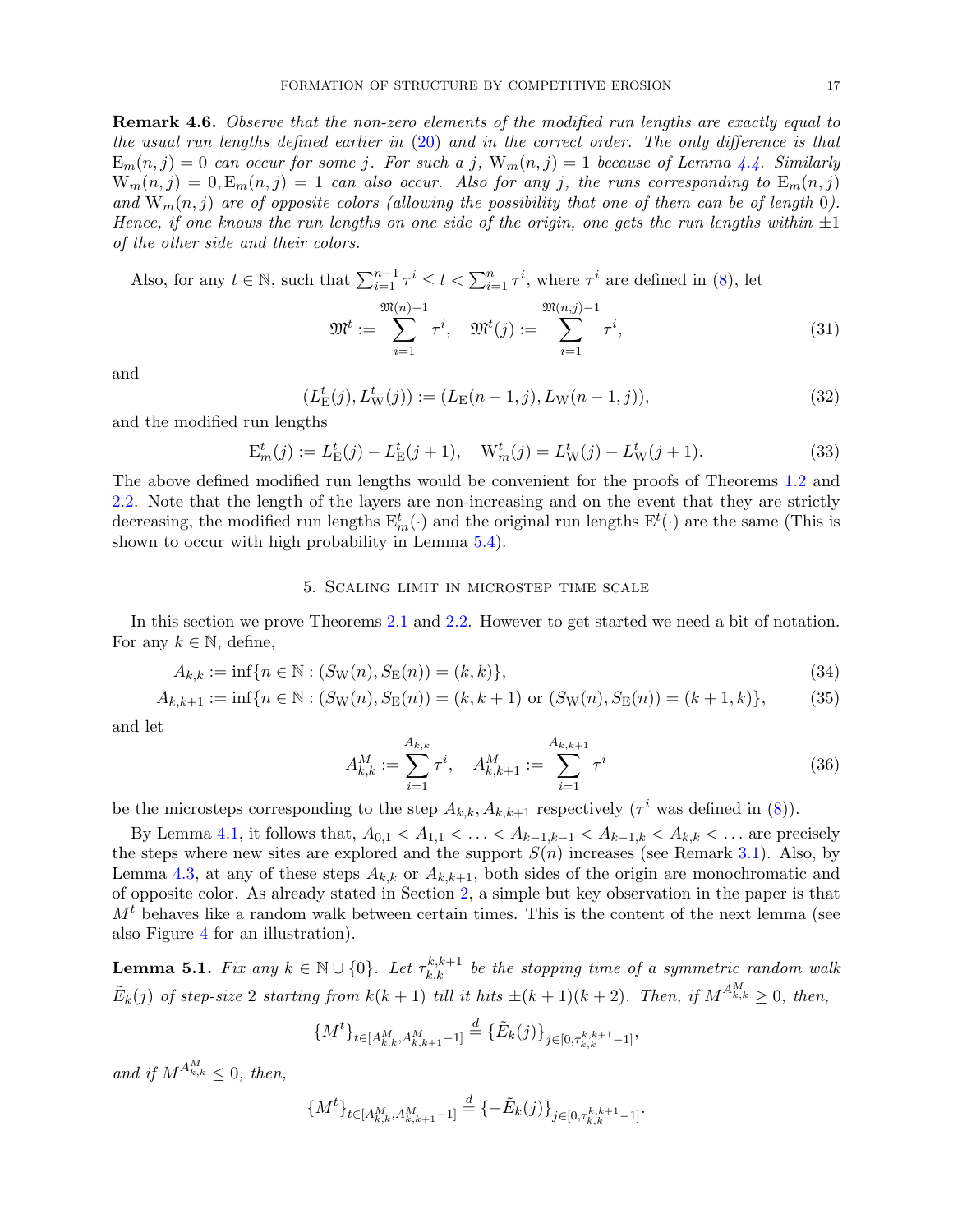Similarly, for  $k \in \mathbb{N} \cup \{0\}$ , let  $\tau_{k,k+1}^{k+1,k+1}$  be the stopping time of a symmetric random walk  $\tilde{F}_k(j)$ of step-size 2 starting from  $(k+1)^2$  till it hits  $\pm((k+2)^2-1)$ . Then, if  $M^{A_{k,k+1}^M} \geq 0$ , then,

$$
\{M^t\}_{t \in [A_{k,k+1}^M, A_{k+1,k+1}^M - 1]} \stackrel{d}{=} \{\tilde{F}_k(j)\}_{j \in [0, \tau_{k,k+1}^{k+1,k+1} - 1]},
$$

and if  $M^{A_{k,k+1}^M} \leq 0$ , then,

$$
\{M^t\}_{t\in[A_{k,k+1}^M,A_{k+1,k+1}^M-1]} \stackrel{d}{=} \{-\tilde{F}_k(j)\}_{j\in[0,\tau_{k,k+1}^{k+1,k+1}-1]}.
$$

Above  $\stackrel{d}{=}$  denotes equality in distribution.

*Proof.* The proof follows from the observation that  $M<sup>t</sup>$  reaches an absolute value  $(k+1)(k+2)$  for the first time when  $(S_W^t, S^E) = (k, k+1)$  or  $(k+1, k)$ . (Note from [\(3\)](#page-5-0) that the first time a site is explored, it contributed twice the weight). However since in the next round the new site explored only contributes  $(k+1)$  and not  $2(k+1)$ , the absolute value of the process  $M<sup>t</sup>$  can be thought to have an instantaneous jump down from  $(k+1)(k+2)$  to  $(k+1)(k+2)-(k+1) = (k+1)^2$ . Also notice that  $M^t$  reaches an absolute value  $(k+2)^2 - 1$  for the first time when  $(S^t_W, S^t_E) = (k+1, k+1)$ . (in this case  $M^t$  instantaneously jumps down to  $(k+2)^2 - 1 - (k+1) = (k+1)(k+2)$ . The above, along with the observation that  $M<sup>t</sup>$  is a random walk of step size 2 till a new site gets explored completes the proof.  $\Box$ 

For notational brevity in the sequel, we will denote the random walk  $\{\tilde{E}_k(j)\}_{j\in[0,\tau_{k,k}^{k,k+1}]}$  or  ${-\tilde{E}_k(j)}_{j\in[0,\tau_{k,k+1}^{k,k+1}]}$  for the first and second case respectively by  $\mathscr{E}_k$  and similarly, denote the ran- $\text{dom walk } \{ \tilde{F}_k(j) \}_{j \in [0, \tau_{k,k+1}^{k+1,k+1}]} \text{ or } \{ -\tilde{F}_k(j) \}_{j \in [0, \tau_{k,k+1}^{k+1,k+1}]} \text{ for the third and fourth case respectively by }$  $\mathscr{F}_k$ .

5.1. Proof of Theorem [2.1.](#page-8-1) As outlined in Section [2,](#page-5-1) the main idea of the proof is to use Lemma [5.1.](#page-16-0) By joining the alternate segments of  $M<sup>t</sup>$ , we get two independent random walks, each of which hits values close to  $\pm k^2$ , if and only if the k-th site is explored. The proof then follows by an application of Donsker's theorem. Recall the definitions of  $S_{\rm E}^t, S_{\rm W}^t, S^t, A_{k,k}$  from Section [3](#page-10-0) and [\(34\)](#page-16-2). Recall that, if  $S_E^t = k$ , then  $k - 1 \le S_W^t \le k + 1$  by Lemma [4.1,](#page-12-2) and moreover by Lemma [5.1,](#page-16-0)

$$
k(k+1) \leq \mathcal{Z}_t := \max_{s \leq t} |M^s| \leq (k+1)(k+2).
$$

So that,

<span id="page-17-1"></span>
$$
S_{\rm E}^t \le \sqrt{\mathcal{Z}_t} \le S_{\rm E}^t + 2. \tag{37}
$$

Thus to prove Theorem [2.1,](#page-8-1) it suffices to show the weak convergence of  $\frac{\mathcal{Z}_t}{t^{1/2}}$ . Also for any random walk path S stopped at time  $\tau$ , let  $N(S) = \tau$  (the length of the random walk path), and let  $S(0)$ and  $\mathcal{S}(N(\mathcal{S}))$  denote the starting and ending points of the random walk path S. Often we will need to translate a random walk path  $S$  by a number s, and we will denote the translated path by  $S - \{s\}$  which is clearly a random walk path started at  $S(0) - s$ .

Consider  $\mathscr{E}_i$  and  $\mathscr{F}_i$ , the alternate segments of random walks of step size 2 contained in  $M^t$  as defined above. Then by definition, for any  $k \in \mathbb{N}$ ,

<span id="page-17-0"></span>
$$
(k+1)^2 - 1 \le \mathcal{Z}_t < (k+1)(k+2) \quad \text{iff} \quad \sum_{0 \le i \le k-1} (N(\mathcal{E}_i) + N(\mathcal{F}_i)) \le t < \sum_{0 \le i \le k-1} (N(\mathcal{E}_i) + N(\mathcal{F}_i)) + N(\mathcal{E}_k). \tag{38}
$$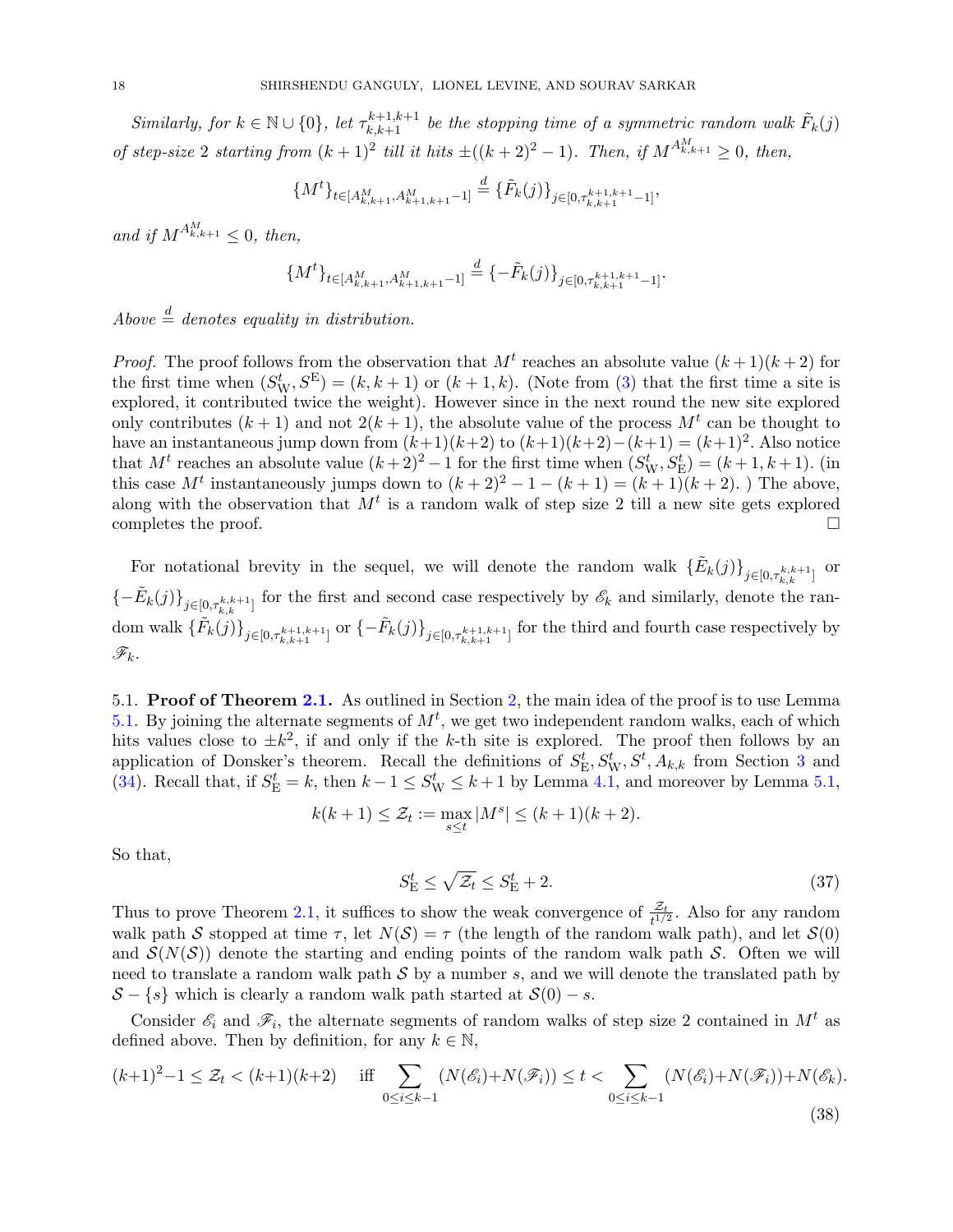Similarly,

<span id="page-18-1"></span>
$$
(k+1)(k+2) \le \mathcal{Z}_t < (k+2)^2 - 1 \quad \text{iff} \quad \sum_{0 \le i \le k-1} (N(\mathcal{E}_i) + N(\mathcal{F}_i)) + N(\mathcal{E}_k) \le t < \sum_{0 \le i \le k} (N(\mathcal{E}_i) + N(\mathcal{F}_i)).
$$
\n(39)

Also by definition, the starting and ending points of the random walk segments have the following properties: for all  $i \geq 1$ ,

$$
|\mathscr{E}_i(0)| = |\mathscr{E}_{i-1}(N(\mathscr{E}_{i-1}))|
$$
; and  $|\mathscr{F}_i(0)| = |\mathscr{F}_{i-1}(N(\mathscr{F}_{i-1}))| + 1$ .

Now, we define a random walk path by joining the segments of  $\mathscr{E}_i$  'end-to-end'. More precisely, we define  $\mathscr{E}'_0 = \mathscr{E}_0$ , and for all  $i \geq 1$ , define

<span id="page-18-2"></span>
$$
\mathcal{E}'_i = \mathcal{E}_i \quad \text{if } \mathcal{E}_i(0) = \mathcal{E}'_{i-1}(N(\mathcal{E}'_{i-1})), \quad \text{else } \mathcal{E}'_i = -\mathcal{E}_i. \tag{40}
$$

Then the concatenated walk  $\mathscr{E}'_k := (\mathscr{E}'_0; \mathscr{E}'_1; \mathscr{E}'_2; \ldots; \mathscr{E}'_k)$  is a random walk of step-size 2 starting from 0 till it hits  $\pm (k+1)(k+2)$ , (see Figure [5](#page-18-0) (a)).



<span id="page-18-0"></span>Figure 5. Illustrating the concatenation operations to obtain the random walk paths  $\mathscr{E}'_k$  and  $\mathscr{F}'_k$ . From Lemma [5.1](#page-16-0) it follows that the starting point of any brown segment has the same absolute value as the ending point of the previous green segment. In (a) we join them 'end-to-end' to form a random walk path, we inductively attach a new brown segment to the already formed path by concatenating the new segment or concatenating after reflecting to ensure that the end point of the path already formed agrees with the starting point of the newly added segment. The dotted curves indicate the actual segment when it was reflected and concatenated. For consecutive green segments as mentioned before there is a discrepancy of  $\pm 1$ between the absolute values of ending point and starting point. Thus in (b) we translate them by  $\pm 1$  to get rid of the discrepancy and then perform a reflectionconcatenation operation as with the brown segments.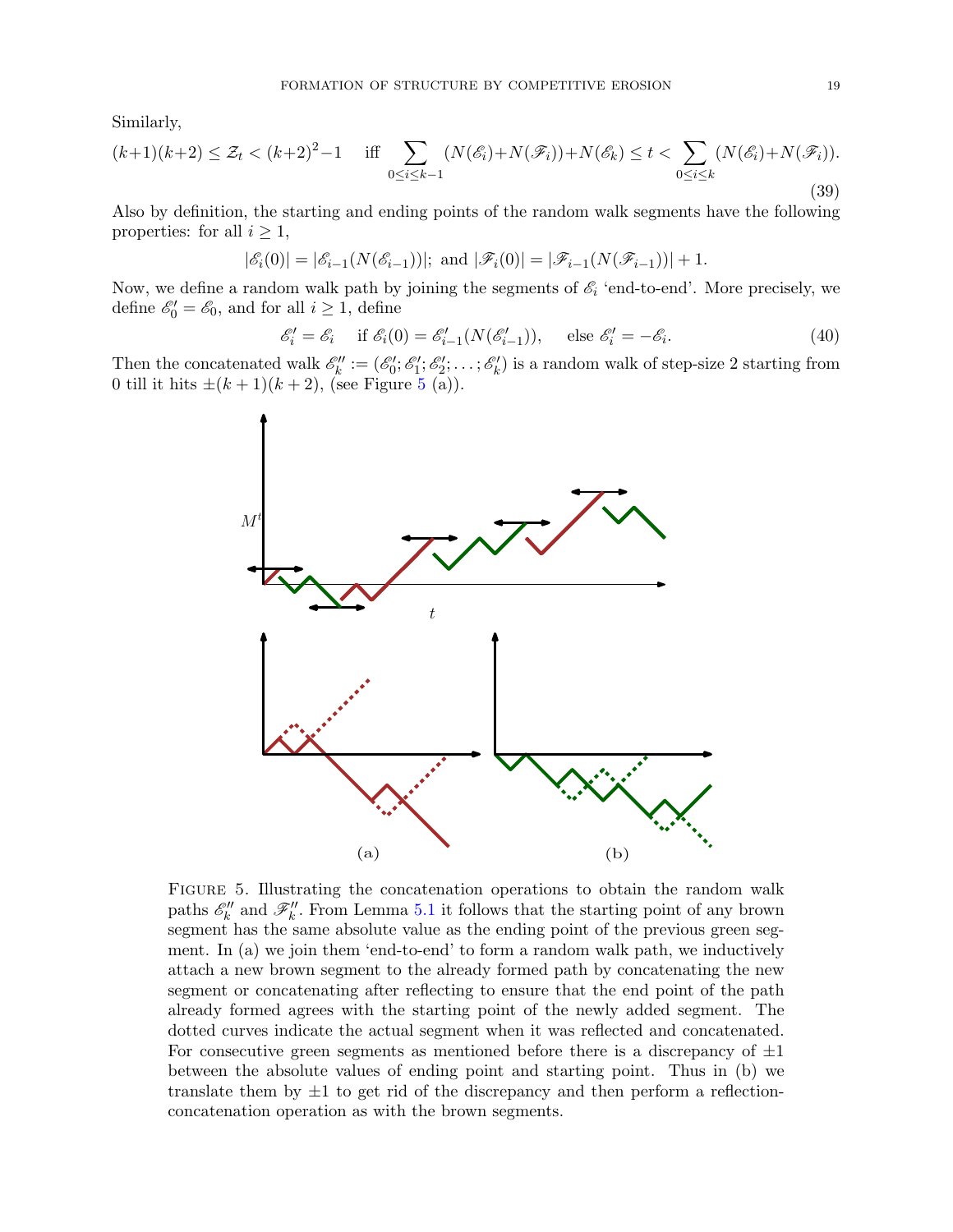Constructing a random walk path by joining the segments of  $\mathscr{F}_i$  is slightly more involved, since  $|\mathscr{F}_i(0)| \neq |\mathscr{F}_{i-1}(N(\mathscr{F}_{i-1}))|$ . In this case we perform the operations reflection-translationconcatenation to join the segments 'end-to-end'. Formally, we do the following. Let  $\mathscr{F}'_0 :=$  $\mathscr{F}_0 - {\mathscr{F}_0(0)}$  (translating the path to have the starting point at 0). Also for  $i \geq 1$ , if

$$
\mathscr{F}_{i-1}'' = (\mathscr{F}_0'; \mathscr{F}_1'; \ldots; \mathscr{F}_{i-1}')
$$

is the concatenated walk, then we define  $\mathscr{F}'_i$  as follows: If

<span id="page-19-0"></span>
$$
\mathscr{F}_i(0) = \mathscr{F}'_{i-1}(N(\mathscr{F}'_{i-1}))) \pm 1, \text{ then } \mathscr{F}'_i = \mathscr{F}_i - \{\mathscr{F}_i(0) - \mathscr{F}''_{i-1}(N(\mathscr{F}''_{i-1}))\}. \tag{41}
$$

Otherwise,  $\mathscr{F}'_i = \mathscr{F}^R_i - \{ \mathscr{F}^R_i(0) - \mathscr{F}''_{i-1}(N(\mathscr{F}''_{i-1})) \}$ , where  $\mathscr{F}^R_i = -\mathscr{F}_i$  is the reflection of  $\mathscr{F}_i$ across the X-axis, (see Figure [5](#page-18-0) (b)).

Then the concatenated walk  $\mathscr{F}'_k = (\mathscr{F}'_0; \mathscr{F}'_1; \mathscr{F}'_2; \ldots; \mathscr{F}'_k)$  is a random walk of step size 2 starting from 0 and since each segment  $\mathscr{F}_i$  is shifted by 1, the endpoint of  $\mathscr{F}_k$  and the endpoint of  $\mathscr{F}_k''$  in absolute values differ by at most  $k + 1$ , i.e.,

<span id="page-19-2"></span>
$$
||\mathcal{F}_{k}''(N(\mathcal{F}_{k}''))| - ((k+2)^{2} - 1)| \leq k+1.
$$
 (42)

Also the two random walks  $\mathscr{E}'_k := (\mathscr{E}'_0; \mathscr{E}'_1; \ldots; \mathscr{E}'_k)$  and  $\mathscr{F}''_k := (\mathscr{F}'_0; \mathscr{F}'_1; \ldots; \mathscr{F}'_k)$  are independent. To see this, observe that, given the endpoints of each of the segments  $\mathscr{E}_i, \mathscr{F}_i$  (to be precise, only whether the endpoints are positive or negative is important, as their absolute values are fixed by definition), the segments are independent.

Since, now both  $\mathscr{E}'_k$ ,  $\mathscr{F}'_k$  start from 0, and the segments have been joined 'end-to-end',  $\mathscr{E}'_k$ ,  $\mathscr{F}'_k$ are independent. We extend these random walk segments to two independent symmetric random walks  $\mathscr{E}''$ ,  $\mathscr{F}''$  starting from 0 of step-size 2, such that the path  $\mathscr{E}''_k$  is the initial segment of length  $N(\mathscr{E}_k'')$  of the path  $\mathscr{E}''$  and the obvious corresponding statement holds for  $\mathscr{F}''$  as well.

For every  $a > 0$ , let  $\tau_a^{\mathscr{E}''}$  (resp.  $\tau_a^{\mathscr{F}''}$ ) be the number of steps required for the random walk  $\mathscr{E}''$ (resp.  $\mathscr{F}''$ ) to hit  $\pm a$ . Then, we claim that

<span id="page-19-1"></span>
$$
\frac{\mathcal{Z}_t - \sup_a \{ \tau_a^{\mathcal{E}''} + \tau_a^{\mathcal{F}''} \le t \}}{t^{1/2}} \xrightarrow{\mathbb{P}} 0,
$$
\n(43)

where  $\stackrel{\mathbb{P}}{\rightarrow}$  denotes convergence in probability. It is easy to see how Theorem [2.1](#page-8-1) follows from this. Let  $\mathcal{B}, \mathcal{B}'$  be two independent Brownian motions on [0,1]. After standard interpolation, consider the random walk paths  $\begin{cases} \frac{\mathscr{E}''(rt)}{2t^{1/2}} \end{cases}$  $\frac{\mathscr{E}''(rt)}{2t^{1/2}}\bigg\}$  $_{r\in[0,1]},\left\{ \frac{\mathscr{F}^{\prime\prime}(rt)}{2t^{1/2}}\right.$  $\frac{\widetilde{\mathscr{C}}''(rt)}{2t^{1/2}}\bigg\}$  $r∈[0,1]$  as elements of  $C[0,1]$  (space of continuous functions on  $[0, 1]$  equipped with the topology of uniform convergence). Then, by Donsker's theorem,

$$
\left(\{\frac{\mathcal{E}''(rt)}{2t^{1/2}}\}_{r\in[0,1]},\{\frac{\mathcal{F}''(rt)}{2t^{1/2}}\}_{r\in[0,1]}\right) \stackrel{d}{\Rightarrow} \left(\{\mathcal{B}(r)\}_{r\in[0,1]},\{\mathcal{B}'(r)\}_{r\in[0,1]}\right),\tag{44}
$$

where  $\stackrel{d}{\Rightarrow}$  denotes convergence in distribution. In Lemma [5.2,](#page-20-0) it is shown that the function

<span id="page-19-5"></span><span id="page-19-4"></span>
$$
h(f,g) = \sup_{a} \{ \tau_a^f + \tau_a^g \le 1 \}
$$
\n(45)

is continuous for functions  $f, g \in C[0, 1]$ . Hence, by continuous mapping,

<span id="page-19-3"></span>
$$
\frac{\sup_a \{\tau_a^{\mathscr{E}''} + \tau_a^{\mathscr{F}''} \le t\}}{2t^{1/2}} = \sup_a \left\{ \tau_a^{\frac{\mathscr{E}''(t \cdot)}{2t^{1/2}}} + \tau_a^{\frac{\mathscr{F}''(t \cdot)}{2t^{1/2}}} \le 1 \right\} \stackrel{d}{\Rightarrow} \sup_a \{T_a + T_a' \le 1\},\tag{46}
$$

where  $T_a$  and  $T'_a$  are the hitting times of  $\pm a$  for the two independent Brownian motions  $\mathcal{B}(\cdot), \mathcal{B}'(\cdot)$ . (Equivalently  $T_a$  and  $T'_a$  are the hitting times of  $a > 0$  for two independent reflected standard Brownian motions).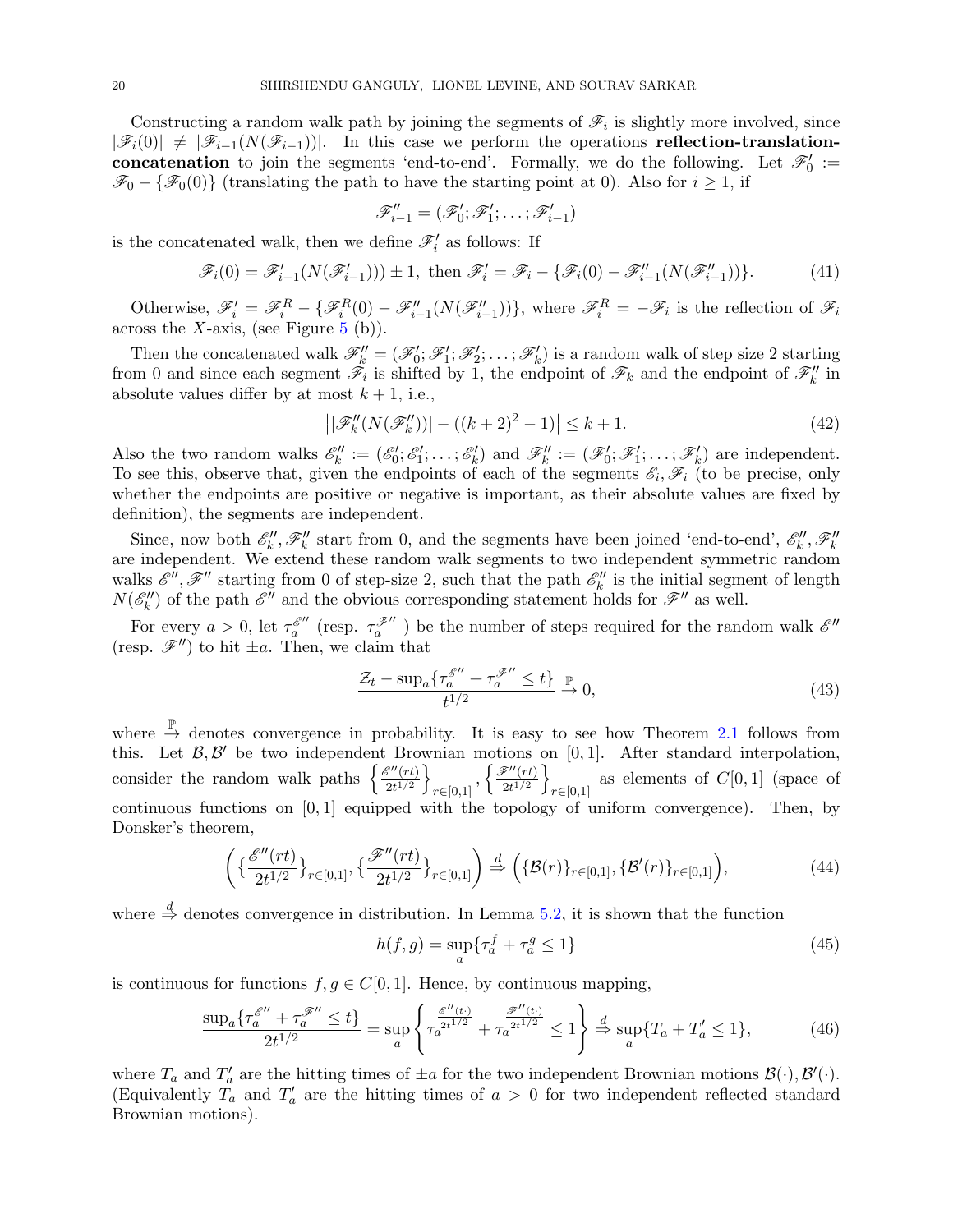Hence, the only thing left to prove is  $(43)$ . Note that for any microstep t, by definition, we have

$$
(k+1)^2 - 1 \le \mathcal{Z}_t < (k+1)(k+2) \quad \text{or} \quad (k+1)(k+2) \le \mathcal{Z}_t < (k+2)^2 - 1,
$$

for some  $k \in \mathbb{N}$ . We first assume the former case. Then, by [\(38\)](#page-17-0),[\(39\)](#page-18-1), [\(42\)](#page-19-2),

$$
\sum_{0 \le i \le k-1} (N(\mathcal{E}_i) + N(\mathcal{F}_i)) \le t < \sum_{0 \le i \le k-1} (N(\mathcal{E}_i) + N(\mathcal{F}_i)) + N(\mathcal{E}_k)
$$
  
implies 
$$
\tau_{k(k+1)}^{\mathcal{E}''} + \tau_{(k+1)^2 - 1 - k}^{\mathcal{F}''} \le t < \tau_{(k+1)(k+2)}^{\mathcal{E}''} + \tau_{(k+1)^2 - 1 + k}^{\mathcal{F}''},
$$
  
ich implies 
$$
k^2 + k \le \sup \{\tau_a^{\mathcal{E}''} + \tau_a^{\mathcal{F}''} \le t\} \le k^2 + 3k + 2,
$$

which

$$
\lim_{n \to \infty} k^2 + k \le \sup_{a} \{ \tau_a^{\mathscr{E}''} + \tau_a^{\mathscr{F}''} \le t \} \le k^2 + 3k + 2,
$$

where the first implication uses the fact that  $\sum_{0 \le i \le k-1} (N(\mathscr{E}_i)) = N((\mathscr{E}'_0; \mathscr{E}'_1; \dots; \mathscr{E}'_k))$  and a similar fact for  $\mathscr{F}_i$ 's., Hence, using  $(38)$ ,

$$
|\mathcal{Z}_t-\sup_a\{\tau_a^{\mathscr E''}+\tau_a^{\mathscr F''}\leq t\}|\leq 2k+2\leq 2\sqrt{\sup_a\{\tau_a^{\mathscr E''}+\tau_a^{\mathscr F''}\leq t\}}+2.
$$

which is a tight random variable at scale  $t^{1/4}$  by [\(46\)](#page-19-3) and hence divided by  $t^{1/2}$  converges to zero in probability. A similar calculation using [\(39\)](#page-18-1) would imply the same, when  $(k+1)(k+2) \leq \mathcal{Z}_t$  $(k+2)^2 - 1$ . Hence [\(43\)](#page-19-1) follows.

The following short lemma provides the necessary argument for the application of continuous mapping to the function in  $(45)$  which in turn implied  $(46)$  from Donsker's theorem.

<span id="page-20-0"></span>**Lemma 5.2.** If  $f_n, g_n, f, g \in C[0,1]$  such that  $f_n \to f, g_n \to g$ , where the convergence is in the sup-norm  $(\|\cdot\|_{\infty})$ , then

$$
\sup_a \{\tau_a^{f_n} + \tau_a^{g_n} \le 1\} \to \sup_a \{\tau_a^f + \tau_a^g \le 1\}.
$$

*Proof.* Let  $u_n = ||f_n - f||_{\infty}$  and  $v_n = ||g_n - g||_{\infty}$ . Then by hypothesis  $u_n, v_n \to 0$ . Let  $z :=$  $\sup_a\{\tau_a^f + \tau_a^g \leq 1\}$ , and  $z_n := \sup_a\{\tau_a^{f_n} + \tau_a^{g_n} \leq 1\}$ . Moreover also let  $t_1 = \tau_z^f$ , and  $t_2 = \tau_z^g$ . Clearly,

$$
z - u_n = |f(t_1)| - u_n \le |f_n(t_1)|, \text{ and, } z - v_n = |g(t_1)| - v_n \le |g_n(t_1)|.
$$

Thus, if  $r_n = z - \max(u_n, v_n)$ , then  $\tau_{r_n}^{f_n} + \tau_{r_n}^{g_n} \le t_1 + t_2 \le 1$ , and hence,  $z_n \ge r_n = z - \max(u_n, v_n)$ . implying that  $\liminf z_n \geq z$ .

For the other inequality, assume that  $\limsup z_n > z$ . By going to a subsequence (we use the same notation for subsequence), this implies, there exists some  $\varepsilon > 0$  such that  $z_n \geq z + \varepsilon$ . Then, let  $c_n := \tau_{z+\varepsilon}^{f_n}$ ,  $d_n := \tau_{z+\varepsilon}^{g_n}$ . Then  $c_n + d_n \leq 1$ . Also, for any large n such that  $u_n < \varepsilon/2$ ,  $v_n < \varepsilon/2$ , we have

$$
z + \frac{\varepsilon}{2} \le z + \varepsilon - u_n \le |f_n(c_n)| - u_n \le |f(c_n)|, \quad z + \frac{\varepsilon}{2} \le z + \varepsilon - v_n \le |g_n(c_n)| - g_n \le |g(c_n)|.
$$

This implies,  $z = \sup_a \{ \tau_a^f + \tau_a^g \le 1 \} \ge z + \frac{\varepsilon}{2}$  $\frac{\varepsilon}{2}$ , thus arriving at a contradiction.

### 5.2. Weak convergence of terminal run lengths. In this subsection, we prove Theorem [2.2.](#page-8-2)

The proof will actually follow in a straightforward way from the following:

<span id="page-20-1"></span>**Theorem 5.3.** Recall the definitions  $L_{\text{E}}^{t}(1) = S_{\text{E}}^{t}, L_{\text{E}}^{t}(2), \ldots$  from [\(32\)](#page-16-3) and  $\mathscr{X}_1, \mathscr{X}_2, \ldots$  from [\(22\)](#page-12-5). Then, for any fixed  $k > 1$ ,

$$
\frac{(L_{\rm E}^t(1), L_{\rm E}^t(2), \dots, L_{\rm E}^t(k))}{t^{1/4}} \stackrel{d}{\Rightarrow} \sqrt{2}\left(\sqrt{\mathscr{X}_1}, \sqrt{\frac{\mathscr{X}_2}{2}}, \dots, \sqrt{\frac{\mathscr{X}_k}{2}}\right).
$$

We postpone the proof of Theorem [5.3](#page-20-1) and first see how Theorem [2.2](#page-8-2) follows directly from this.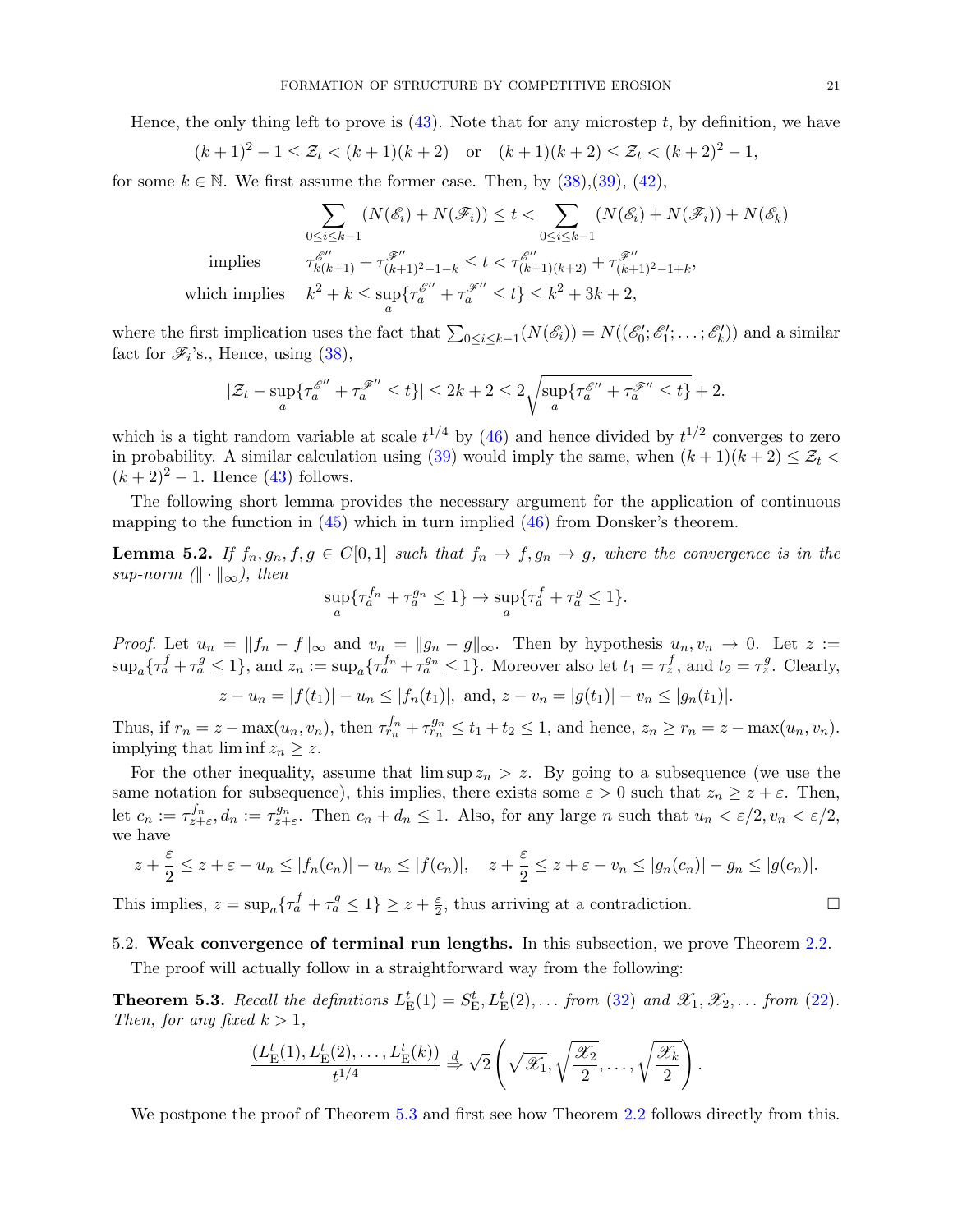*Proof of Theorem [2.2](#page-8-2)*. Recall the modified run lengths counted from the ends:  $E_m^t(j)$  for  $j \ge 1$ from [\(33\)](#page-16-4). Note that by continuous mapping, as a straightforward consequence of Theorem [5.3](#page-20-1) we have,

<span id="page-21-2"></span>
$$
\frac{\left(\mathcal{E}_m^t(1), \mathcal{E}_m^t(2), \dots, \mathcal{E}_m^t(k)\right)}{t^{1/4}} \xrightarrow{d} \sqrt{2} \left(\sqrt{\mathcal{X}_1} - \sqrt{\frac{\mathcal{X}_2}{2}}, \sqrt{\frac{\mathcal{X}_2}{2}} - \sqrt{\frac{\mathcal{X}_3}{2}}, \dots, \sqrt{\frac{\mathcal{X}_k}{2}} - \sqrt{\frac{\mathcal{X}_{k+1}}{2}}\right). \tag{47}
$$

Using the above, Theorem [2.2](#page-8-2) follows from the next lemma.  $\square$ 

<span id="page-21-1"></span>**Lemma 5.4.** Recall  $E_m^t(j), E^t(j)$  from [\(15\)](#page-11-3) and [\(33\)](#page-16-4). Then, for any fixed  $k \ge 1$ ,

$$
\mathbb{P}\left((\mathrm{E}^t_m(1),\mathrm{E}^t_m(2),\ldots,\mathrm{E}^t_m(k))\neq (\mathrm{E}^t(1),\mathrm{E}^t(2),\ldots,\mathrm{E}^t(k))\right)\to 0.
$$

*Proof.* From the discussion after  $(21)$ , it follows that, all the random variables in the RHS of  $(47)$ are strictly positive almost surely. By Remark [4.6,](#page-16-5) it follows that,

$$
\mathbb{P}\left((\mathbf{E}_m^t(1), \mathbf{E}_m^t(2), \dots, \mathbf{E}_m^t(k)) \neq (\mathbf{E}^t(1), \mathbf{E}^t(2), \dots, \mathbf{E}^t(k))\right) \n\leq \mathbb{P}(\mathbf{E}_m^t(j) = 0 \text{ for some } j \in \{1, 2, \dots, k\}) \n\leq \sum_{j=1}^k \mathbb{P}(\mathbf{E}_m^t(j) = 0) \n\leq \sum_{j=1}^k \mathbb{P}\left(\frac{\mathbf{E}_m^t(j)}{t^{1/4}} \leq 0\right) \to 0,
$$

where the last conclusion follows from  $(47)$ .

We now proceed towards proving Theorem [5.3.](#page-20-1) As already mentioned in [\(2\)](#page-2-0) we have the following:

<span id="page-21-0"></span>**Lemma 5.5.** Let  $\mathcal{B}, \mathcal{B}'$  and  $\mathcal{X}_1$  be as in the statement of Theorem [1.1.](#page-0-0) Then almost surely, exactly one of the following occurs:

$$
\begin{aligned} \mathscr{A} &:= \left\{ \mathscr{X}_1 = \max \{|\mathcal{B}'(s)| : s \in [0, 1-T_{\mathscr{X}_1}]\} \right\} \\ \mathscr{A}' &:= \left\{ \mathscr{X}_1 = \max \{|\mathcal{B}(s)| : s \in [0, 1-T'_{\mathscr{X}_1}]\} \right\}. \end{aligned}
$$

Hence, by symmetry,  $\mathbb{P}(\mathscr{A}) = \mathbb{P}(\mathscr{A}') = \frac{1}{2}$ .

<span id="page-21-4"></span>**Remark 5.6.** It will be useful later to observe that as a straightforward consequence of continuity properties of distribution of Brownian motion, almost surely  $\mathcal{B}'(T)$  $|\mathscr{Y}_{\mathscr{X}_1}|$   $\neq |\mathcal{B}'(1-T_{\mathscr{X}_1})|$  and similarly  $|\mathcal{B}(T_{\mathscr{X}_1})| \neq |\mathcal{B}(1-T'_{\mathscr{G}_1})|$  $x_1$ )|.

We will also need the following lemma which states a refinement of the weak convergence result in [\(44\)](#page-19-5), conditioned on  $\mathscr A$  or  $\mathscr A'$ . For this purpose, we will need the following 'discrete' versions of  $\mathscr A$  and  $\mathscr A'$ . For any fixed  $t \in \mathbb N$ , let  $\mathfrak A_t$  denote the event that the vertical line  $X = t$  intersects the graph of  $M^t$  at  $\mathscr{F}_n$  for some n (see Figure [4\)](#page-6-0), i.e.,  $(S_W^t, S_E^t) = (n, n + 1)$  or  $(n + 1, n)$  for some n. Thus  $\mathfrak{A}_t^c$  is the event that the vertical line  $X = t$  intersects the graph of  $M^t$  at  $\mathscr{E}_n$  for some n, i.e.,  $(S_{\text{W}}^t, S_{\text{E}}^t) = (n, n)$  for some n. Also let  $\mathcal{B}, \mathcal{B}'$  be two independent Brownian motions as above and recall the random walks  $\mathscr{E}''$ ,  $\mathscr{F}''$  defined in [\(40\)](#page-18-2) and [\(41\)](#page-19-0).

<span id="page-21-3"></span>**Lemma 5.7.** Let  $\mu_t^{\mathfrak{A}}$  denote the conditional distribution of  $\left(\frac{\mathscr{E}''(rt)}{2t^{1/2}}\right)$  $\frac{\mathscr{E}''(rt)}{2t^{1/2}}\bigg\}$  $_{r\in[0,1]},\left\{ \frac{\mathscr{F}^{\prime\prime}(rt)}{2t^{1/2}}\right.$  $\left\{\frac{\widetilde{\mathbf{z}}''(rt)}{2t^{1/2}}\right\}_{r\in[0,1]}\bigg\}$  given  $\mathfrak{A}_t$ , and  $\mu^{(\mathscr{A})}$  denote the conditional distribution of  $(\mathcal{B},\mathcal{B}')$  given  $\mathscr{A}$ . Then,

$$
\mu_t^{\mathfrak{A}} \stackrel{d}{\Rightarrow} \mu^{\mathscr{A}}.
$$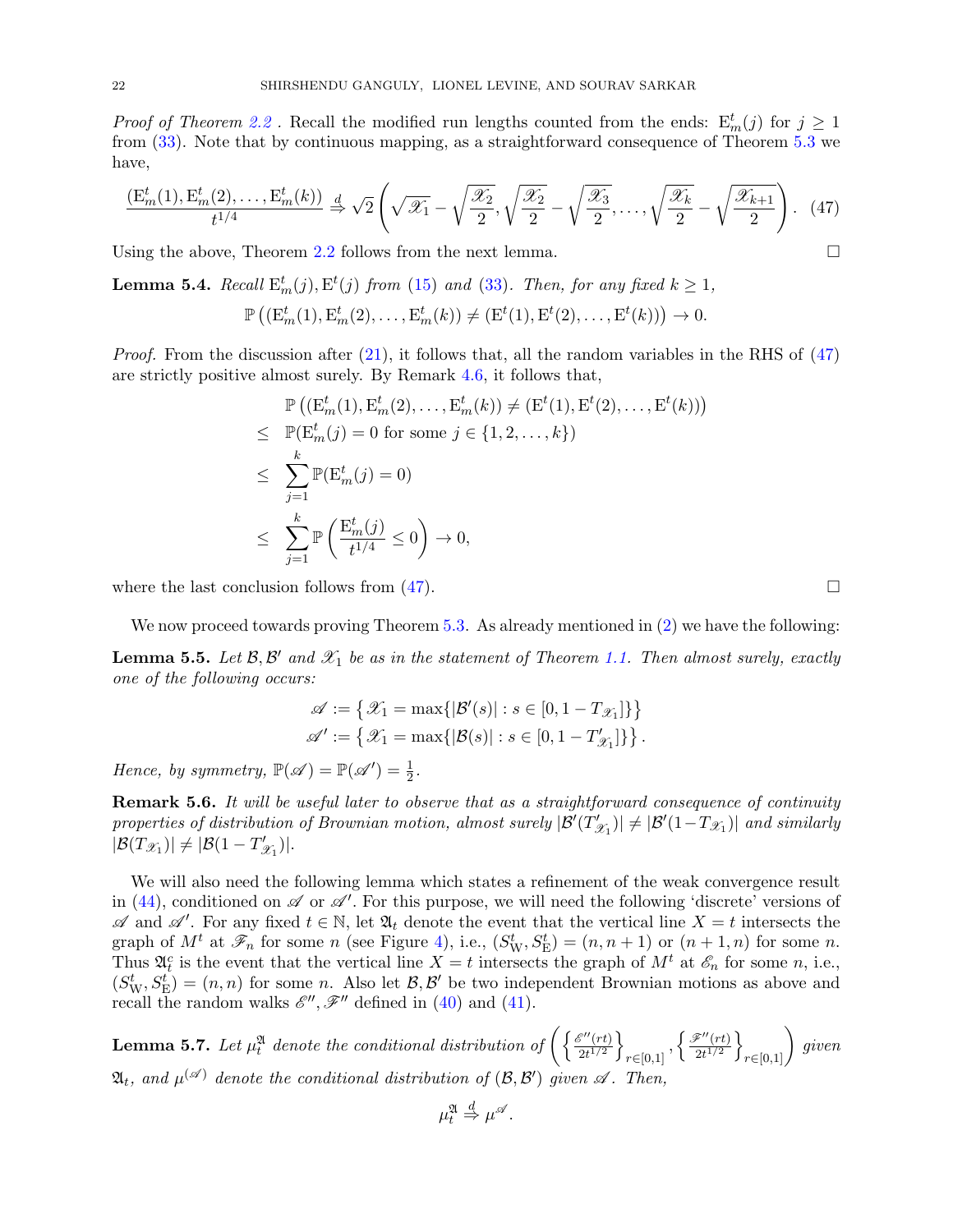Also, by symmetry, if  $\mu_t^{2!c}$  denotes the conditional distribution of  $\left(\frac{\mathcal{E}''(rt)}{2t^{1/2}}\right)$  $\frac{\mathbb{S}''(rt)}{2t^{1/2}}\Big\}$  $_{r\in[0,1]},\left\{ \frac{\mathscr{F}^{\prime\prime}(rt)}{2t^{1/2}}\right.$  $\left\{\frac{\widetilde{\mathbf{z}}''(rt)}{2t^{1/2}}\right\}_{r\in[0,1]}\Bigg\}$ given  $\mathfrak{A}_t^c$ , and  $\mu^{\mathscr{A}'}$  denote the conditional distribution of  $(\mathcal{B},\mathcal{B})$  given  $\mathscr{A}'$ . Then,

$$
\mu_t^{\mathfrak{A}^c} \stackrel{d}{\Rightarrow} \mu^{\mathscr{A}'}.
$$

Note that the set  $\mathscr A$  has probability half and hence the above conditional distributions can be defined in a straightforward way. Before proving the above lemmas, we complete the proof of Theorem [5.3.](#page-20-1)

*Proof of Theorem [5.3.](#page-20-1)* We only consider the case  $k = 2$ . The proof of the general case is obtained by repeating similar arguments and is omitted. First assume that  $\mathfrak{A}_t$  occurs, and without loss of generality that  $(S_{\text{W}}^t, S_{\text{E}}^t) = (n_1 + 1, n_1)$  for some  $n_1$ . More generally let  $L_{\text{E}}^t(i) = n_i$  (by Lemma [4.4,](#page-15-1) this implies  $n_i - 1 \leq \overline{L}_{\rm W}^t(i) \leq n_i + 1$ .

Also, recalling  $\mathfrak{M}^t$  from [\(31\)](#page-16-6), we assume that  $S_E^{\mathfrak{M}^t} = (B, \ldots, B)$ , and  $S_W^{\mathfrak{M}^t} = (R, \ldots, R)$  (the other cases will be similar), and hence  $M^{\mathfrak{M}^t} > 0$ . Thus, by the arguments in the proof of Lemma [5.1,](#page-16-0)

$$
(n_1+1)(n_1+2) \le \max_{s \le t} M^s \le (n_1+2)^2 - 1.
$$

Since  $L_{\rm E}^t(2) = n_2$ , and  $n_2 - 1 \le L_{\rm W}^t(2) \le n_2 + 1$ , it follows by observing the value of  $M^s$  when the second layer got formed, that

$$
(n_1+1)^2 - 2(n_2+1)^2 \le \min_{\mathfrak{M}^t \le s \le t} M^s \le (n_1+1)^2 - 2n_2^2.
$$

Recall that  $\tau_a^{\mathscr{E}'}, \tau_a^{\mathscr{F}''}$  are the (first) hitting times of  $\pm a$  for  $\mathscr{E}'', \mathscr{F}''$  and further let  $\tilde{\tau}_{(a+1)^2}^{\mathscr{F}''}$  be the last time  $\mathscr{F}''$  hits  $\pm (a+1)^2$  before time  $t - \tau_{(a+1)(a+2)}^{\mathscr{E}''}$ . Then, the above statements along with the definition of  $\mathscr{F}^{\prime\prime}$  imply that

<span id="page-22-0"></span>
$$
(n_1+1)^2 - 2(n_2+1)^2 \le \min_{\tilde{\tau}_{(n_1+1)^2}^{\mathscr{F}''} \le s \le t - \tau_{(n_1+1)(n_1+2)}^{\mathscr{G}''}(s)} \mathscr{F}''(s) \le (n_1+1)^2 - 2n_2^2. \tag{48}
$$

Now, define,

<span id="page-22-2"></span>
$$
\mathfrak{L}_{t} := \begin{cases}\n\max_{s \leq t} M^{s} - \begin{pmatrix}\n\min_{\tilde{\tau}_{\mathscr{F}}''} & \tilde{\mathscr{F}}''(s) \\
\min_{(n_{1}+1)^{2} \leq s \leq t - \tau_{(n_{1}+1)(n_{1}+2)}^{\mathscr{F}}}\n\end{pmatrix} & \text{when } M^{\mathfrak{M}^{t}} = \tilde{\mathscr{F}}''(\tilde{\tau}_{(n_{1}+1)^{2}}^{\mathscr{F}''}) = (n_{1}+1)^{2}, \\
-\min_{s \leq t} M^{s} + \begin{pmatrix}\n\max_{\tilde{\tau}_{\mathscr{F}}''} & \tilde{\mathscr{F}}''(s) \\
\max_{(n_{1}+1)^{2} \leq s \leq t - \tau_{(n_{1}+1)(n_{1}+2)}^{\mathscr{F}''}}\n\end{pmatrix} & \text{when } M^{\mathfrak{M}^{t}} = \tilde{\mathscr{F}}''(\tilde{\tau}_{(n_{1}+1)^{2}}^{\mathscr{F}''}) = -(n_{1}+1)^{2}.\n\end{cases}
$$
\n
$$
(49)
$$

Hence, following similar arguments as in the proof of Theorem [2.1,](#page-8-1) it follows from [\(48\)](#page-22-0), that for every  $\varepsilon > 0$ ,

<span id="page-22-1"></span>
$$
\mathbb{P}\left(\left|\frac{L_E^t(2) - \sqrt{\frac{\mathfrak{L}_t}{2}}}{t^{1/4}}\right| > \varepsilon \middle| \mathfrak{A}_t\right) \to 0. \tag{50}
$$

Thus we will use  $\sqrt{\frac{\mathfrak{L}_t}{2}}$  as a proxy for  $L_E^t(2)$  since it satisfies nice continuity properties which will be convenient in proving weak convergence results.

A similar calculation follows when the event  $\mathfrak{A}_t^c$  occurs instead. Let  $\mathfrak{L}_t'$  be the analogous definition of  $\mathfrak{L}_t$ , when the event  $\mathfrak{A}_t^c$  occurs, instead of  $\mathfrak{A}_t$  in the definition of  $\mathfrak{L}_t$ .

We now claim that the distribution  $\frac{\mathfrak{L}_t}{2t^{1/2}}$  conditional on the event  $\mathfrak{A}_t$  converges to the distribution of  $\mathscr{X}_2(\mathcal{B}')$  conditional on the event  $\mathscr{A}$ , where  $\mathscr{X}_2(\mathcal{B}')$  is as defined in [\(22\)](#page-12-5) for standard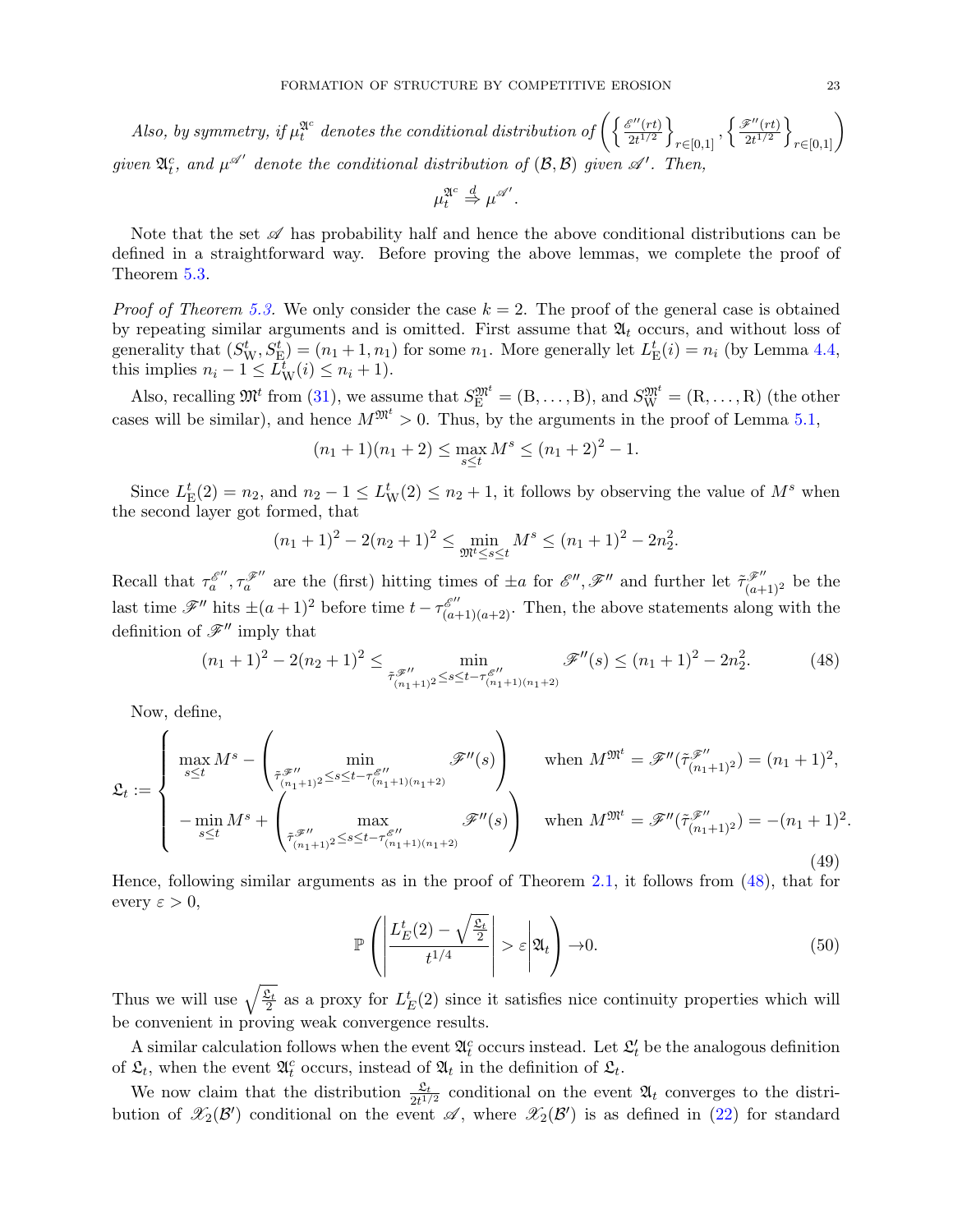Brownian motions  $\mathcal{B}, \mathcal{B}'$ . This follows from Lemma [5.7](#page-21-3) and continuous mapping, once we establish the convergence of

$$
\frac{\max_{s\leq t}|M^s|}{2t^{1/2}} \text{ and } \frac{\left(\min_{\substack{\tilde{\tau}_{(n_1+1)}^{\mathscr{F}''} \\ (n_1+1)\leq s \leq t-\tau_{(n_1+1)(n_1+2)}^{\mathscr{E}''}}} \mathscr{F}''(s)\right)}{2t^{1/2}},
$$
\n(51)

to their Brownian counterparts. Lemma [5.2](#page-20-0) takes care of the first term. The arguments for the second term are presented later (see Lemmas [5.8,](#page-25-0) [5.9](#page-26-1) and the discussion preceding them). Moreover, given the above, by symmetry, the distribution  $\frac{\mathcal{L}'_t}{2t^{1/2}}$  conditional on the event  $\mathfrak{A}'_t$  converges to the distribution of  $\mathscr{X}_2(\mathcal{B})$  conditional on the event  $\mathscr{A}'$ , where  $\mathscr{X}_2(\mathcal{B})$  is as defined in [\(22\)](#page-12-5) by replacing  $\mathcal{B}'$  by  $\mathcal{B}$ .

It follows easily from  $(50)$  and the above that, for any  $b > 0$ ,

$$
\lim_{t} \mathbb{P}\left(\frac{L_{\rm E}^{t}(2)}{t^{1/4}} \leq b\right) = \lim_{t} \mathbb{P}\left(\left[\frac{L_{\rm E}^{t}(2)}{t^{1/4}} \leq b\right] \Big| \mathfrak{A}_{t}\right) \mathbb{P}(\mathfrak{A}_{t}) + \lim_{t} \mathbb{P}\left(\left[\frac{L_{\rm E}^{t}(2)}{t^{1/4}} \leq b\right] \Big| \mathfrak{A}_{t}^{c}\right) \mathbb{P}(\mathfrak{A}_{t}^{c})
$$
\n
$$
= \lim_{t} \mathbb{P}\left(\left[\sqrt{\frac{\mathfrak{L}_{t}}{2t^{1/2}}} \leq b\right] \Big| \mathfrak{A}_{t}\right) \mathbb{P}(\mathfrak{A}_{t}) + \lim_{t} \mathbb{P}\left(\left[\sqrt{\frac{\mathfrak{L}_{t}^{t}}{2t^{1/2}}} \leq b\right] \Big| \mathfrak{A}_{t}^{c}\right) \mathbb{P}(\mathfrak{A}_{t}^{c})
$$
\n
$$
= \mathbb{P}\left(\left[\sqrt{\mathscr{X}_{2}(\mathcal{B}^{\prime})} \leq b\right] \Big| \mathscr{A}\right) \mathbb{P}(\mathscr{A}) + \mathbb{P}\left(\left[\sqrt{\mathscr{X}_{2}(\mathcal{B})} \leq b\right] \Big| \mathscr{A}^{\prime}\right) \mathbb{P}(\mathscr{A}^{\prime})
$$
\n
$$
= P\left(\left[\sqrt{\mathscr{X}_{2}(\mathcal{B}^{\prime})} \leq b\right] \Big| \mathscr{A}\right) \left(\mathbb{P}(\mathscr{A}) + \mathbb{P}(\mathscr{A}^{\prime})\right) = \mathbb{P}\left(\left[\sqrt{\mathscr{X}_{2}(\mathcal{B}^{\prime})} \leq b\right] \Big| \mathscr{A}\right) = \mathbb{P}\left(\sqrt{\mathscr{X}_{2} \leq b}\right),
$$

where the last line follows by using symmetry.

We now complete the proofs of Lemmas  $5.5$  and  $5.7$ .

Proof of Lemma [5.5.](#page-21-0) Since  $\mathcal{B}, \mathcal{B}'$  are two independent Brownian motions, their respective sets of local extrema (any point which is a local maxima or a local minima) are disjoint with probability one. To see this note that the set of local extrema for Brownian motion is a countable set, and the fact that any fixed point is a local maxima with probability zero. The proof now follows by conditioning on  $\mathcal{B}$ , and showing that the probability that some t which is a local extrema of  $\mathcal{B}$  is also a local extrema of  $\mathcal{B}'$  is zero, followed by union bounding over all local extrema of  $\mathcal{B}$ .

Moreover, for at least one of  $|\mathcal{B}|, |\mathcal{B}'|, T_{\mathcal{X}_1}$  or  $T'_{\mathcal{X}_1}$  must be a local maxima. This follows because otherwise, the fact that  $T_{\mathscr{X}_1} + T'_{\mathscr{G}}$  $\mathcal{X}_1$  < 1 almost surely, would contradict the maximality of  $\mathcal{X}_1$ . Also observe that if  $\mathscr{X}_1$  is the local maxima of  $|\mathcal{B}'|$ , so that  $T_{\mathscr{X}_1}$  is not a point of local maxima of  $|\mathcal{B}|$ , then  $\mathscr{X}_1$  is the maximum value of  $|\mathcal{B}'|$  till time  $1 - T_{\mathscr{X}_1}$ . To see this, observe that if there exists some  $z > \mathscr{X}_1$  such  $T'_z < 1 - T_{\mathscr{X}_1}$ , then the fact that for any  $t > T_{\mathscr{X}_1}$ , there is a point  $t > t_0 > T_{\mathscr{X}_1}$  such that  $|\mathcal{B}(t_0)| > \mathscr{X}_1$  (since it is not a local extrema), would imply again that  $\sup_a \{T_a + T'_a \leq 1\} > \mathcal{X}_1.$ 

Proof of Lemma [5.7.](#page-21-3) We only prove the first claim and the second one follows by symmetry. Using the Portmanteau Theorem, it is enough to show that, for any closed set  $\mathfrak{G} \subseteq C[0,1] \times C[0,1],$ 

<span id="page-23-0"></span>
$$
\limsup_{t} \mathbb{P}\left(\left(\left\{\frac{\mathscr{E}''(rt)}{2t^{1/2}}\right\}_{r\in[0,1]}, \left\{\frac{\mathscr{F}''(rt)}{2t^{1/2}}\right\}_{r\in[0,1]}\right) \in \mathfrak{G}\Big|\mathfrak{A}_t\right) \leq \mathbb{P}\left(\left(\{\mathcal{B}(r)\}, \{\mathcal{B}'(r)\}\right) \in \mathfrak{G}\Big|\mathscr{A}\right). (52)
$$

Now on the event  $\mathfrak{A}_t$  since  $(S^t_W, S^t_E) = (m, m + 1)$  or  $(m + 1, m)$  for some  $m \in \mathbb{N}$ , by Lemma [5.1,](#page-16-0)

$$
(m+1)(m+2) \le \max_{s \le t} |M^s| \le (m+2)^2 - 1.
$$

<span id="page-23-1"></span> $\Box$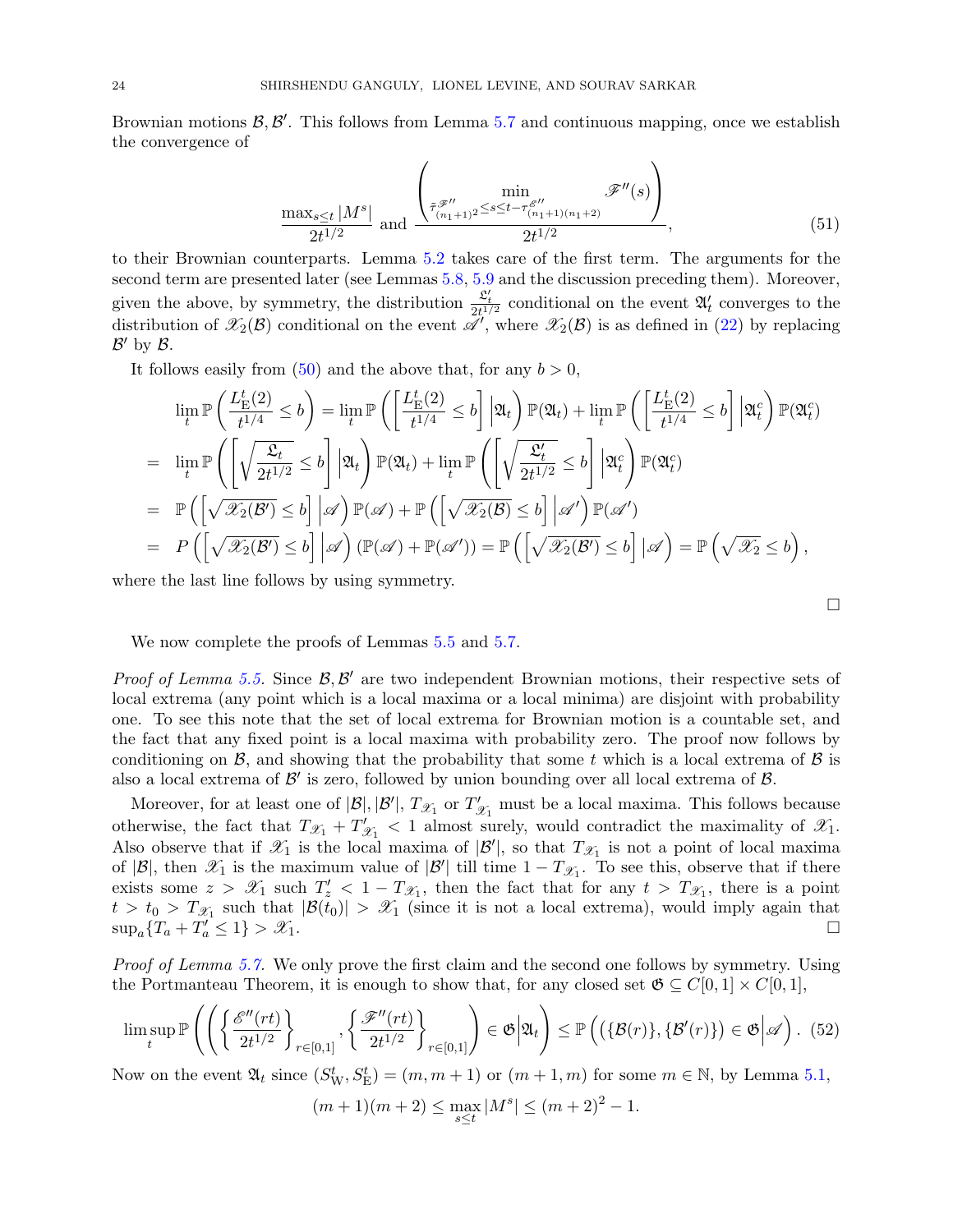Also, if  $\mathfrak{A}_t$  happens, then  $\mathscr{F}''(t - \tau_{(m+1)(m+2)}^{\mathscr{E}''})$  is a part of the segment  $\mathscr{F}'_m$  (the segments  $\mathscr{E}'_k$ ,  $\mathscr{F}'_k$ are defined in  $(41)$ ). Thus,

$$
(m+1)^2 \le \max_{0 \le s \le t - \tau_{(m+1)(m+2)}^{\mathscr{E}''}} |\mathscr{F}''(s)| \le (m+2)^2 - 1.
$$

Thus, on the event  $\mathfrak{A}_t$ , max  $0 \leq s \leq t - \tau_{(m+1)(m+2)}^{\mathscr{E}''}$  $|\mathscr{F}''(s)|-\max_{s\leq t}|M^s|$  $\begin{array}{c} \begin{array}{c} \begin{array}{c} \begin{array}{c} \end{array}\\ \end{array} \end{array} \end{array}$  $\leq 2(m+1) \leq 2 \sqrt{\max_{s \leq t} |M^s|} + 2$ , and  $\sqrt{\max_{s\leq t}|M^s|}$  is a tight random variable at scale  $t^{1/4}$  since by Theorem [2.1](#page-8-1) and [\(37\)](#page-17-1), one has  $\max_{s\leq t}|\bar{M}^s|$ 

 $\frac{2t^{1/M}}{2t^{1/2}} \Rightarrow \mathscr{X}_1$ . Hence, for any fixed  $\eta > 0$ , for all large enough t,

<span id="page-24-0"></span>
$$
\mathfrak{A}_{t} \subseteq \left\{ \left| \frac{\max_{s \leq t} |M^{s}|}{2t^{1/2}} - \frac{0 \leq s \leq t - \tau_{(m+1)(m+2)}^{\mathcal{E}''}(s)}{2t^{1/2}} \right| \leq \eta \right\} =: \mathfrak{C}_{t}.
$$
\n(53)

Also by Donsker's theorem,

$$
\left\{\left\{\frac{\mathscr{E}''(rt)}{2t^{1/2}}\right\}_{r\in[0,1]}, \left\{\frac{\mathscr{F}''(rt)}{2t^{1/2}}\right\}_{r\in[0,1]}, \frac{\max_{s\leq t}|M^s|}{2t^{1/2}}, \frac{\max_{0\leq s\leq t-\tau_{(m+1)(m+2)}^{\mathscr{E}''}(s)|}{2t^{1/2}}\right\}
$$
\n
$$
\stackrel{d}{\Rightarrow}\left(\mathcal{B},\mathcal{B}',\mathcal{X}_1, \max_{0\leq s\leq 1-T_{\mathcal{X}_1}}|\mathcal{B}'(s)|\right),\tag{54}
$$

where  $\mathcal{B}, \mathcal{B}'$  are independent Brownian motions. The convergence of the third term in [\(54\)](#page-24-0) follows from Theorem [2.1](#page-8-1) and [\(37\)](#page-17-1). The required continuity arguments for the convergence of the fourth term in [\(54\)](#page-24-0) is provided in Lemma [5.8](#page-25-0) (see the discussion preceding it). Hence, by a simple continuous mapping,

$$
\mathfrak{X}_{t} := \left( \left\{ \frac{\mathscr{E}''(rt)}{2t^{1/2}} \right\}_{r \in [0,1]}, \left\{ \frac{\mathscr{F}''(rt)}{2t^{1/2}} \right\}_{r \in [0,1]}, \frac{\max_{s \le t} |M^{s}|}{2t^{1/2}} - \frac{\max_{0 \le s \le t - \tau_{(m+1)(m+2)}^{\mathscr{S}''}} |\mathscr{F}''(s)|}{2t^{1/2}} \right) \qquad (55)
$$
\n
$$
\stackrel{d}{\Rightarrow} \left( \mathcal{B}, \mathcal{B}', \mathcal{X}_{1} - \max_{0 \le s \le 1 - T_{\mathcal{X}_{1}}} |\mathcal{B}'(s)| \right) =: \mathfrak{X}.
$$

Hence, if  $\mathfrak{G} \subseteq C[0,1] \times C[0,1]$  is any closed set, and

<span id="page-24-1"></span>
$$
\mathfrak{J}_t := \left\{ \left( \left\{ \frac{\mathscr{E}''(rt)}{2t^{1/2}} \right\}_{r \in [0,1]}, \left\{ \frac{\mathscr{F}''(rt)}{2t^{1/2}} \right\}_{r \in [0,1]} \right) \in \mathfrak{G} \right\},\
$$

$$
\mathfrak{J} := \left\{ \left( \{ \mathcal{B}(r) \}_{r \in [0,1]}, \{ \mathcal{B}'(r) \}_{r \in [0,1]} \right) \in \mathfrak{G} \right\},\
$$

then,

$$
\limsup_{t} \mathbb{P}(\mathfrak{J}_t \cap \mathfrak{A}_t) \le \limsup_{t} \mathbb{P}(\mathfrak{J}_t \cap \mathfrak{C}_t) = \limsup_{t} \mathbb{P}(\mathfrak{X}_t \in (\mathfrak{G} \times [-\eta, \eta]))
$$
\n
$$
\le \mathbb{P}(\mathfrak{X} \in (\mathfrak{G} \times [-\eta, \eta])) = \mathbb{P}\left(\mathfrak{J} \cap \left\{ \left| \mathcal{X}_1 - \max_{0 \le s \le 1 - T_{\mathcal{X}_1}} |\mathcal{B}'(s)| \right| \le \eta \right\} \right),
$$

where the inequality in the second line follows because of [\(55\)](#page-24-1) and the fact that  $\mathfrak{G} \times [-\eta, \eta]$  is a closed set. By letting  $\eta \to 0$ , one has  $\limsup_t \mathbb{P}(\mathfrak{J}_t \cap \mathfrak{A}_t) \leq \mathbb{P}(\mathfrak{J} \cap \mathcal{A})$ .

Moreover, by taking  $\mathfrak{G} = C[0,1]^2$ , one has  $\limsup_t \mathbb{P}(\mathfrak{A}_t) \leq \mathbb{P}(\mathscr{A})$ . Further, replacing  $\mathscr{E}''$  by  $\mathscr{F}''$ , and using Lemma [5.5,](#page-21-0) we have,  $\limsup_t \mathbb{P}(\mathfrak{A}_t^c) \leq \mathbb{P}(\mathscr{A})$ . Since  $\mathscr{A}'$  is the complement of the event  $\mathscr A$  by Lemma [5.5,](#page-21-0) this gives that  $\mathbb P(\mathfrak A_t) \to \mathbb P(\mathscr A)$ .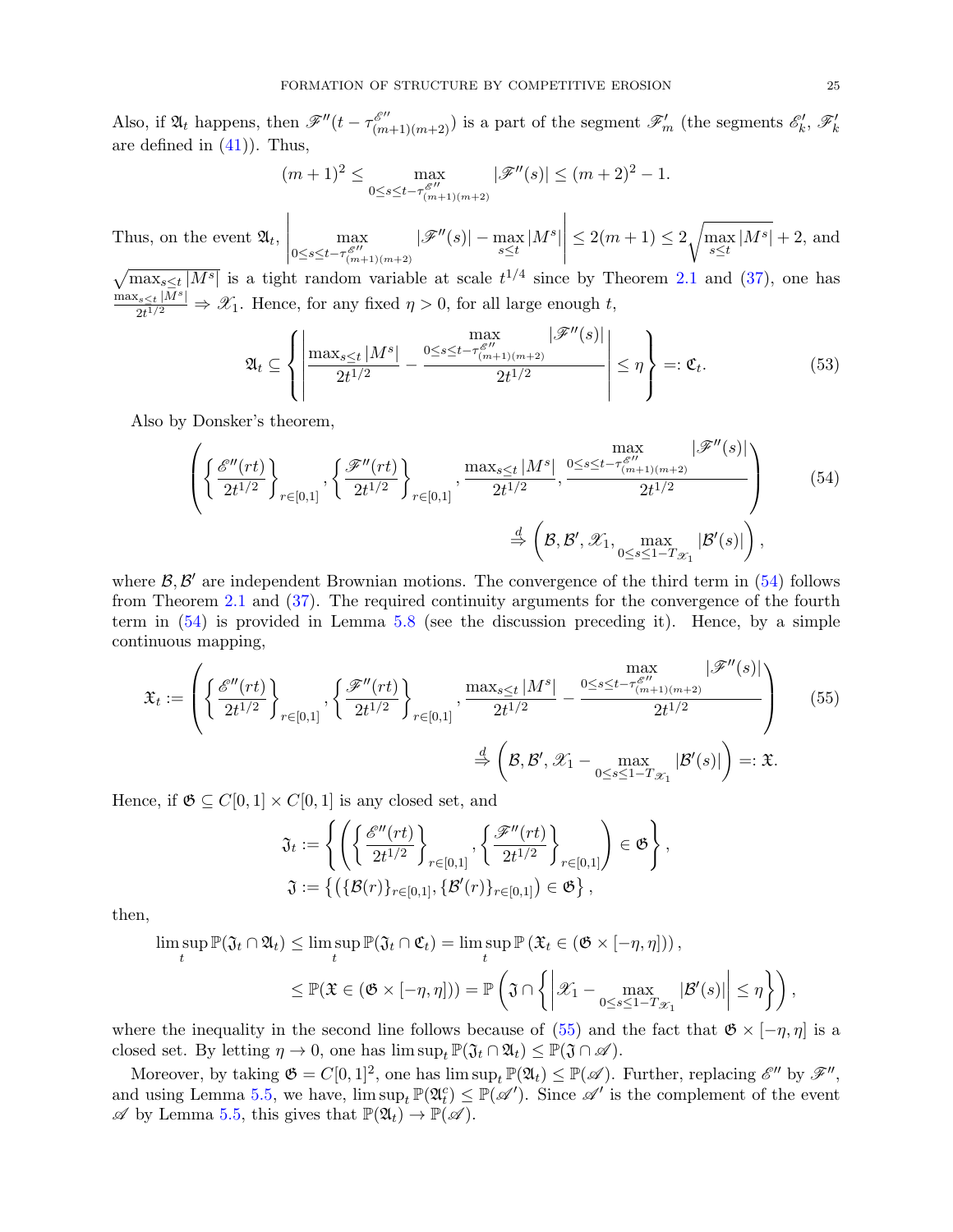Thus from the above we get that  $\limsup_t \mathbb{P}(\mathfrak{J}_t \cap \mathfrak{A}_t) \leq \mathbb{P}(\mathfrak{J} \cap \mathscr{A})$  and  $\mathbb{P}(\mathfrak{A}_t) \to \mathbb{P}(\mathscr{A})$ . Hence [\(52\)](#page-23-0) follows.  $\Box$ 

The only things left to prove are the necessary continuity arguments used in the proof of Lemma [5.7](#page-21-3) and Theorem [5.3:](#page-20-1) i.e. justifying the continuity of the second term in [\(51\)](#page-23-1) and continuity of the fourth term in [\(54\)](#page-24-0). Recall that for any function  $f \in C[0,1]$  and  $a > 0$ ,  $\tau_a^f$  denotes the first time |f| hits a. Consider a sequence of functions  $f_n, g_n, f, g \in C[0,1]$  such that  $f_n \to f$ , and  $g_n \to g$ where the convergence is in sup-norm  $(\|\cdot\|_{\infty})$ , and z is as in [\(56\)](#page-25-1) and two sequences  $z_n$ , and  $z'_n$ converging to z. If  $f, g$  satisfy certain conditions, stated in the hypothesis of Lemma [5.8,](#page-25-0) which Brownian motion paths almost surely do, the latter implies that that  $\tau_{z_n}^{f_n} \to \tau_z^f$ . This in turn implies that,

$$
\max_{0\leq s\leq 1-\tau_{zn}^{f_n}}|g_n(s)| \to \max_{0\leq s\leq 1-\tau_z^f}|g(s)|.
$$

This, takes care of the convergence of the fourth term in [\(54\)](#page-24-0).

Further, if  $\tilde{t}'_n$ , as in Lemma [5.9,](#page-26-1) denotes the last time  $z'_n$  is hit by  $|g_n|$ , where  $|g|$  attains a local maxima at  $\tau_z^g$ , then Lemma [5.9](#page-26-1) shows that  $\tilde{t}'_n \to \tau_z^g$ . This, together with Lemma [5.8](#page-25-0)  $(\tau_{z_n}^{f_n} \to \tau_z^f)$ , in turn imply,

$$
\min_{\tilde{t}'_n \le s \le 1 - \tau_{z_n}^{fn}} g_n(s) \to \min_{\tau_z^g \le s \le 1 - \tau_z^f} g(s),
$$

which is the required continuity of the second term in  $(51)$ . We now formally state and prove the lemmas used in the above discussion.

<span id="page-25-0"></span>**Lemma 5.8.** Let  $f_n, g_n, f, g \in C[0,1]$  be such that  $f_n \to f, g_n \to g$  where the convergence is in sup-norm  $(\|\cdot\|_{\infty})$ . Let

<span id="page-25-1"></span>
$$
z = \sup_{a} \{ \tau_a^f + \tau_a^g \le 1 \}. \tag{56}
$$

Let  $z_n \to z$ ,  $z'_n \to z$ . Let  $t_n = \tau_{z_n}^{f_n}$ ,  $t = \tau_z^f$ ,  $t'_n = \tau_{z'_n}^{g_n}$  $z_n^{g_n}, t' = \tau_z^g$ . Also assume  $t_n + t'_n \leq 1$ , and one of the following two cases occur (by Lemma [5.5,](#page-21-0) independent Brownian motions satisfy this property  $a.s.$ ).

- 1. |f| attains a local maxima at t, and g is such that for all  $s > t'$ , there exists  $s > t_0 > t'$ such that  $|q(t_0)| > z$ .
- 2. |g| attains a local maxima at t', and f is such that for all  $s > t$ , there exists  $s > t_0 > t$  such that  $|f(t_0)| > z$ .

Moreover assume that in any open interval,  $|f|, |g|$  attain their maximums at at most one point (A straightforward adaption of the argument in [\[21\]](#page-42-2) yields that Brownian motion satisfies this a.s.) and that  $|f(1 - \tau_a^g)| \neq a$  and  $|g(1 - \tau_a^f)| \neq a$  (By Remark [5.6](#page-21-4) this holds almost surely for independent Brownian motions by standard continuity arguments.) Then  $t_n \to t, t'_n \to t'$ .

*Proof.* By symmetry, it is enough to show that  $t'_n \to t'$ . Since  $v_n := ||g_n - g||_{\infty} \to 0$ , hence,

$$
z'_{n} - v_{n} = |g_{n}(t'_{n})| - v_{n} \le |g(t'_{n})|.
$$

If  $\liminf t_n' < t'$ , then going to a subsequence, there exists some  $\varepsilon > 0$  such that  $t'_{n_k} < t' - \varepsilon$  for all  $n_k$ . Since  $|g(s)| < z$  for all  $z < t'$  by definition, hence, because of continuity of g,

$$
\sup_{0\leq s\leq t'-\varepsilon}|g(s)|=:z_0=z-\delta,
$$

for some  $\delta > 0$ . Thus,

$$
z'_{n_k} - v_{n_k} \le |g(t'_{n_k})| \le \sup_{0 \le s \le t' - \varepsilon} |g(s)| = z - \delta.
$$

This contradicts that  $z'_n$  converges to z.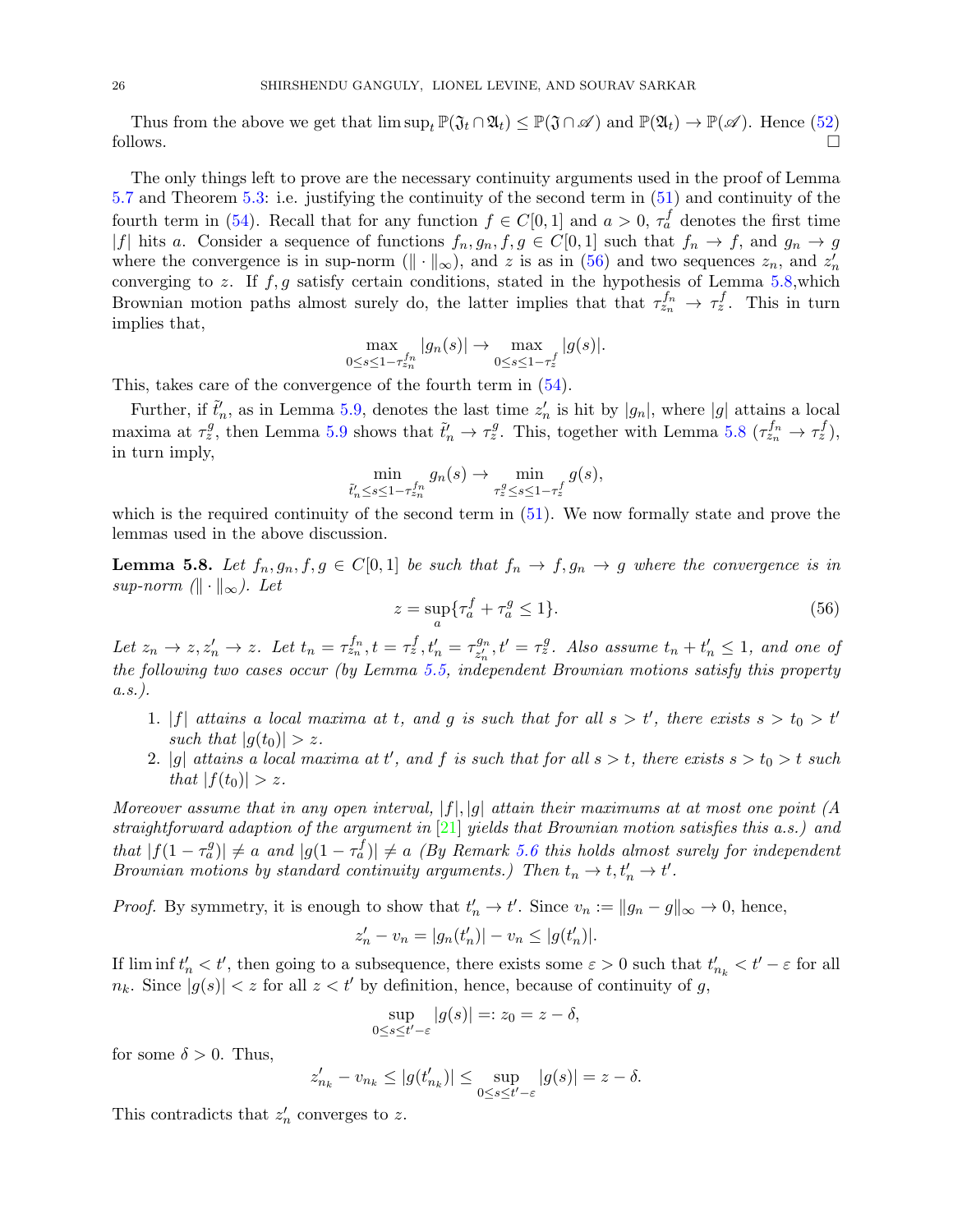Now we prove the other inequality, namely that  $\limsup t_n' \le t'$ . Consider Case 1.. If  $\limsup t_n' >$ t', then going to a subsequence, there exists  $\varepsilon > 0$  such that  $t'_{n_k} \ge t' + \varepsilon$  for all  $n_k$ . Because of the assumption on g, there exists some  $t' < t_0 \leq t' + \frac{\varepsilon}{2}$  $\frac{\varepsilon}{2}$  such that  $|g(t_0)| = z + \delta$  for some  $\delta > 0$ . Get  $n_k$  large enough such that

$$
|g_{n_k}(t_0)| \ge |g(t_0)| - \frac{\delta}{2} = z + \frac{\delta}{2}.
$$

Also choose  $n_k$  large enough such that  $z'_{n_k} \leq z + \frac{\delta}{4}$  $\frac{\delta}{4}$ . But,  $t'_{n_k} \geq t' + \varepsilon \geq t_0 + \frac{\varepsilon}{2}$  $\frac{\varepsilon}{2}$ , and the continuity of  $g_n$  contradicts the definition of  $t'_{n_k} = \tau_{z'_{n_k}}^{\tilde{g}_{n_k}}$ .

We now consider Case 2. The conditions on  $f, g$  and the definition of z imply that (see Lemma [5.5\)](#page-21-0)  $\sup_{0 \le s \le 1-t} |g(s)| = z$ . Assume that  $\limsup t_n' > t'$ . Then, since  $0 \le t_n' \le 1$  (since by assumption,  $t_n + \overline{t'_n} \leq 1$ , there exists  $\varepsilon > 0$  and a subsequence such that  $t'_{n_k} \to t' + \varepsilon$ . Since  $t'_n \leq 1 - t_n$  and moreover the arguments in Case 1 imply that  $t_n \to t$ . Thus,  $t' + \epsilon \leq 1 - t$ . Further,

$$
z'_{n_k} - v_{n_k} = |g_{n_k}(t'_{n_k})| - v_{n_k} \le |g(t'_{n_k})| \le |g_{n_k}(t'_{n_k})| + v_{n_k} = z'_{n_k} + v_{n_k},
$$

and the continuity of g imply that  $|g(t'+\varepsilon)| = z$ . Thus there exist two points  $t', t' + \varepsilon \in [0, 1-t]$ such that

$$
|g(t')| = |g(t' + \varepsilon)| = z = \sup_{0 \le s \le 1-t} |g(s)|.
$$

Now first of all by hypothesis  $t' + \varepsilon$  is strictly less than  $1 - t$ . However this implies two maxima in the open interval  $(0, 1-t)$  which then contradicts the other assumption on g.

This contradicts the assumption on  $q$ .

<span id="page-26-1"></span>Lemma 5.9. Assume the conditions in Lemma [5.8](#page-25-0) and assume that Case 2. holds. Let

$$
\tilde{t}_n'=\sup\{s\leq 1-t_n:|g_n(s)|=z_n'\}
$$

be the last time before  $1-t_n$  such that  $g_n$  attains the value  $\pm z'_n$ . Then  $\tilde{t}'_n \to t'$ .

The proof is similar to the last part of the proof of Lemma [5.8.](#page-25-0) We briefly outline it here.

*Proof.* Since  $\tilde{t}'_n \in [0,1]$ , hence enough to show that every converging subsequence of  $\{\tilde{t}'_n\}$  converges to t'. Let  $\tilde{t}'_{n_k} \to t_0$ . Since  $t'_{n_k} \leq 1 - t_{n_k}$ , and  $t_{n_k} \to t$  by Lemma [5.8,](#page-25-0) hence  $t_0 \leq 1 - t$ . Further,

$$
z'_{n_k} - v_{n_k} = |g_{n_k}(\tilde{t}'_{n_k})| - v_{n_k} \le |g(\tilde{t}'_{n_k})| \le |g_{n_k}(\tilde{t}'_{n_k})| + v_{n_k} = z'_{n_k} + v_{n_k},
$$

and the continuity of g imply that  $|g(t_0)| = z$ . If  $t_0 \neq t'$ , then there exist two points  $t_0, t' \in [0, 1-t]$ such that

$$
|g(t_0)| = |g(t')| = z = \sup_{0 \le s \le 1-t} |g(s)|.
$$

The arguments in the proof of the previous lemma now go through verbatim, contradicting the assumptions on  $g$ .

## 6. Comparison of particle and microstep time scales

<span id="page-26-0"></span>In this section we prove Theorem [2.3.](#page-8-0) However we first complete the proofs of Theorems [1.1](#page-0-0) and [1.2](#page-4-0) assuming the former. Recall the definition of  $V(n)$  from the statement of Theorem [2.3.](#page-8-0)

*Proof of Theorem [1.1.](#page-0-0)* By definition,  $S_{\rm E}(n) = S_{\rm E}^{V(n)}$  $E<sup>V(n)</sup>$ . Hence, because of Theorem [2.3,](#page-8-0) it is enough to show that  $V(n)$ 

$$
\frac{S_{\rm E}^{V(n)}}{(V(n))^{1/4}} \stackrel{d}{\Rightarrow} G,
$$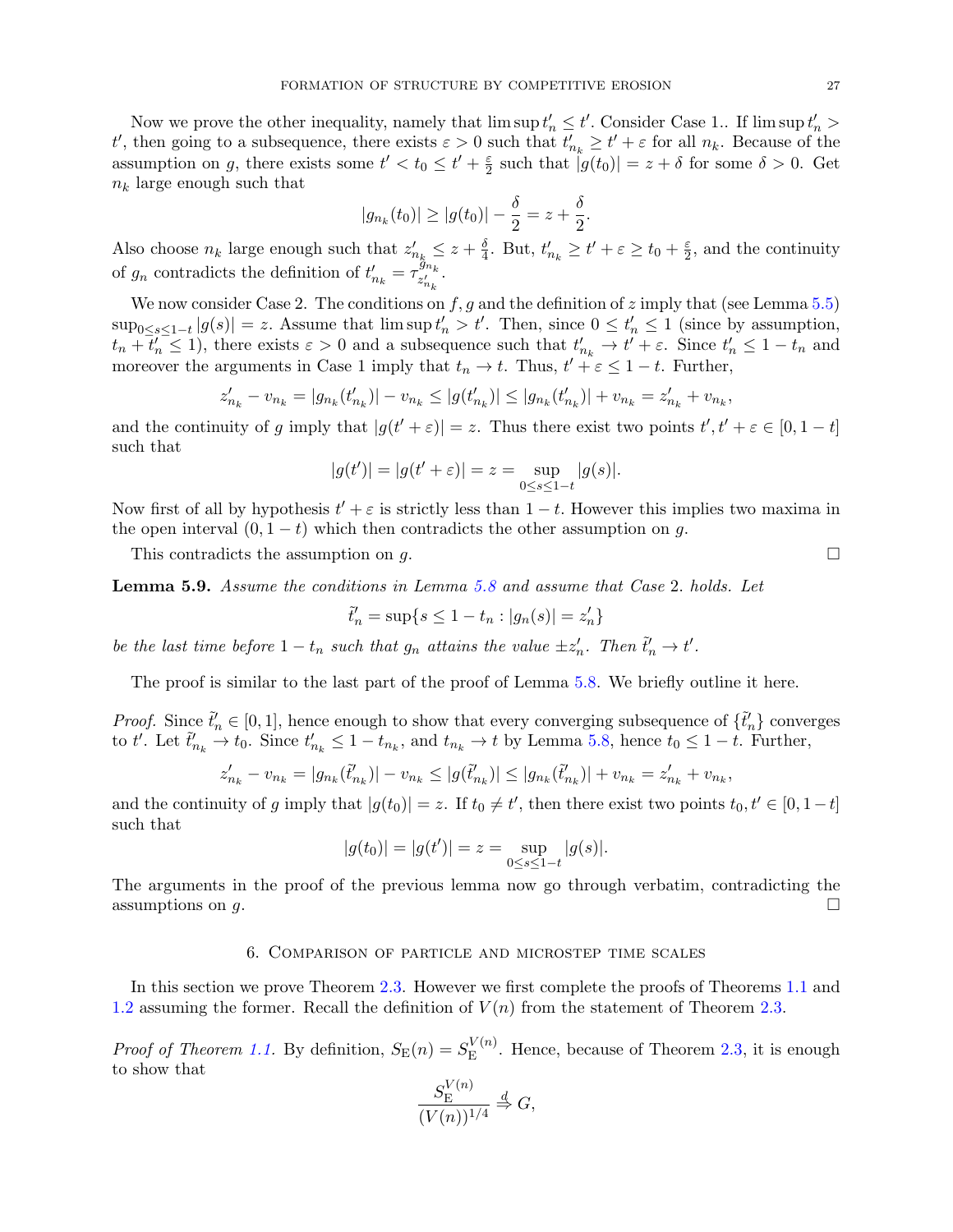where  $G := \sqrt{2} \sqrt{\sup\{a \ge 0 : T_a + T'_a \le 1\}}$ . To this end, fix any  $\varepsilon > 0$ . By Theorem [2.3,](#page-8-0)  $\alpha - \varepsilon < \frac{V(n)}{N}$  $\frac{\partial}{\partial n} < \alpha + \varepsilon$  with probability  $1 - \delta_n$ , (57)

where  $\delta_n \to 0$  as  $n \to \infty$ . Since  $S_{\text{E}}^t$  is non-decreasing in t, this implies,

<span id="page-27-0"></span>
$$
\mathbb{P}\left[\frac{S_{\rm E}^{\lfloor n(\alpha-\varepsilon)\rfloor}}{(n(\alpha-\varepsilon))^{1/4}}\left(\frac{\alpha-\varepsilon}{\alpha+\varepsilon}\right)^{1/4}\leq \frac{S_{\rm E}^{V(n)}}{(V(n))^{1/4}}\leq \frac{S_{\rm E}^{\lceil n(\alpha+\varepsilon)\rceil}}{(n(\alpha+\varepsilon))^{1/4}}\left(\frac{\alpha+\varepsilon}{\alpha-\varepsilon}\right)^{1/4}\right]\geq 1-\delta_n.
$$

Thus, for any  $c \in \mathbb{R}$ , using Theorem [2.1](#page-8-1) one has,

$$
\mathbb{P}\left(\frac{S_{\mathcal{E}}^{V(n)}}{(V(n))^{1/4}} \leq c\right) \leq \delta_n + \mathbb{P}\left(\frac{S_{\mathcal{E}}^{\lfloor n(\alpha-\varepsilon)\rfloor}}{(n(\alpha-\varepsilon))^{1/4}}\left(\frac{\alpha-\varepsilon}{\alpha+\varepsilon}\right)^{1/4} \leq c\right)
$$

$$
= \delta_n + \mathbb{P}\left(\frac{S_{\mathcal{E}}^{\lfloor n(\alpha-\varepsilon)\rfloor}}{(n(\alpha-\varepsilon))^{1/4}} \leq c\left(\frac{\alpha+\varepsilon}{\alpha-\varepsilon}\right)^{1/4}\right) \to \mathbb{P}\left(G \leq c\left(\frac{\alpha+\varepsilon}{\alpha-\varepsilon}\right)^{1/4}\right).
$$

Similarly,

$$
\mathbb{P}\left(\frac{S_{\rm E}^{V(n)}}{(V(n))^{1/4}} \le c\right) \ge \mathbb{P}\left(\frac{S_{\rm E}^{\left\lceil n(\alpha+\varepsilon)\right\rceil}}{(n(\alpha+\varepsilon))^{1/4}}\left(\frac{\alpha+\varepsilon}{\alpha-\varepsilon}\right)^{1/4} \le c\right) - \delta_n \to \mathbb{P}\left(G \le c\left(\frac{\alpha-\varepsilon}{\alpha+\varepsilon}\right)^{1/4}\right).
$$

Letting  $\varepsilon \to 0$  and using the continuity of the distribution function of G one has the result.

Proof of Theorem [1.2.](#page-4-0) The arguments are a combination of the ones appearing in the previous proof along with those appearing in the proof of Theorem [5.3.](#page-20-1) Hence we just sketch the main steps and as in the proof of Theorem [5.3](#page-20-1) we only consider the case  $E(n, 1)$ , since the arguments for  $E(n, 2), E(n, 3), \ldots$ , are similar.

Now recall [\(49\)](#page-22-2),

$$
\mathfrak{L}_{t} := \begin{cases}\n\max_{s \leq t} M^{s} - \left(\min_{\substack{\tilde{\tau}, \tilde{\mathcal{F}}'' \\ (n_{1}+1)2 \leq s \leq t - \tau_{(n_{1}+1)(n_{1}+2)}^{\mathscr{E}''}} \mathcal{F}''(s)\right) \\
-\min_{s \leq t} M^{s} + \left(\max_{\substack{\tilde{\tau}, \tilde{\mathcal{F}}'' \\ (n_{1}+1)2 \leq s \leq t - \tau_{(n_{1}+1)(n_{1}+2)}^{\mathscr{E}''}} \mathcal{F}''(s)\right) \\
\text{when } M^{\mathfrak{M}^{t}} = \mathcal{F}''(\tilde{\tau}_{(n_{1}+1)2}^{\mathscr{F}''}) = -(n_{1}+1)^{2},\n\end{cases}
$$

.

as well as the terms in [\(51\)](#page-23-1),

$$
\frac{\max_{s\leq t}|M^s|}{2t^{1/2}} \text{ and } \frac{\left(\min_{\substack{\tilde{\tau}, \mathscr{F}''\\(n_1+1)^2\leq s\leq t-\tau_{(n_1+1)(n_1+2)}^{g''}}}\mathscr{F}''(s)\right)}{2t^{1/2}},
$$

Recall that  $\mathscr{E}''$  and  $\mathscr{F}''$  properly scaled converge to Brownian motions  $\mathcal B$  and  $\mathcal B'$  respectively. Thus using the properties of  $\mathcal{B}, \mathcal{B}'$  stated before during the discussion around [\(21\)](#page-12-0), it follows that for any  $\delta$ , for all small enough  $\varepsilon$  for all large enough t with probability at least  $1-\delta$  the following holds: When the first case in the above expression of  $\mathfrak{L}_t$  holds, then simultaneously for all  $t_* \in [t(1-\varepsilon), t(1+\varepsilon)],$ 

$$
\max_{s \le t_*} |M^s| = \max_{s \le t} |M^s|
$$

$$
\min_{\tilde{\tau}_{(n_1+1)^2} \le s \le t_* - \tau_{(n_1+1)(n_1+2)}^{\mathscr{F}''}(s) = \min_{\tilde{\tau}_{(n_1+1)^2} \le s \le t - \tau_{(n_1+1)(n_1+2)}^{\mathscr{F}''}(s)}
$$

$$
\tilde{\tau}_{(n_1+1)^2}^{\mathscr{F}''}(s) = \min_{\tilde{\tau}_{(n_1+1)^2} \le s \le t - \tau_{(n_1+1)(n_1+2)}^{\mathscr{F}''}(s)}
$$

The obvious corresponding statement holds for the second case in the above definition of  $\mathfrak{L}_t$ .

This shows that for any δ, for all small enough  $\varepsilon$  for all large enough t,  $\mathfrak{L}_{t_*} = \mathfrak{L}_t$  for all  $t_* \in$  $[t(1-\varepsilon), t(1+\varepsilon)]$  with probability at least  $1-\delta$ . This allows us to use the sandwiching statement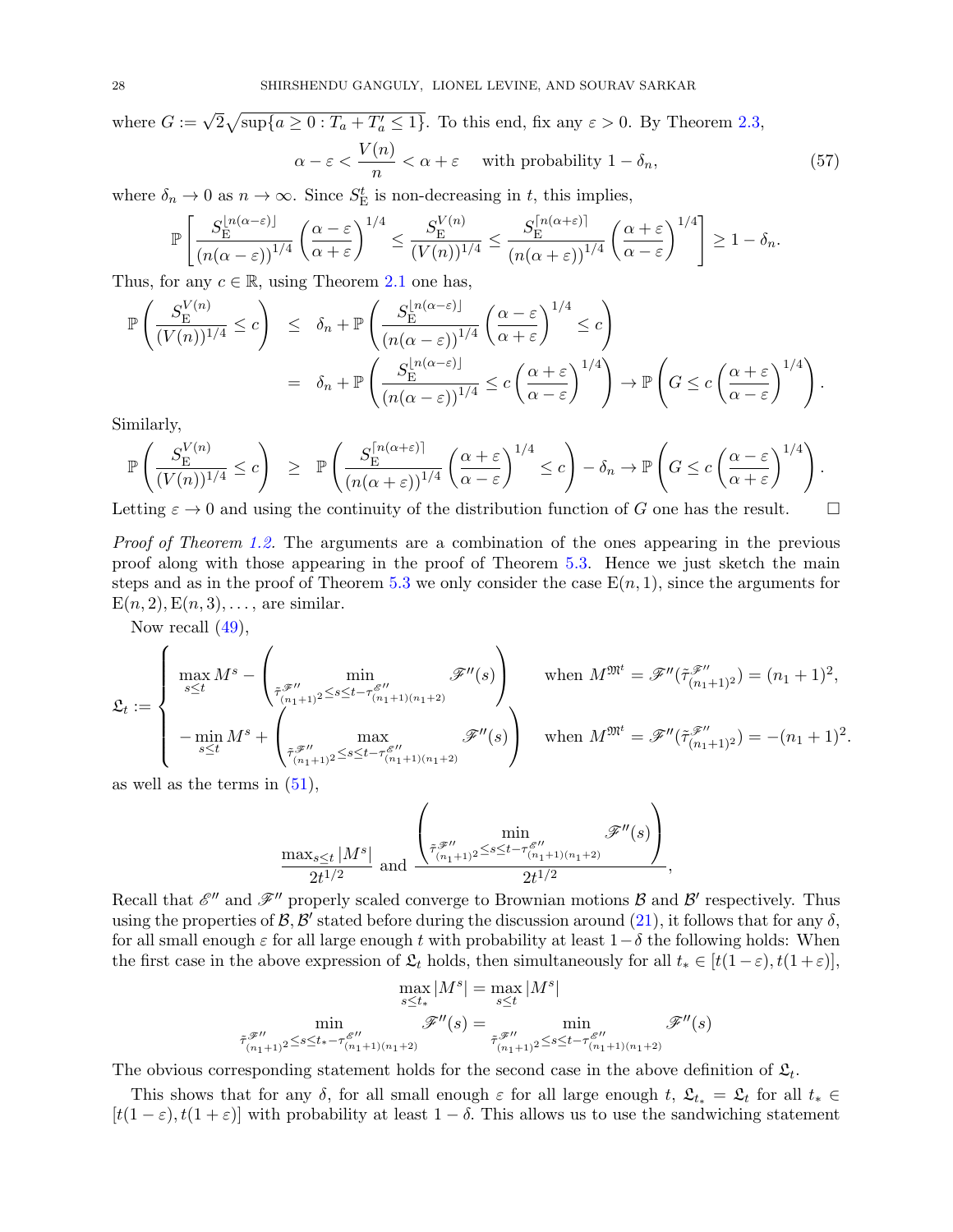in [\(57\)](#page-27-0) and carry out the proof as in the proof of Theorem [1.1;](#page-0-0) the only difference being that in the latter we relied on  $(57)$  and Theorem [2.1,](#page-8-1) whereas here we use Theorem [5.3](#page-20-1) instead which was used in the proof of Theorem [2.2.](#page-8-2)

We now dive in to the proof of Theorem [2.3](#page-8-0) which spans over the next three subsections.

6.1. Proportion of time when there are long monochromatic runs. Recall the discussion from Section [2](#page-5-1) about the strategy to compare the number of microsteps and the total number of particles emitted. Recall from [\(8\)](#page-10-3), that  $\tau^i$  is the number of microsteps taken by the  $i^{th}$  particle. To this end we have the following definition.

**Definition 6.1.** Let n be odd and without loss of generality assume that  $X(n-1)(-1) = R$ . For some positive integer L we call n or the n<sup>th</sup> particle as  $L - good$  if  $X(n - 1)(y) = B$  for all  $1 \leq y \leq L-1$  and  $X(n-1)(L) \neq B$ . Similarly we define an even n to be  $L$  – good by switching R and B. Thus the n<sup>th</sup> particle is said to be L–good if the run adjacent to the origin of the same color as that of the emitted particle has length  $L-1$  when the particle was emitted. We also call a microstep t as  $L - q$ ood if

$$
\sum_{j=1}^{n-1}\tau^j
$$

and n is  $L - qood$ , i.e., the microstep was taken by a particle which was  $L - qood$ .

We now prove bounds on the fraction of  $L - good$  microsteps for large L. However it will be convenient to break the analysis into two similar parts where in one part we consider the case when the run adjacent to the origin of size  $L - 1$  is on the positive axis and in the other we consider the negative axis. To this end we call the  $n^{th}$  particle as  $(E, L) - good$  if the run adjacent to the origin of the same color as that of the particle is of length  $L-1$  and it is on the positive axis. Similarly we call the particle as  $(W, L) - good$  if the relevant run is on the negative axis. Similarly a microstep t inherits the same terminology from the corresponding particle associated to it.

Fix  $L \in \mathbb{N}$ . For any microstep t, let

$$
G(L,t) = \sum_{j=1}^{t} \mathbf{1}(j^{th} \text{ microstep is } L - good), \qquad (58)
$$

be the number of  $L - good$  microsteps up to t. For  $L \in \mathbb{N}$ , let  $T_{E,L}^{(0)} = 0$  and  $T_{E,L}^{(1)}, T_{E,L}^{(2)}, \ldots$  be the sequence of microsteps with the following properties:

- $T_{\mathrm{E},L}^{(j)}$  is  $(\mathrm{E},L) good$  for any j.
- For any j, there exists t such that  $T_{\text{E},L}^{(j)} < t < T_{\text{E},L}^{(j+1)}$  such that t is  $(\text{E}, L + 1) good$ .
- For any j,  $T_{\text{E},L}^{(j+1)}$  is the earliest microstep with the above properties.

In words, consider the first time a microstep becomes  $(E, L) - good$ . Typically the next few microsteps are either  $(W, j)$  – good for some j or  $(E, \ell)$  – good for some  $\ell \leq L$  and eventually a microstep becomes  $(E, \ell)$  – good for some  $\ell \geq L + 1$ . Then after some time a microstep would become  $(E, L) - good$  again for the first time. These are the times  $T_{E, L}^{(j)}$ , when the process returns to the state of being  $(E, L) - good$  after becoming  $(E, \ell) - good$  for some  $\ell \geq L + 1$ . Let  $\mathcal{F}_{\text{E},L}^{(i)} = T_{\text{E},L}^{(i)} - T_{\text{E},L}^{(i-1)}$  (the waiting times between consecutive  $T_{\text{E},L}^{(i)}$ 's) and let

$$
\mathcal{F}_{\mathrm{E},L,L}^{(i)} = \sum_{\substack{T_{\mathrm{E},L}^{(j)} < t < T_{\mathrm{E},L}^{(j+1)}}} \mathbf{1}(t \text{ is } (\mathrm{E},L) - good),
$$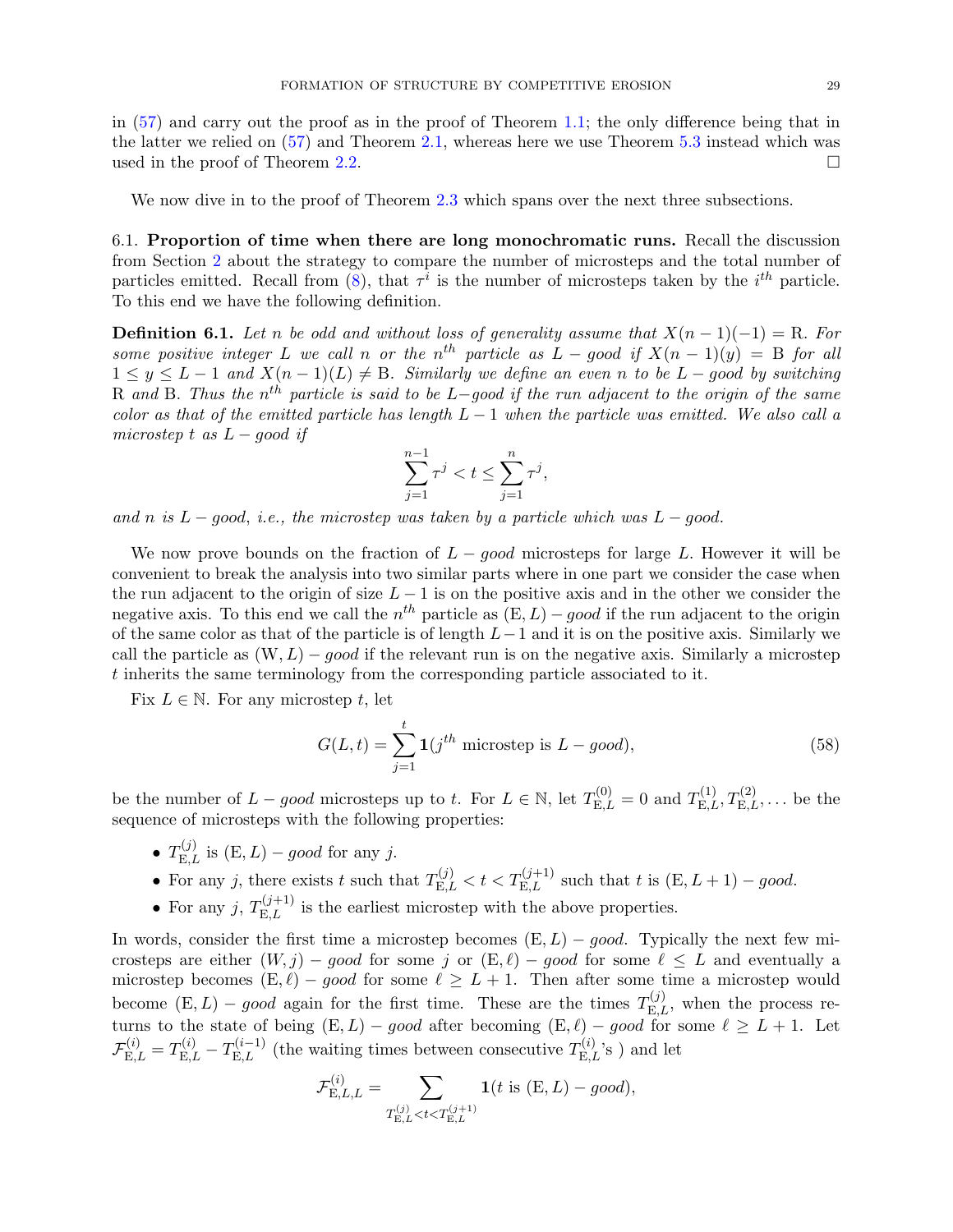(the number of steps in  $\mathcal{F}_{E,L}^{(i)}$  that are themselves  $(E, L) - good$ ). Also, let  $\mathcal{W}_{E,L}^{(i)} := T_{E,L}^{(i+1)} - t_*$ where  $t_* = \inf\{t : T_{\mathcal{E},L}^{(j)} < t < T_{\mathcal{E},L}^{(j+1)}$ , and t is  $(\mathcal{E}, \ell) - good$  for some  $\ell \geq L+1\}$  i.e., the number of microsteps needed to get an  $(E, L) - good$  microstep, after a certain microstep has been  $(E, \ell) - good$ for some  $\ell \geq L+1$ . The following two lemmas concerning the  $\mathcal{F}_{E,L,L}^{(i)}$ 's and  $\mathcal{W}_{E,L}^{(i)}$ 's would be crucial. Now it would be obvious from the proofs and obvious symmetry of the situation that these results hold for  $\mathcal{F}_{W,L,L}^{(i)}$ 's and  $\mathcal{W}_{W,L}^{(i)}$  as well where the latter are the obvious analogues obtained by replacing E by W. Hence in the following for brevity we will suppress the E subscript. It will also be convenient to keep in mind the consequence of the proof of Lemma [4.4,](#page-15-1) that whenever a particle is  $L - good$ then both the intervals  $[-L+1, -1]$  and  $[1, L-1]$  are monochromatic with opposite colors.

<span id="page-29-1"></span>**Lemma 6.2.** There exists  $c > 0$ , such that for all large enough r, for any  $L \in \mathbb{N}$ , conditionally on the past, for any i, the random variable,  $\mathcal{F}_{L,L}^{(i)}$  satisfies  $\mathbb{P}(\mathcal{F}_{L,L}^{(i)} \geq L^2 r) \leq e^{-cr}$ .

*Proof.* To prove the lemma, we will show that, conditionally on the past,  $\mathcal{F}_{L,L}^{(i)}$ , is dominated by the number of steps taken by a symmetric random walk on Z started at 0, reflected at −1 to reach L. The lemma now follows using standard random walk hitting time estimates. Now notice that a particle is  $(E,L) - good$  iff the particle is stopped on hitting  $\{-1, L\}$ . Thus  $\mathcal{F}_{L,L}^{(i)}$  counts all such microsteps before L is hit if it is at all hit. (Note that it might happen that the number of  $L-good$ particles emitted before the interval  $[1, L]$  becomes monochromatic could be as small as one on the event that a layer of opposite color grows to make  $[1, L-1]$  as the same color as L.) If a  $(E, L)-qood$ particle hits  $-1$  instead the next  $(E, L) - good$  if any, starts at 0 which can be thought of as the previous particle reflecting at  $-1$  to end at 0. Thus we are done.

<span id="page-29-2"></span>**Lemma 6.3.** Given  $L \in \mathbb{N}$ , for each i,  $\mathcal{W}_L^{(i)}$  $L^{(i)}_L$  dominates the hitting time of  $\{\pm \frac{L^2}{4}\}$  for a simple random walk on  $Z$  started from the origin.

*Proof.* Let  $\tilde{t}_i$  be the last  $L+j$ -good time in the interval  $T_L^{(i)}$  $L^{(i)}$  and  $T_L^{(i+1)}$  $L^{(i+1)}$  for some  $j > 0$  on any side of the  $x - axis$ . Thus by definition for all  $\tilde{t}_i < t < T_L^{(i+1)}$ , the configuration outside  $[-L, L]$  does not change. Moreover by Remark [4.6,](#page-16-5) at  $\tilde{t}_i$  both  $[-L, -1]$  and  $[1, L]$  are monochromatic of opposite colors and at  $T_L^{(i+1)}$  $L^{(l+1)}$  the intervals  $[-L+1,-1]$  and  $[1, L-1]$  are monochromatic with different colors than at  $\tilde{t}_i$ . Thus  $|M^{\tilde{t}_i} - M^{T^{(i+1)}_L}| \geq L^2$  and hence by triangle inequality

$$
\max(|M^{\tilde{t}_i} - M^{T_L^{(i)}}|, |M^{T_L^{(i)}} - M^{T_L^{(i+1)}}|) \ge \frac{L^2}{2}
$$

and hence we are done as  $M^s$  is a simple random walk of step size 2.

For any k, let  $N_1(t) := N_1(t, k)$  be such that  $T_{E,k}^{(N_1(t))} < t \leq T_{E,k}^{(N_1(t)) + 1}$ . Similarly define  $N_2(t)$  but replacing E by W. Then by definition,

<span id="page-29-0"></span>
$$
\frac{G(k,t)}{t} \le \frac{\sum_{i=1}^{N_1(t)} \mathcal{F}_{E,k,k}^{(i)}}{T_{E,k}^{(1)} + \sum_{i=1}^{N(t)-1} \mathcal{W}_{E,k}^{(i)}} + \frac{\sum_{i=1}^{N_2(t)} \mathcal{F}_{W,k,k}^{(i)}}{T_{W,k}^{(1)} + \sum_{i=1}^{N(t)-1} \mathcal{W}_{W,k}^{(i)}},
$$
(59)

since the first term is an upper bound on the fraction of  $(E, k) - good$ , microsteps and the second term is a bound on  $(W, k) - good$ , microsteps.

6.2. Coupling with a killed renewal process. We now use [\(59\)](#page-29-0) and Lemmas [6.2](#page-29-1) and [6.3](#page-29-2) to bound  $\frac{G(L,t)}{t}$ .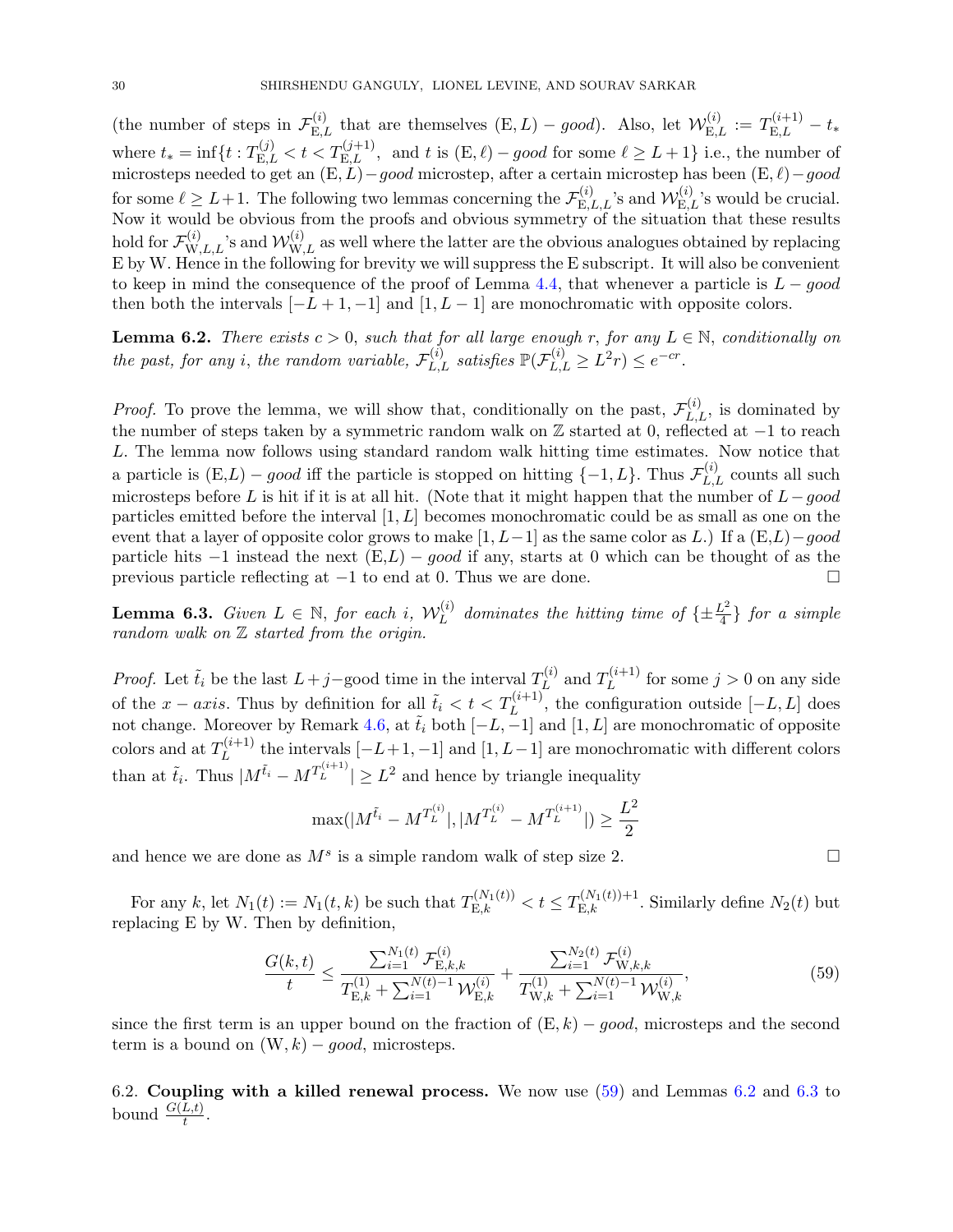<span id="page-30-0"></span>**Proposition 6.4.** Fix any  $\delta > 0$ . For any L, there exists  $\alpha > 0$  such that for all large t, with probability at least  $1 - e^{-ct^{\alpha}}$ , for all  $L \leq k \leq t$ ,

$$
\frac{G(k,t)}{t}\leq \frac{1}{k^{2-\delta}}.
$$

For any fixed k, it turns out that  $\frac{G(k,t)}{t} \leq \frac{C}{k^2}$  $\frac{C}{k^2}$ , with high probability. However for our purposes, we would need the above bound, uniformly over  $k$ , and hence as a result we pay the arbitrarily small  $\delta$  in the exponent. Before proving the above bound, we show how to prove Theorem [2.3](#page-8-0) using it. Fix  $L \in \mathbb{N}$ . As outlined in Section [2,](#page-5-1) at this point we consider the following killed version  $X^{\text{killed}}(\cdot) := X^{\text{killed}}_L(\cdot)$  of the erosion process. The setup is the following:

- It is a version of actual erosion process, but we now restrict our attention only to the interval  $[-L, L]$ .
- The starting configuration is either  $[R, \ldots R]$  $L \times$  $, 0, B, \ldots B$  $\overline{L \text{ times}}$  $\vert$  or  $\vert B,\ldots B$  $\overline{L \text{ times}}$  $, 0, R, \ldots R$  $\overline{L \text{ times}}$ ].
- A particle either red or blue is emitted at the origin, and then subsequently the color of the particle is alternated till a particle exits the interval  $[-L, L]$ , at which point the process is killed.

Let  $\mathcal{R}^{(L)}$  and  $\mathcal{Q}^{(L)}$  be respectively the number of particles emitted and microsteps taken in this process. By obvious symmetry, the laws of  $\mathcal{R} = \mathcal{R}^{(L)}$  and  $\mathcal{Q} = \mathcal{Q}^{(L)}$  do not depend on whether initially  $[1, L]$  is colored red or blue or whether the initial particle is red or blue. However it will be convenient for us to denote by  $X_{a_1,a_2}^{\text{killed}}(\cdot)$ , the law of the process where the initial configuration has color  $a_1 \in \{R, B\}$  on  $[1, L]$  and the starting particle has color  $a_2 \in \{R, B\}$ . The next lemma which follows directly from the discussion in the proof of Lemma [4.4](#page-15-1) and Remark [4.6,](#page-16-5) states that when the above process is killed, the configuration is still monochromatic on each side and hence looks like the configuration at time zero.

<span id="page-30-3"></span>**Lemma 6.5.**  $X_{a_1,a_2}^{\text{killed}}(\mathcal{R}^{(L)})$  is monochromatic on each side of the origin with opposite colors.

Thus  $\mathcal{R}^{(L)}$  is distributed as  $A_{L,L+1} - A_{L,L}$  where the latter were defined in [\(34\)](#page-16-2). By Lemma [5.1,](#page-16-0)  $\mathcal{Q}^{(L)}$  is distributed as the number of steps of a random walk path of step size 2 starting from  $L(L+1)$ , stopped when it either increases by  $2(L+1)$  or decreases by  $-2L(L+1) - 2(L+1) = -2(L+1)^2$ , and hence  $\mathbb{E}(\mathcal{Q}^{(L)}) = (L+1)^3$ .

<span id="page-30-1"></span>**Lemma 6.6.** For  $\mathcal{R}^{(L)}$ ,  $\mathcal{Q}^{(L)}$  as defined above,

$$
\lim_{L \to \infty} \frac{\mathbb{E}(\mathcal{R}^{(L)})}{\mathbb{E}(\mathcal{Q}^{(L)})} = \frac{1}{\alpha},\tag{60}
$$

where  $\alpha$  appears in Theorem [2.3.](#page-8-0)

The proof of this is based on a recursion and the formal details are presented in Section [6.3.](#page-35-0) However first we finish the proof of Theorem [2.3.](#page-8-0) We will rely on the following coupling between the actual process and the killed process. To formally state the coupling recall from  $(34)$ , that  $A_{L,L}$ is the number of particles emitted when  $X(\cdot)$  reaches a configuration which is monochromatic on either side of the origin on the intervals  $[-L, -1]$  and  $[1, L]$ . The next lemma couples the original process with a sequence of killed processes with different initial configurations, and different colors of the initially emitted particles. Recall from the statement of Theorem [2.3,](#page-8-0) that  $V_n$  is the total number of microsteps taken by the first n particles in the process  $\{X(i)\}_{i=1}^n$ . Also recall the notation  $G(L, t)$  from Proposition [6.4.](#page-30-0)

<span id="page-30-2"></span>**Proposition 6.7.** There exists a coupling of the processes  $\{X(A_{L,L} + n)\}_{n\geq 1}$  and a sequence of process  $\left\{X_{a+b}^{killed,(i)}\right\}$  $\left\{\text{killed}, (i) \choose \cdot \right\}_{i=1}^{m_n}$  $\sum_{i=1}^{m_n}$  where  $X_{a_i,b_i}^{killed,(i)}$  $\mathcal{L}_{a_i,b_i}^{k[100]}(\cdot)$  is an independent copy of the process  $X_{a_i,b_i}^{k[100]}$  where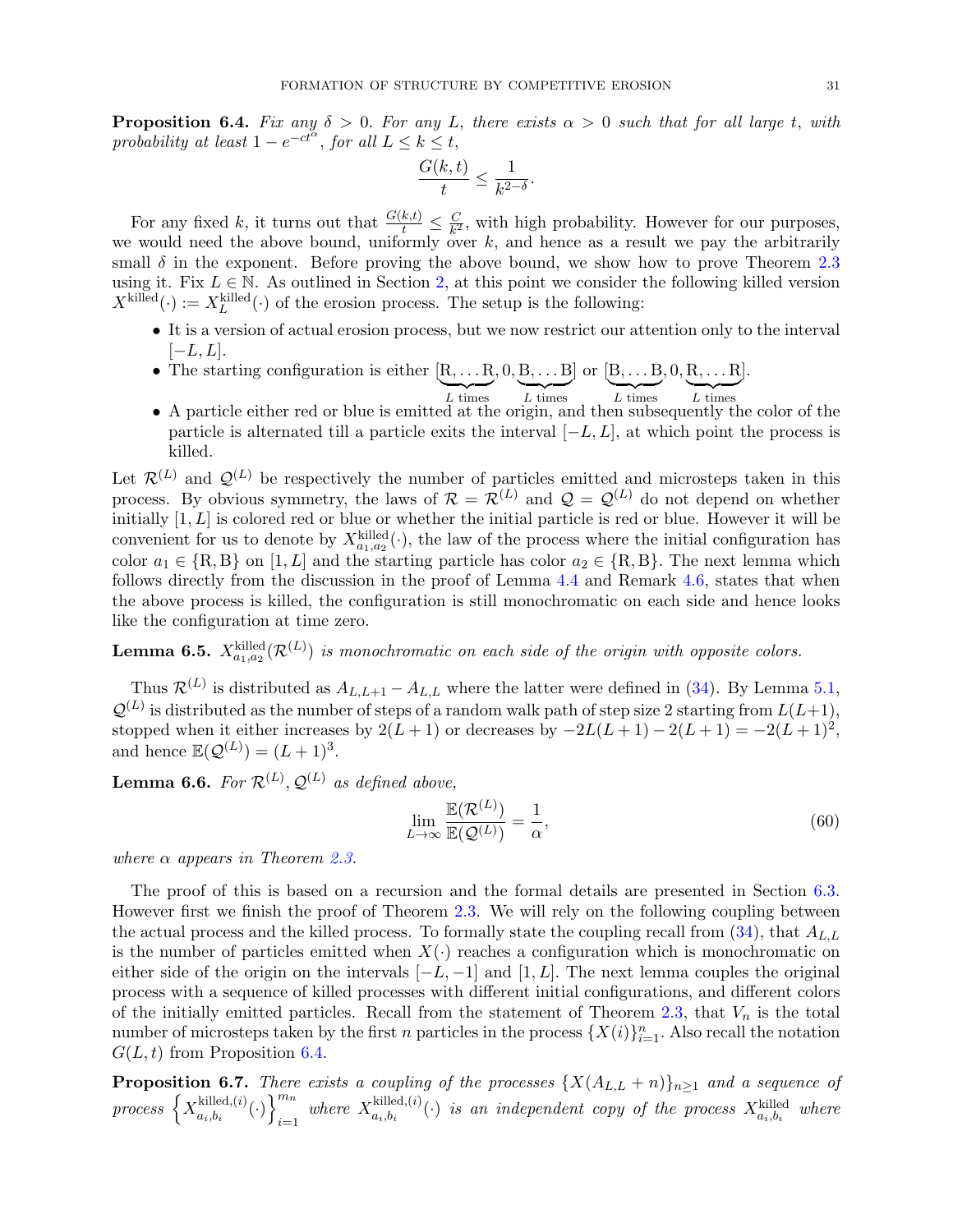$a_i, b_i$  are functions of the process  $\{X(A_{L,L} + n)\}_{n \geq 1}$  and  $m_n$  is a non-decreasing random sequence such that the following holds:

- (1)  $|\mathscr{P}_n n| \leq \sum_{\ell=L+1}^{\infty} G(\ell, V_n)$  for all n where  $\mathscr{P}_n = \sum_{i=1}^{m_n} \mathcal{R}_i^{(L)}$  where  $\mathcal{R}_i^{(L)}$  $\binom{L}{i}$  is the total number of particles emitted during the i<sup>th</sup> process  $X_{a+b}^{killed,(i)}$  $a_i, b_i^{k$ <sup>(*t*)</sup>(·).
- (2) Moreover,

$$
\mathcal{T}_n \leq V_n \leq \mathcal{T}_n + \sum_{\ell=L+1}^{\infty} G(\ell, V_n).
$$

where  $\mathcal{S}_n = \sum_{i=1}^{m_n} \mathcal{Q}_i^{(L)}$  where  $\mathcal{Q}_i^{(L)}$  $\binom{L}{i}$  is the total number of microsteps taken during the i<sup>th</sup> process  $X^{\text{killed},(i)}_{a+b}$  $a_i, b_i$ 

Before describing the above coupling, we show how to quickly finish the proof of Theorem [2.3](#page-8-0) using the above and Proposition [6.4.](#page-30-0)

Proof of Theorem [2.3.](#page-8-0) Observe that, using (2) above,

$$
\frac{\mathcal{I}_n}{n} \le \frac{V_n}{n} \le \frac{\mathcal{I}_n + \sum_{\ell=L+1}^{\infty} G(\ell, V_n)}{n}.
$$

Moreover, notice that with probability at least  $1 - e^{-n^c}$  for some  $c > 0$ ,

$$
n\leq V_n\leq n^5\,,
$$

where the first inequality is deterministic and the second inequality follows from standard ran-dom walk estimates (by Lemma [6.8](#page-33-0) stated later, for  $\delta = 1/4$ , with probability at least  $1 - e^{-n^c}$ ,  $\sup_{t\leq n^5} |M^t| \geq n^{5/2-2\delta}$ , and deterministically, if  $\sup_{t\leq n^5} |M^t| \geq n^{5/2-2\delta}$  then  $S^{n^5} \geq n^{5/4-\delta} \geq n$ and hence  $V_n \n\t\leq n^5$ ). Fixing  $L > 0$ , using the above and Proposition [6.4,](#page-30-0) followed by an union bound over  $n \le t \le n^5$  it follows that with probability at least  $1 - e^{-n^c}$  for some  $c > 0$ , we have  $\sum_{\ell=L+1}^{\infty} G(\ell, V_n) \leq \frac{V_n}{\sqrt{I}}$  $\frac{n}{L}$  and thus by (2) above,

$$
V_n(1 - \frac{1}{\sqrt{L}}) \le \mathcal{T}_n \le V_n.
$$

Moreover by the law of large numbers, it follows that  $\frac{\mathscr{P}_n}{\mathscr{T}_n}$  converges almost surely to  $\frac{\mathbb{E}(\mathcal{R}^{(L)})}{\mathbb{E}(\mathcal{Q}^{(L)})}$  $\frac{\mathbb{E}(\mathcal{K}^{(L)})}{\mathbb{E}(\mathcal{Q}^{(L)})}$ . Now using Lemma [6.6,](#page-30-1) for any  $\varepsilon > 0$  we can choose L large enough so that  $\frac{\mathbb{E}(\mathcal{R}^{(L)})}{\mathbb{E}(\mathcal{O}(L))}$  $\frac{\mathbb{E}(\mathcal{R}^{(L)})}{\mathbb{E}(\mathcal{Q}^{(L)})} \geq \frac{1}{\alpha} - \varepsilon$  and hence for all large *n* with probability going to 1, we have  $\mathscr{P}_n \ge V_n(1 - \frac{1}{\sqrt{n}})$  $(\frac{1}{\overline{L}})(\frac{1}{\alpha}-\varepsilon)$ . Thus using (1) above and the preceding discussion,

$$
\mathscr{P}_n(1-\frac{C}{\sqrt{L}}) \le n \le \mathscr{P}_n(1+\frac{C}{\sqrt{L}}),
$$

for some  $C = C(\alpha)$ . Thus we get

$$
\frac{\mathscr{T}_n}{\mathscr{P}_n}(1-\frac{C'}{\sqrt{L}})\leq \frac{V_n}{n}\leq \frac{\mathscr{T}_n}{\mathscr{P}_n}(1+\frac{C'}{\sqrt{L}})
$$

for some constant  $C' = C'(\alpha)$ , and hence Theorem [2.3](#page-8-0) follows.

We now prove Proposition  $6.4$ .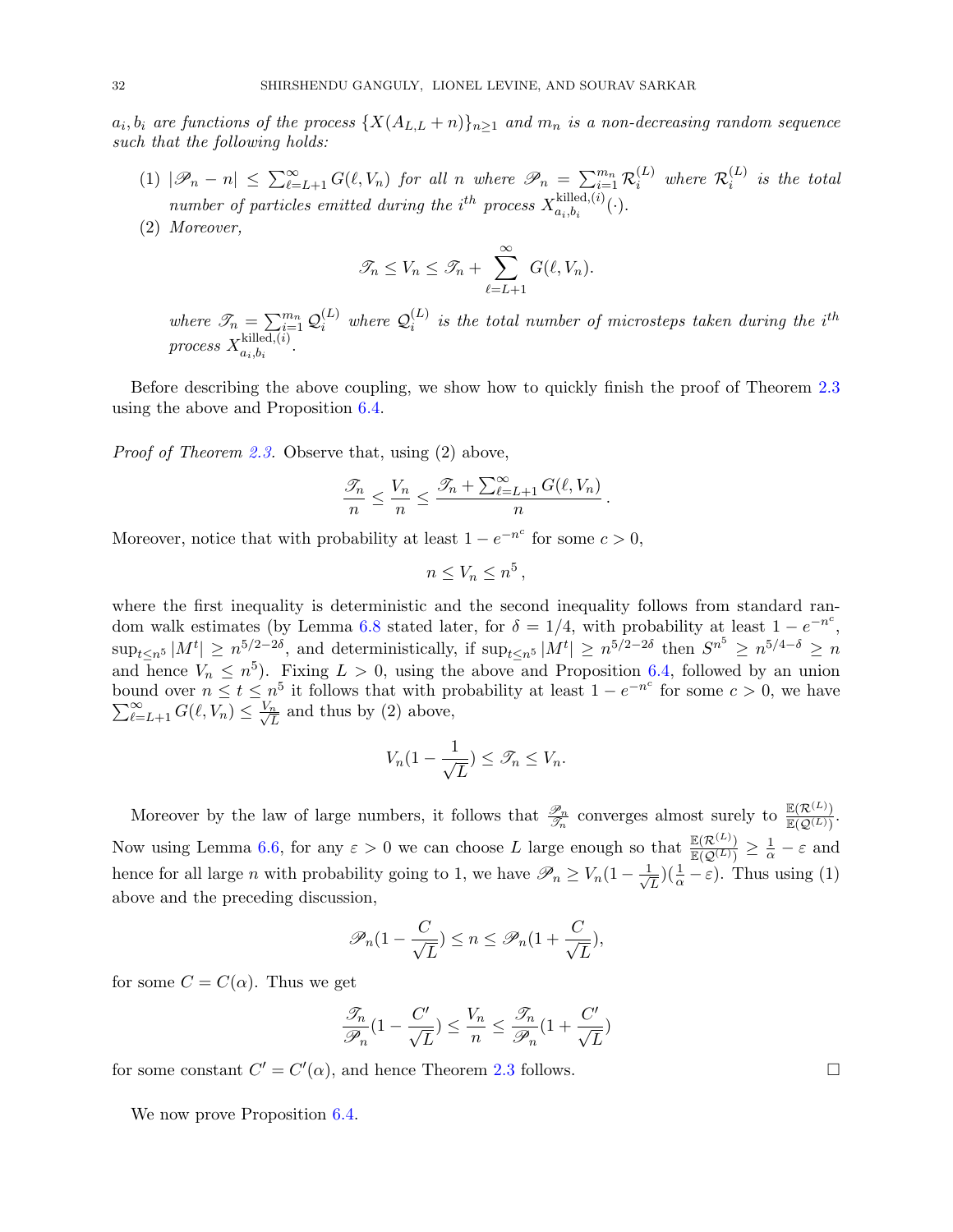*Proof of Proposition [6.4.](#page-30-0)* Recall the two terms on the RHS in  $(59)$ . We will provide bounds only for the first term and omit the completely symmetric details for the second term. Also for notational brevity we will drop the E in the notation. Thus we will bound

$$
\frac{\sum_{i=1}^{N_1(t)}\mathcal{F}_{k,k}^{(i)}}{T_k^{(1)}+\sum_{i=1}^{N_1(t)-1}\mathcal{W}_k^{(i)}}.
$$

The proof considers two cases  $k \leq t^{\gamma}$  and  $k > t^{\gamma}$  for some to-be-later specified value of  $\gamma$ . The first part of the proof shows that for any  $k \leq t^{\gamma}$ ,  $N_1(t, k)$  is large. In this case, for our purposes we can afford to use the following rather crude bound:

<span id="page-32-0"></span>
$$
\mathbb{P}(N_1(t,k) \ge t^{1/4-\delta}) \ge 1 - e^{-t^c}
$$
\n(61)

which is proved in Lemma  $6.9$ . Note that by Lemma  $6.2$ , the terms in the numerator in  $(59)$ are sub-exponential variables at scale  $k^2$ . Since  $N_1(t, k)$  is large for  $k \leq t^{\gamma}$ , this allows us to use concentration results to bound the numerator. Also notice that by Lemma [6.3,](#page-29-2) the terms in the denominator, dominates a sub-exponential variable at scale  $k^4$ . This shows that the ratio in  $(59)$ is bounded approximately by  $\frac{1}{k^2}$ . Formally we use,

$$
\mathbb{P}\left(\frac{\sum_{i=1}^{N_1(t,k)}\mathcal{F}_{k,k}^{(i)}}{N_1(t,k)} \geq 2\mathbb{E}(\mathcal{F}_{k,k}^{(1)}))\right) \leq e^{-t^c} + \sum_{m=t^{1/4-\delta}}^{t} \mathbb{P}\left(\frac{\sum_{i=1}^{m}\mathcal{F}_{k,k}^{(i)}}{m} \geq 2\mathbb{E}(\mathcal{F}_{k}^{(1)})\right).
$$

Similarly

$$
\mathbb{P}\left(\frac{\sum_{i=1}^{N_1(t,k)}\mathcal{W}_k^{(i),*}}{N_1(t,k)} \leq \frac{1}{2}\mathbb{E}(\mathcal{W}_k^{(1),*}))\right) \leq e^{-t^c} + \sum_{m=t^{1/4-\delta}}^t \mathbb{P}\left(\frac{\sum_{i=1}^m\mathcal{W}_k^{(i),*}}{m} \geq 2\mathbb{E}(\mathcal{W}_k^{(1),*})\right).
$$

where  $\mathcal{W}_k^{(i),*}$  $\mathbf{k}^{(i),*}$  are i.i.d. copies of hitting time of  $\pm \frac{k^2}{4}$  $\frac{x^2}{4}$ , for a standard random walk on Z started at the origin. Thus by simple union bound and the following estimate, the probabilities on the LHS in the above two expressions are both at most  $e^{-t^c}$  for some  $c > 0$ . There exists a universal  $c > 0$ such that for any  $k, m > 0$ ,

$$
\mathbb{P}\left(\frac{\sum_{i=1}^{m} \mathcal{F}_{k,k}^{(i)}}{m} \ge 2\mathbb{E}(\mathcal{F}_{k,k}^{(1)})\right) \le e^{-cm},\tag{62}
$$

$$
\mathbb{P}\left(\frac{\sum_{i=1}^{m} \mathcal{W}_k^{(i),*}}{m} \le \frac{1}{2} \mathbb{E}(\mathcal{W}_k^{(1),*})\right) \le e^{-c'm}.\tag{63}
$$

The above follows from standard concentration of sub-exponential variables [\[14\]](#page-41-18) and Lemmas [6.2](#page-29-1) and [6.3.](#page-29-2) Now as  $\mathbb{E}(\mathcal{F}_k^{(i)})$  $k^{(i)}$ ) =  $O(k^2)$  and  $\mathbb{E}(\mathcal{W}_k^{(i,*)})$  $(k^{(i,*)}_k) = \Theta(k^4)$ , we have,

$$
\mathbb{P}\left(\frac{G(t,k)}{t} \geq \frac{C}{k^2}\right) \leq \mathbb{P}\left(\frac{\sum_{i=1}^{N_1(t,k)} \mathcal{F}_{k,k}^{(i)}}{\sum_{i=1}^{N_1(t,k)-1} \mathcal{W}_k^{(i)*}} \geq \frac{C}{k^2}\right) \n\leq \mathbb{P}\left(\frac{\sum_{i=1}^{N_1(t,k)} \mathcal{F}_{k,k}^{(i)}}{N_1(t,k)} \geq 2\mathbb{E}(\mathcal{F}_{k,k}^{(1)})\right) + \mathbb{P}\left(\frac{\sum_{i=1}^{N_1(t,k)} \mathcal{W}_k^{(i)*}}{N_1(t,k)} \leq \frac{1}{2}\mathbb{E}(\mathcal{W}_k^{(1,*)})\right) \n\leq e^{-t^c}.
$$

Now fix  $t^{\alpha} \leq k \leq t$ . In this regime we would not argue largeness of  $N_1(t, k)$  but use the fact each of the entries in the denominator of [\(59\)](#page-29-0) is large compared to the corresponding term in the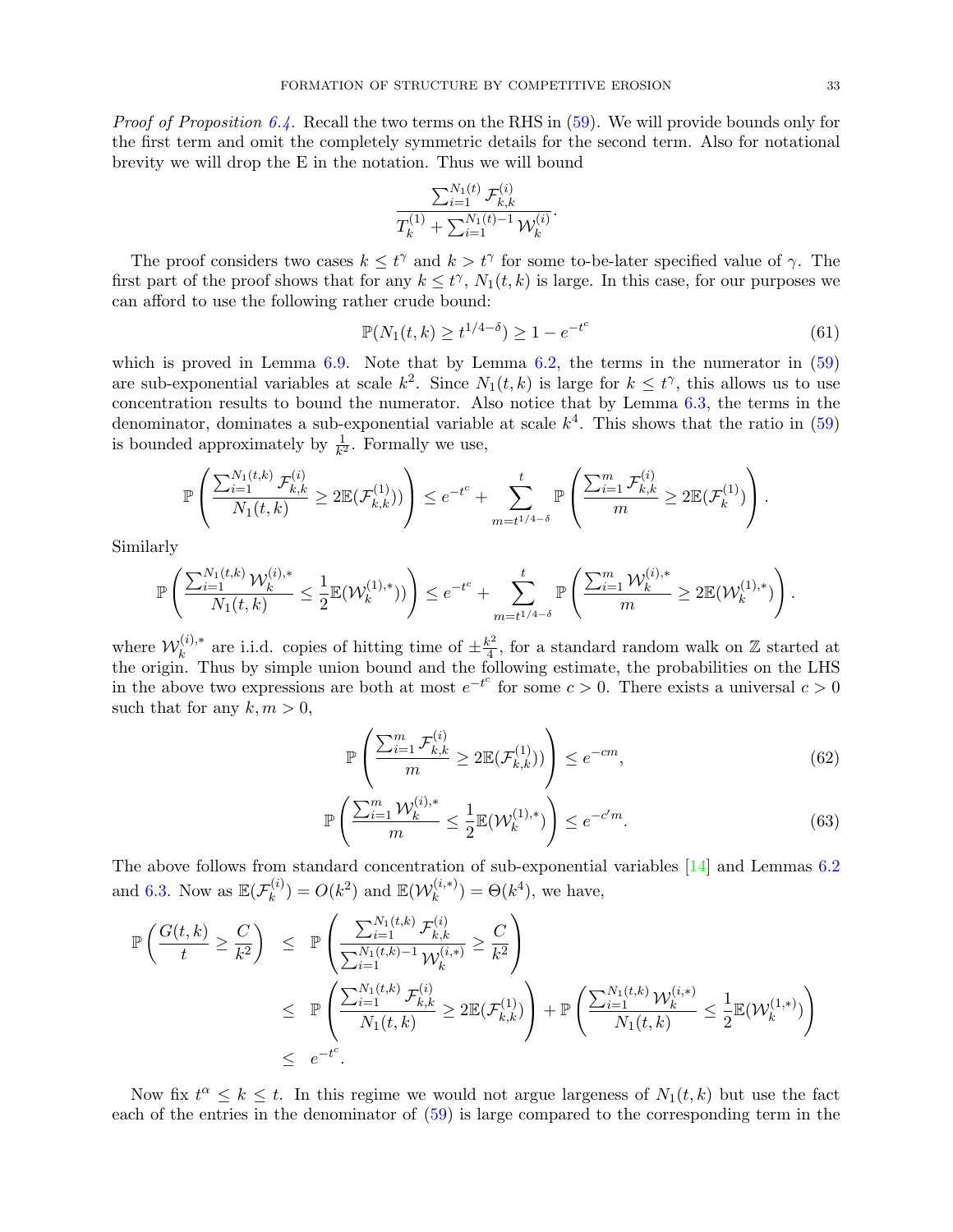numerator and this would suffice to show that the ratio is small even if the number of terms in the sum  $N_1(t, k)$ , is small. Formally from  $(59)$  and union bound we have,

$$
\mathbb{P}\left(\frac{G(t,k)}{t} \ge \frac{C}{k^{2-2\delta}}\right) \le \sum_{i=1}^t \mathbb{P}(\mathcal{F}_{k,k}^{(i)} \ge k^{2+\delta}) + \sum_{i=1}^t \mathbb{P}(\mathcal{W}_k^{(i,*)} \le k^{4-\delta}) + \mathbb{P}(T_K^{(1)} \le k^{4-\delta}),
$$
  

$$
\le e^{-t^c},
$$

where the last inequality follows from exponential tails of  $\mathcal{F}_{k,k}^{(i)}$  and  $W_k^{(i,*)}$  at scales  $k^2$  and  $k^4$ respectively.  $\square$ 

We now finish the proof of  $(61)$ . We will start with the following lemma.

<span id="page-33-0"></span>**Lemma 6.8.** For all small  $\delta > 0$  there exists  $c > 0$ , such that for all large enough T,

$$
\mathbb{P}\left(\sup_{t\leq T}|M^t|\geq T^{1/2-2\delta}\right)\geq 1-e^{-T^c}.
$$

*Proof.* Recall the concatenated walks  $(\mathscr{E}'_1; \mathscr{E}'_2; \ldots)$  and  $(\mathscr{F}'_1; \mathscr{F}'_2; \ldots)$  from [\(42\)](#page-19-2). Also recall [\(38\)](#page-17-0) and 1100). Recall the concatenated wanks  $(e_1, e_2, \ldots)$  and  $(\mathscr{F}_1, \mathscr{F}_2, \ldots)$  from  $(42)$ . Also fecan (56) and [\(39\)](#page-18-1) and without loss of generality let us assume that the former holds for some k. Now by [\(38\)](#page-17-0), either  $\sum_{i=1}^{k} N(\mathscr{E}_i) \geq \frac{T}{2}$  $\frac{T}{2}$  or  $\sum_{i=1}^{k-1} N(\mathscr{F}_i) \geq \frac{T}{2}$  $\frac{T}{2}$ . Now as already mentioned in the discussion right after [\(38\)](#page-17-0), the concatenated walk  $(\mathscr{E}'_1; \mathscr{E}'_2; \ldots; \mathscr{E}'_k)$  is a random walk of step-size 2 run starting from 0 till it hits  $\{\pm (k+1)(k+2)\}\$  and has run for  $\sum_{i=1}^{k} N(\mathscr{E}_i)$  steps. On the other hand by  $(42)$ ,  $(\mathscr{F}'_1; \mathscr{F}'_2; \ldots; \mathscr{F}'_{k-1})$  is a random walk of step size 2 which hits  $\{\pm((k+2)^2-1-(k+1))\}\$ , and has run for  $\sum_{i=1}^{k} N(\mathscr{F}_i')$  steps. Now the result follows from the following straightforward random walk estimate: for a standard random walk  $\{X_s\}_{s\geq 1}$  on Z, and any large enough  $m > 0$ 

$$
\mathbb{P}\left(\sup_{s\leq m}|X_s|\geq m^{1/2-\delta}\right)\geq 1-e^{-m^c}
$$

for some  $c = c(\delta) > 0$ . whose proof follows by observing that there exists a universal constant  $c > 0$ such that uniformly from any point in the interval  $[-m^{1/2-\delta}, m^{1/2-\delta}]$  the chance to exit the interval in the next  $m^{1-2\delta}$  is  $c > 0$  independent of m and  $\delta$ . (see [\[20\]](#page-42-3) for more details.)

<span id="page-33-1"></span>**Lemma 6.9.** Fix  $k \leq T^{\gamma}$  where  $\gamma$  is some sufficiently small positive constant, one has

$$
\mathbb{P}(N_1(T,k) \ge T^{1/4-\delta}) \le 1 - e^{-T^c}.
$$

where  $c = c(\gamma) > 0$ . The same result holds for  $N_2(T, k)$ .

*Proof.* The proof is based on the fact that after  $T$  microsteps have been taken, the number of sites to be explored is approximately  $T^{1/4}$ . Now for any j large enough, we will show that there is a significant chance of a particle being  $(E, k)$  – good among the particles emitted between the times that the number of sites explored went from j to  $j + 1$ . To this end note that by [\(38\)](#page-17-0) and [\(39\)](#page-18-1), deterministically if  $\sup_{t\leq T}|M^t|\geq T^{1/2-2\delta}$ , then  $S_{\mathcal{E}}^T\geq \frac{T^{1/4-\delta}}{2}$  $\frac{1}{2}$ . Thus

$$
\mathbb{P}\left(S_{\mathcal{E}}^T \ge \frac{T^{1/4-\delta}}{2}\right) \ge \mathbb{P}\left(\sup_{t \le T} |M^t| \ge T^{1/2-2\delta}\right) \ge 1 - e^{-T^c}.
$$

where the last inequality follows from the previous lemma. Recall the notations  $A_{i,i}$  and  $A_{i,i+1}$ from [\(34\)](#page-16-2). Let  $Z_i$  denote the event that there is a particle with index between,  $A_{i,i}$  and  $A_{i,i+1}$ . which is  $(E, k) - good$ . Clearly then

$$
N_1(T, k) \ge \sum_{i = \frac{cT^{1/4-\delta}}{2}}^{S_{\rm E}^T - 1} \mathbf{1}(Z_i).
$$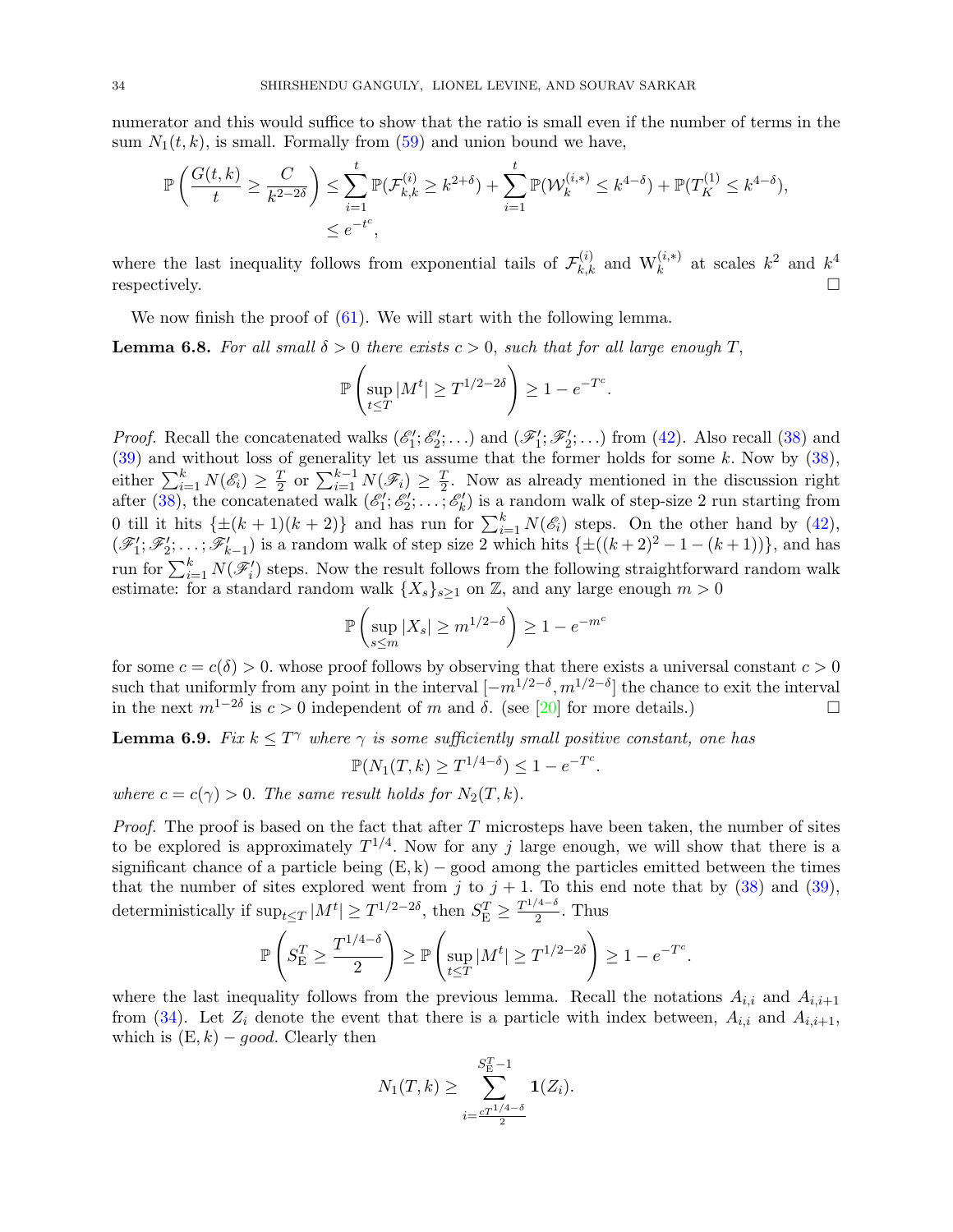Recall from Lemma [5.1,](#page-16-0) that the microsteps between  $A_{i,i}$  and  $A_{i,i+1}$  correspond to a random walk segment  $\mathscr{E}_i$  that goes from  $i(i+1)$  or  $-i(i+1)$  to  $\pm(i+1)(i+2)$ . Without loss of generality, assume that the value of M starts from  $i(i + 1)$  i.e., [1, i] is colored blue and  $[-i, -1]$  is colored red. One can verify that  $Z_i$  occurs if the value of M hits  $i(i+1)-2k(k+1)$  before hitting  $(i+1)(i+2)$  since at this point the interval  $[-k,-1]$  is monochromatic colored blue and  $[1,k]$  is colored red which implies that there must have been a particle that had been  $(E, k) - good$ .

By standard Gambler's ruin computations,

$$
\mathbb{P}(Z_i) \ge \frac{2(i+1)}{k(k+1)+2(i+1)} \ge \frac{1}{2},
$$

by choosing  $\gamma$  sufficiently small so that  $1/4 - \delta > 2\gamma$ . Also the events  $Z_i$  are clearly independent. Hence,

$$
\mathbb{P}(N_1(T,k) \le T^{1/4-2\delta}) \le e^{-T^{4c}} + \mathbb{P}(N_1(T,k) \le T^{1/4-2\delta}, S_{\mathcal{E}}^T \ge T^{1/4-\delta})
$$
  

$$
\le e^{-T^c} + \sum_{m=T^{1/4-2\delta}}^T \mathbb{P}\left(\sum_{i=\frac{T^{1/4-2\delta}}{2}}^m \mathbf{1}(Z_i) \le T^{1/4-3\delta}\right)
$$
  

$$
\le e^{-T^c}.
$$

 $\Box$ 

The only thing left is the proof of Proposition [6.7.](#page-30-2)

*Proof of Proposition [6.7.](#page-30-2)* Recall the notation  $\mathcal{R}_i^{(L)}$  $i<sup>(L)</sup>$  from the statement of the proposition. The coupling is rather natural and simple to describe: Let us start with the  $A_{L,L} + 1^{th}$  particle. By obvious symmetry and using the same random walks, one can exactly couple  $X(A_{L,L} + \cdot)$  and  $X_{a_1,b_1}^{\text{killed},(1)}$  $a_{1},b_{1}$ <sup>L(1)</sup>(.) where  $a_{1}$  and  $b_{1}$  are determined by the configuration  $X(A_{L,L})$  and the parity of  $A_{L,L}$ . Note that under this coupling, the two processes stay exact up to killing of the latter process. After the latter process is killed, the particle which exited  $[-L, L]$  still continues to move in the former process.

Now one of two things can happen:

- The particle settles outside  $[-L, L]$ . Note that so far exactly  $\mathcal{R}_1^{(L)}$  many particles have been emitted in both the processes. Now by Lemma [6.5,](#page-30-3) the configuration  $X(\mathcal{R}_1^{(L)})$  $j^{(L)}_1$  is still monochromatic on  $[-L, -1]$  and  $[1, L]$ , with opposite colors. Thus we can again use a similar coupling as above to exactly couple  $X(A_{L,L} + \mathcal{R}_1^{(L)} + \cdot)$  and  $X_{a_2,b_2}^{\text{killed},(2)}$  $a_{2},b_{2}^{(\text{Rineq},(2))}(\cdot)$  for an appropriate choice of  $a_2, b_2$ .
- Note that it might also happen that the particle which exited  $[-L, L]$ , eventually returns to the origin. From this point onwards we can couple the microsteps in the process  $X(\cdot)$  with  $X_{a_2,b_2}^{\text{killed},(2)}$  $a_{2},b_{2}$ <sup>(1)</sup>(c) for an appropriate choice of  $a_{2}$  and  $b_{2}$  in the natural way till the latter process gets killed.

We continue as above to build the coupling for the entire process  $\{X(A_{L,L} + n)\}_{n \geq 1}$ . Note that due to occurrences of the second case above, total number of particles emitted in both the processes begin to differ since in the former process the particle that returns to the origin continued to move while in the latter process a new particle is emitted at the origin to couple with the former particle.

But by definition the number of particles over counted in the latter is clearly upper bound by the number of microsteps taken in the former process that are  $\ell - good$ , for some  $\ell \geq L$  and hence the first bound in the statement of Proposition [6.7](#page-30-2) follows. The second statement about the difference in microsteps in the two processes follows by a similar argument. We omit the details.  $\Box$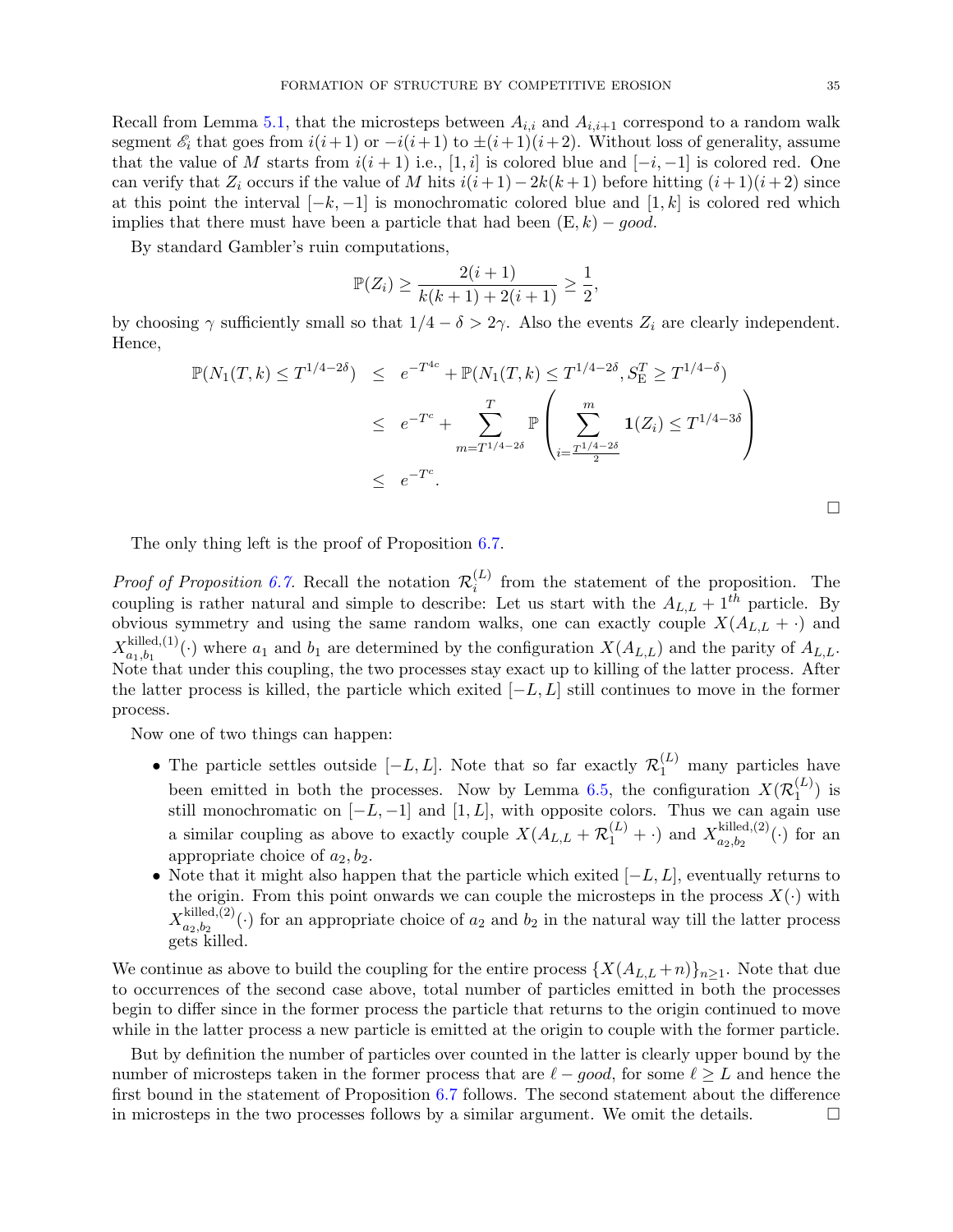### <span id="page-35-0"></span>6.3. Convergence of expectation: In this subsection we prove Lemma [6.6.](#page-30-1) Let,

$$
w_k := \mathbb{E}(\mathcal{Q}^{(k)}) = \mathbb{E}(A_{k,k+1} - A_{k,k}),
$$
\n(64)

where  $A_{k,k}$ ,  $A_{k,k+1}$  are as defined in [\(34\)](#page-16-2) and [\(35\)](#page-16-7). The proof of the lemma relies on the following recursive relation between  $w_k$  and  $w_{k-1}$ .

<span id="page-35-1"></span>**Proposition 6.10.** With the above definitions,  $w_0 = 1$  and

<span id="page-35-2"></span>
$$
w_k = w_{k-1} \frac{(k+1)(k+2)}{k^2} - \frac{1}{k}
$$
\n<sup>(65)</sup>

 $\Box$ 

for all  $k \geq 1$ .

Before proving the above we now finish the proof of Lemma [6.6.](#page-30-1)

*Proof of Lemma [6.6.](#page-30-1)* For  $k \in \mathbb{N}$ , let  $c_{k-1} = \frac{(k+1)(k+2)}{k^2}$  $\frac{f(x+h-1)}{k^2}$ . Solving this recursion, we get  $w_k =$  $w_0 \prod_{i=0}^{k-1} c_i - \sum_{j=1}^{k}$  $\prod_{i=j}^{k-1} c_i$  $\frac{q_{j-1}}{j}$  c<sub>i</sub>. Also, it is easy to see that,  $\prod_{i=j}^{k-1} c_i = \frac{(j+2)(j+3)^2...(k+1)^2(k+2)}{(j+1)^2(j+2)^2...k^2} = \frac{(k+1)^2(k+2)}{(j+1)^2(j+2)}$ . Hence,  $\frac{w_k}{(k+1)^2(k+2)} = \frac{w_0}{2} - \sum_{j=1}^k \frac{1}{j(j+1)^2(j+2)}$ , and thus,  $\frac{w_k}{k^3} \to \frac{1}{2} - \sum_{j=1}^\infty \frac{1}{j(j+1)^2(j+2)}$ , as k goes to infinity.

We finish with the proof of Proposition  $6.10$ .

*Proof of Proposition [6.10.](#page-35-1)* By Lemma [4.3,](#page-14-1) at steps  $A_{k,k}$ ,  $A_{k,k+1}$ , both sides of the origin are monochromatic and of opposite color. Assume without loss of generality that  $A_{k,k}$  is odd, so that at step  $A_{k,k} + 1$ , a red particle is emitted. Also, assume that

$$
X(A_{k,k})([-k,-1]) = (R,R,\ldots,R), \quad X(A_{k,k})([1,k]) = (B,B,\ldots,B), \quad X(A_{k,k})(z) = 0 \text{ o.w.}.
$$

That is, after the  $A_{k,k}^{\text{th}}$  round, the monochromatic run of length k on the positive axis is blue. Clearly, from the assumptions, and Lemma [5.1,](#page-16-0)

$$
M^{A_{k,k}^M} = k(k+1),
$$

where  $M^t$  is as defined in [\(10\)](#page-11-4), and  $\{M^t: t \in [A_{k,k}^M, A_{k,k+1}^M\}$  is a random walk of step-size 2 from  $k(k+1)$  till it hits  $\pm (k+1)(k+2)$ . The main observation leading to the recursion in Proportion [6.10,](#page-35-1) is that, between times  $A_{k,k}^M$  and  $A_{k,k+1}^M$  if we look at the intermediate time when a new particle reaches  $-k$  or k, then the average number of particles emitted from  $A_{k,k}^M$  till so far is  $w_{k-1}$ . This is denoted by the following: Let

$$
T := \inf\{t \ge A_{k,k}^M : M^t \in \{k(k+3), -(k-1)k\}\}.
$$

From  $Z^{A_{k,k}^M}$ , the Markov chain  $Z^T$ , as defined in [\(9\)](#page-11-5), can be in either of the two following states

- State 1: Corresponding to the case  $M<sup>T</sup> = k(k+3)$ , which occurs with probability  $1 \frac{1}{k+1}$  $k+1$ (when a red particle reaches  $-k$ )
- State 2: Corresponding to the case  $M^T = -(k-1)k$ , which occurs with probability  $\frac{1}{k+1}$ (when a red particle reaches  $k$ )

Let  $T^P$  be the number of particles emitted till the microstep T. The fact that  $T^P - A_{k,k} = w_{k-1}$ is evident from the following discussion about the increments of the process  $M<sup>s</sup>$ . Without loss of generality, let us assume that  $M^{A_{k-1,k-1}^M} = (k-1)k$  (instead of  $-(k-1)k$ ). Now note that as the process goes from state  $(k-1, k-1)$  to  $(k-1, k)$  or  $(k, k-1)$ , the value of  $M<sup>t</sup>$  reaches value  $\pm (k(k+1))$ and then immediately at  $A_{k-1,k}^M$  it becomes  $\pm k^2$ . Let us denote this value 'instantaneously' before  $A_{k-1,k}^M$  as  $M^{A_{k-1,k}^M,-}$ . When the latter is  $k(k+1)$  then note that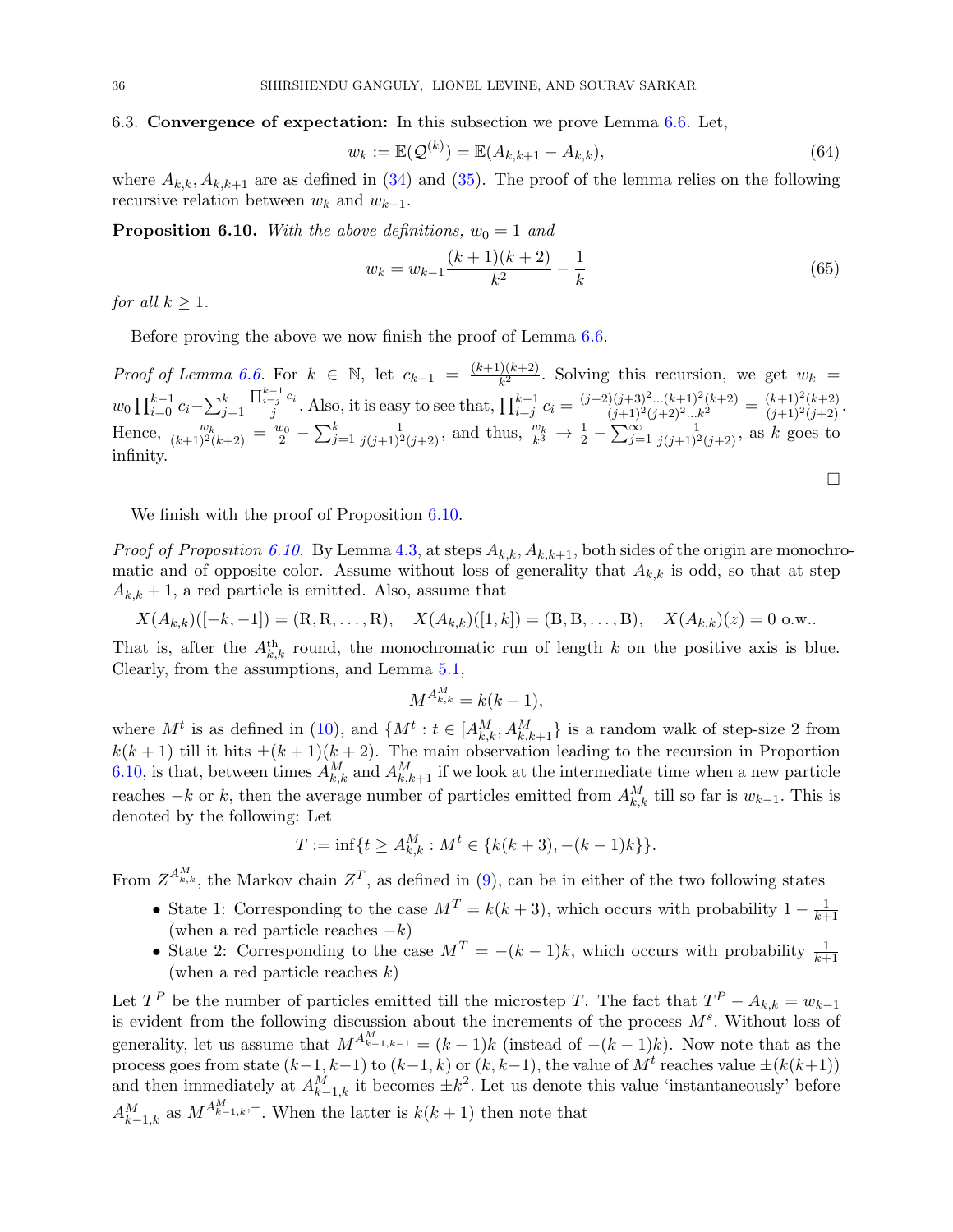$$
M^{A_{k-1,k}^M,-} - M^{A_{k-1,k-1}^M} = k(k+1) - (k-1)k = 2k = k(k+3) - k(k+1) = M^T - M^{A_{k,k}^M},
$$

if T is as in State 1. When  $M^{A_{k-1,k}^M,-} = -k(k+1),$ 

$$
M^{A_{k-1,k}^M,-} - M^{A_{k-1,k-1}^M} = -k(k+1) - (k-1)k = M^T - M^{A_{k,k}^M},
$$

if  $T$  is as in State 2.

We consider the following two cases separately.

**State 1:** Since at step  $A_{k,k} + 1$ , a red particle is emitted, it is easy to see that, at T, the only configuration possible corresponding to the value of  $M<sup>T</sup>$  is,

 $Z_1^T(x) = R$  for all  $x \in [-k, -1]$ ,  $Z_1^T(x) = B$  for all  $x \in [1, k]$ ,  $Z_1^T(x) = 0$  o.w.,

and

$$
Z_2^T = -k, \quad Z_3^T = \mathbf{R}.
$$

Note that one can naturally couple the steps of the configuration from  $A_{k,k}^M$  to T, and the steps of the configuration between  $A_{k-1,k-1}^M$  and  $A_{k-1,k}^M$  (with a red particle emitted at step  $A_{k-1,k-1}$  + 1), where

$$
X(A_{k-1,k-1})(z) = \text{R for all } z \in [-(k-1), -1]; \quad X(A_{k-1,k-1})(z) = \text{B for all } z \in [1, k-1]; \tag{66}
$$

and

<span id="page-36-1"></span>
$$
X(A_{k-1,k})(z) = \text{R for all } z \in [-k, -1]; \quad X(A_{k-1,k})(z) = \text{B for all } z \in [1, k-1]; \tag{67}
$$

(by using the same random walks  $Y^i$  for the two processes to be equal), and hence the number of particles emitted in the two cases have the same distribution.

State 1.1: Note that at State 1, there is an extra red particle at  $-k$ . Hence there are two possibilities. Let  $Y'(t) = Y^{T^P} \left( t + T - \sum_{i=1}^{T^P-1} \tau^i \right)$  denote the steps of the random walk performed after microstep T by this additional red particle starting at  $Y'(0) = -k$ . If

$$
T_1 := \inf\{j \ge 1 : Y'(j) \in \{-(k+1), 1\}\},\
$$

then either  $Y'(T_1) = -(k+1)$ , which happens with probability  $1 - \frac{1}{k+2}$ . In this case, we reach the configuration with explored territory of the form  $(k+1, k)$  and hence we reach  $A_{k,k+1}^M$  from T without emitting any new particle. Otherwise  $Y'(T_1) = 1$ , which happens with probability  $\frac{1}{k+2}$ . This gives rise to the configuration

<span id="page-36-0"></span>
$$
Z_1^{T_1}([-k,-1]) = (\mathbf{R}, \mathbf{R}, \dots, \mathbf{R}), \quad Z_1^{T_1}([1,k]) = (\mathbf{R}, \underbrace{\mathbf{B}, \mathbf{B}, \dots, \mathbf{B}}_{k-1}), \quad Z_1^{T_1}(z) = 0 \text{ o.w. }, Z_2^{T_1} = 0. \tag{68}
$$

Let  $z_k$  be the expected number of particles emitted starting from the above configuration in  $(68)$ till one reaches the configuration in  $A_{k,k+1}$ . We claim,

<span id="page-36-2"></span>
$$
w_k = \left(1 - \frac{1}{k+2}\right)(1+z_k) + \frac{1}{k+2} \times 1.
$$
 (69)

This is easy to see, as starting from the configuration in  $A_{k,k}$ , the emitted red particle either ultimately sits at 1 ( with probability  $1 - \frac{1}{k+2}$ ) yielding the configuration in [\(68\)](#page-36-0), or at  $-(k+1)$ (with probability  $\frac{1}{k+2}$ ) in which case we the explored territory is  $(k+1, k)$  and hence in the latter case only one particle was emitted while in the former  $(1 + z_k)$  many particles are emitted on average.

Thus above we have related the number of new particles emitted after State 1 has been reached to  $w_k$ . Below we discuss what happens if instead we are in State 2.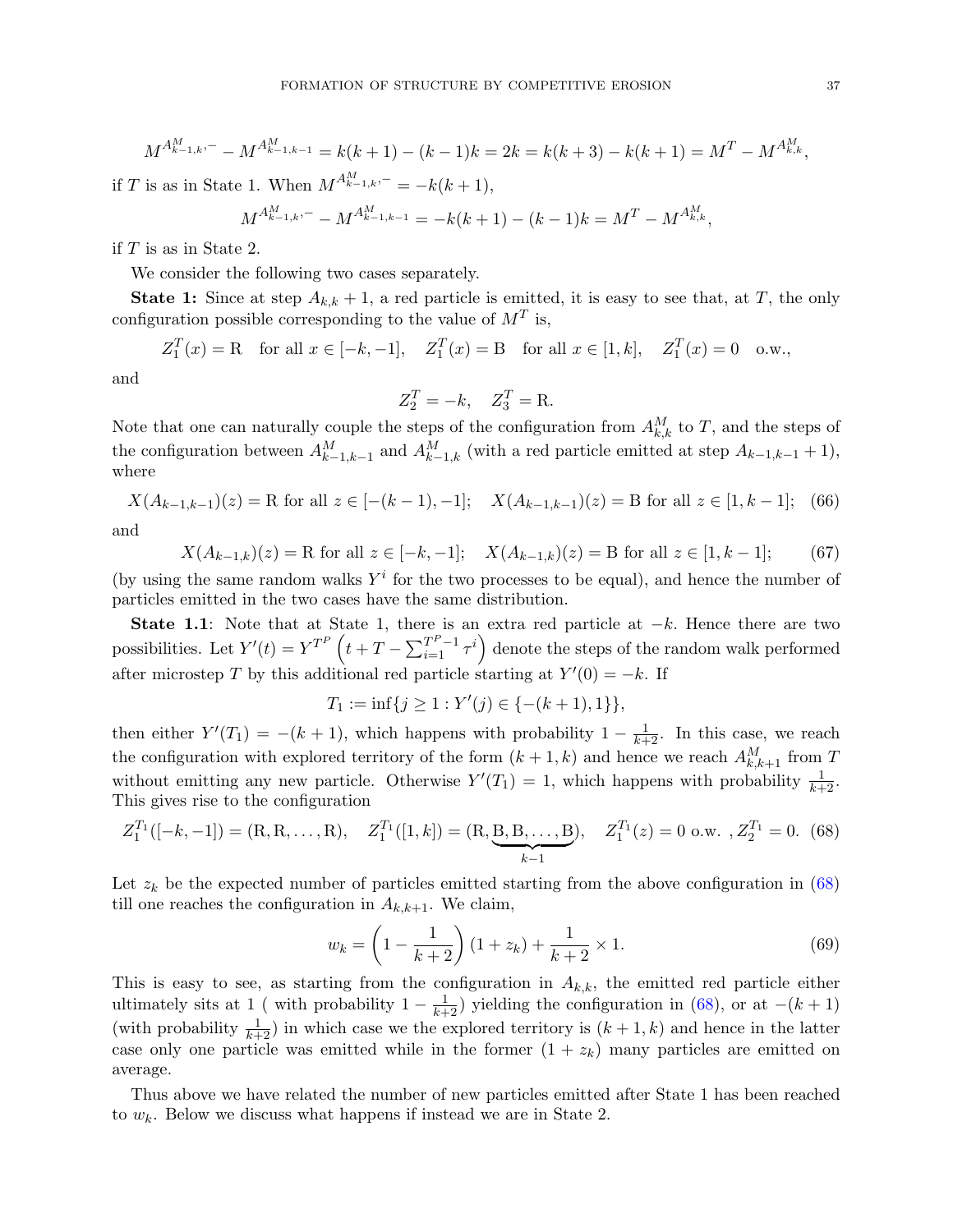**State 2:** Since at step  $A_{k,k} + 1$ , a red particle is emitted, one can check that in this case, at T, the configuration corresponding to the value of  $M<sup>T</sup>$  is,

<span id="page-37-1"></span>
$$
Z_1^T([-k,-1]) = (\mathbf{R}, \underbrace{\mathbf{B}, \mathbf{B}, \dots, \mathbf{B}}_{k-1}); Z_1^T([1,k]) = (\mathbf{R}, \mathbf{R}, \dots, \mathbf{R}), Z_1^T(x) = 0 \text{ o.w. }, Z_2^T = 0 \tag{70}
$$

As in the previous case one observes that the steps of the configuration from  $A_{k,k}^M$  to T can be coupled naturally with the steps of the configuration from  $A_{k-1,k-1}^M$  to  $A_{k-1,k}^M$  (with a red particle emitted at step  $A_{k-1,k-1}$  + 1), where

$$
X(A_{k-1,k-1}([- (k-1), -1]) = (R, R, \dots, R); X(A_{k-1,k-1})([1, k-1]) = (B, B, \dots, B),
$$
 (71)

and

<span id="page-37-0"></span>
$$
X(A_{k-1,k}([- (k-1), -1]) = (B, B, \dots, B); X(A_{k-1,k})([1, k]) = (R, R, \dots, R), X(A_{k-1,k})(z) = 0 \text{ o.w. } (72)
$$

Note that [\(67\)](#page-36-1) and [\(72\)](#page-37-0) are the only two possible configurations at  $A_{k-1,k}$  to be reached from the configuration at  $A_{k-1,k-1}$  by starting with a red particle being emitted at step  $A_{k-1,k-1} + 1$ , as the new site explored must be through red particle. This formalizes the claim that the number of particles emitted up to T can be related to  $w_{k-1}$ , i.e.,

$$
\mathbb{E}(T^P - A_{k,k}) = w_{k-1}.
$$

**State 2.1:** However if we start with configuration in State 2 (described in [\(70\)](#page-37-1)), where  $M<sup>T</sup>$  $-(k-1)k$ , since  $Z_2^T = 0$ , a new particle emits at this step, and this particle is necessarily blue. This is because  $R(T^P) - B(T^P) = R^T - B^T > 0$ , so  $T^P$  is even by Lemma [4.1,](#page-12-2) hence  $Z_2^T = B$ . Let  $T_2$  be the first time the random walk  $\{M^t : t \geq T\}$  hits  $\pm k(k+1)$ . As before, there are two possibilities: either  $M^{T_2} = -k(k+1)$ , corresponding to the configuration

<span id="page-37-2"></span>
$$
Z_1^{T_2}([-k,-1]) = (B,B,\ldots,B); Z_1^{T_2}([1,k]) = (R,R,\ldots,R), Z_1^{T_2}(x) = 0 \text{ o.w. }, Z_2^{T_2} = 0,
$$
 (73)

which in turn corresponds to the journey from the configuration

<span id="page-37-3"></span>
$$
\sigma([- (k-1), -1]) = (B, B, \dots, B); \sigma([1, k-1]) = (R, R, \dots, R); \sigma(x) = 0 \text{ o.w. }, \quad (74)
$$

to

$$
\sigma([-k,-1]) = (B,B,\ldots,B); \sigma([1,k-1]) = (R,R,\ldots,R); \sigma(x) = 0 \text{ o.w. },
$$

(recall that  $Z_1^T(k) = R$ , so this gives the configuration in [\(73\)](#page-37-2));

the other possibility is  $M^{T_2} = k(k+1)$ , corresponding to

<span id="page-37-5"></span>
$$
Z_1^{T_2}([-k,-1]) = (R, R, ..., R); Z_1^{T_2}([1,k]) = (B, B, ..., B), Z_1^{T_2}(x) = 0 \text{ o.w. }, Z_2^{T_2} = 0,
$$
 (75)

which in turn can be coupled with the steps from the configuration

<span id="page-37-4"></span>
$$
\sigma([- (k-1), -1]) = (B, B, \dots, B); \sigma([1, k-1]) = (R, R, \dots, R); \sigma(x) = 0 \text{ o.w. }, \qquad (76)
$$

to

$$
\sigma([- (k-1), -1]) = (R, R, \dots, R); \sigma([1, k]) = (B, B, \dots, B); \sigma(x) = 0 \text{ o.w. },
$$

(note that the new territory explored must be through blue particle). Again as before the above two cases in [\(74\)](#page-37-3) and [\(76\)](#page-37-4) are exactly the ones involved in the journey from  $A_{k-1,k-1}$  to  $A_{k-1,k}$ and hence in this stage the average number of particles is  $w_{k-1}$ .

**State 2.1.1:** Both the end configurations in State 2.1  $((73)$  $((73)$  and  $(75)$ ) correspond to the original configuration at  $A_{k,k}$  we started from. So it takes further  $w_k$  expected number of particles from here to go to the configuration at  $A_{k,k+1}$ . Thus, bringing all this together,

$$
w_k = w_{k-1} + \left(1 - \frac{1}{k+1}\right) \frac{1}{k+2} z_k + \frac{1}{k+1} (w_{k-1} + w_k),
$$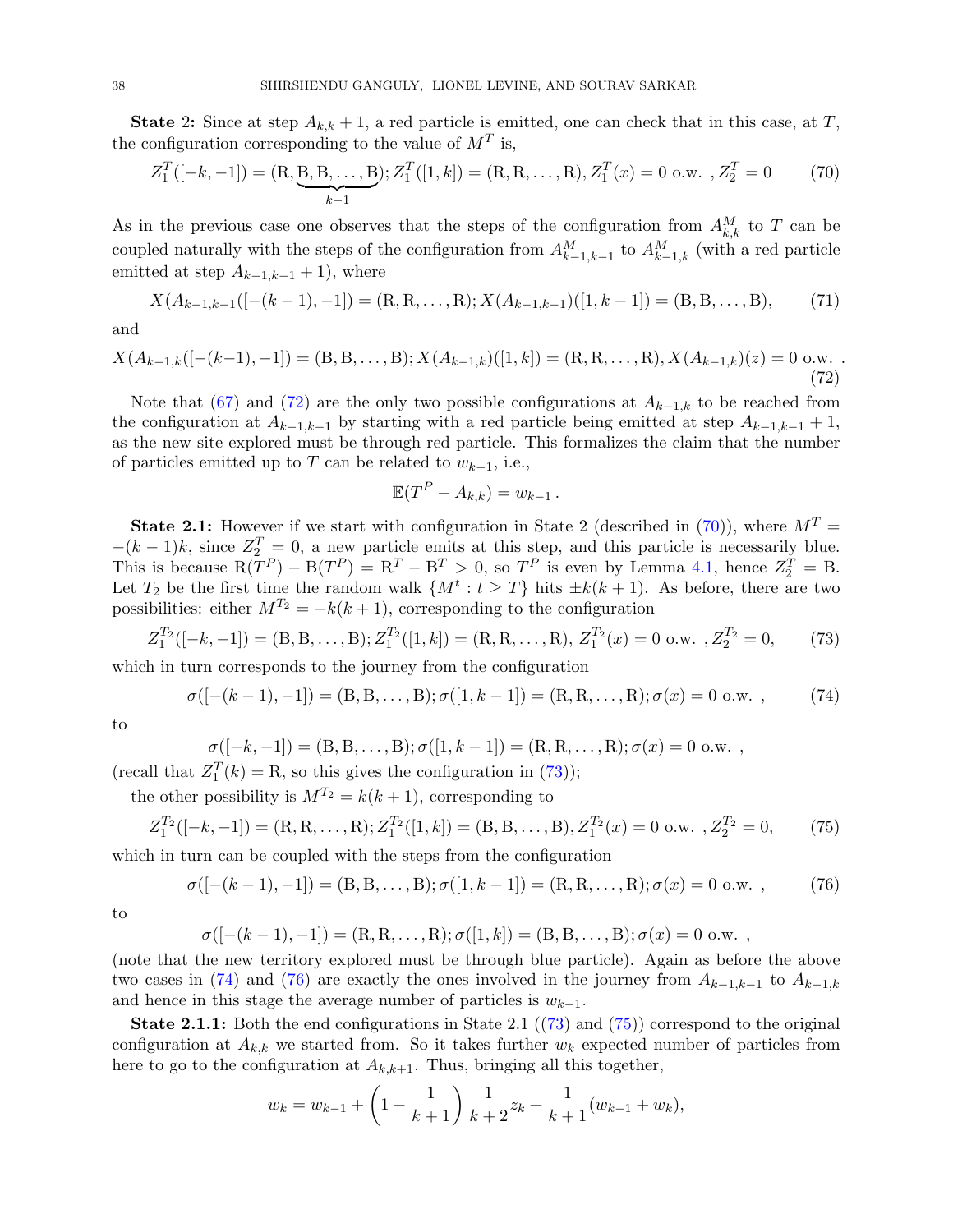where by [\(69\)](#page-36-2),  $z_k = \frac{k+2}{k+1} \left( w_k - \frac{1}{k+2} \right) - 1$ . Simplifying we get [\(65\)](#page-35-2).

# 7. Variants of competitive erosion

Competitive erosion is quite sensitive to changes in the model definition. In this concluding section we discuss several variants.

7.1. Random color sequence. In the model we studied, the color of the new particle alternates deterministically between red and blue (Figure [6a](#page-38-0)). A different behavior emerges if instead the color of the new particle is random, red or blue with probability  $1/2$  independent of the past (Figure [6b](#page-38-0)).



<span id="page-38-0"></span>FIGURE 6. Samples of competitive erosion in  $\mathbb Z$  with (a) alternating red and blue particles; and (b) independent random colors, red and blue each with probability 1/2. In each case, time increases from left to right, and each column depicts the random color configuration on  $\mathbb Z$  after the addition of  $2 \cdot 10^5$  more particles. In (a) the color configuration is approximately antisymmetric about 0 (by Lemma [4.4\)](#page-15-1), and the number of occupied sites is order  $n^{1/4}$  (by Theorem [1.1\)](#page-0-0). In (b) the color configuration seems approximately *symmetric* about 0, and the number of occupied sites seems to be order  $n^{1/2}$ . To highlight the size difference between  $n^{1/4}$  and  $n^{1/2}$ , the two figures are drawn at the same scale.

7.2. Three colors in periodic sequence. Consider  $c \geq 1$  mutually antagonistic colors. At the nth time step a particle of color n mod c is released at the origin. The new particle performs simple random walk in  $\mathbb Z$  until reaching a site of  $\mathbb Z$  – {0} that is either uncolored or colored differently from itself, and converts that site to its own color. The case  $c = 1$  is internal DLA (starting with the origin occupied). The case  $c = 2$  is the one studied in this paper. The case  $c = 3$  is pictured in Figure [7.](#page-39-0)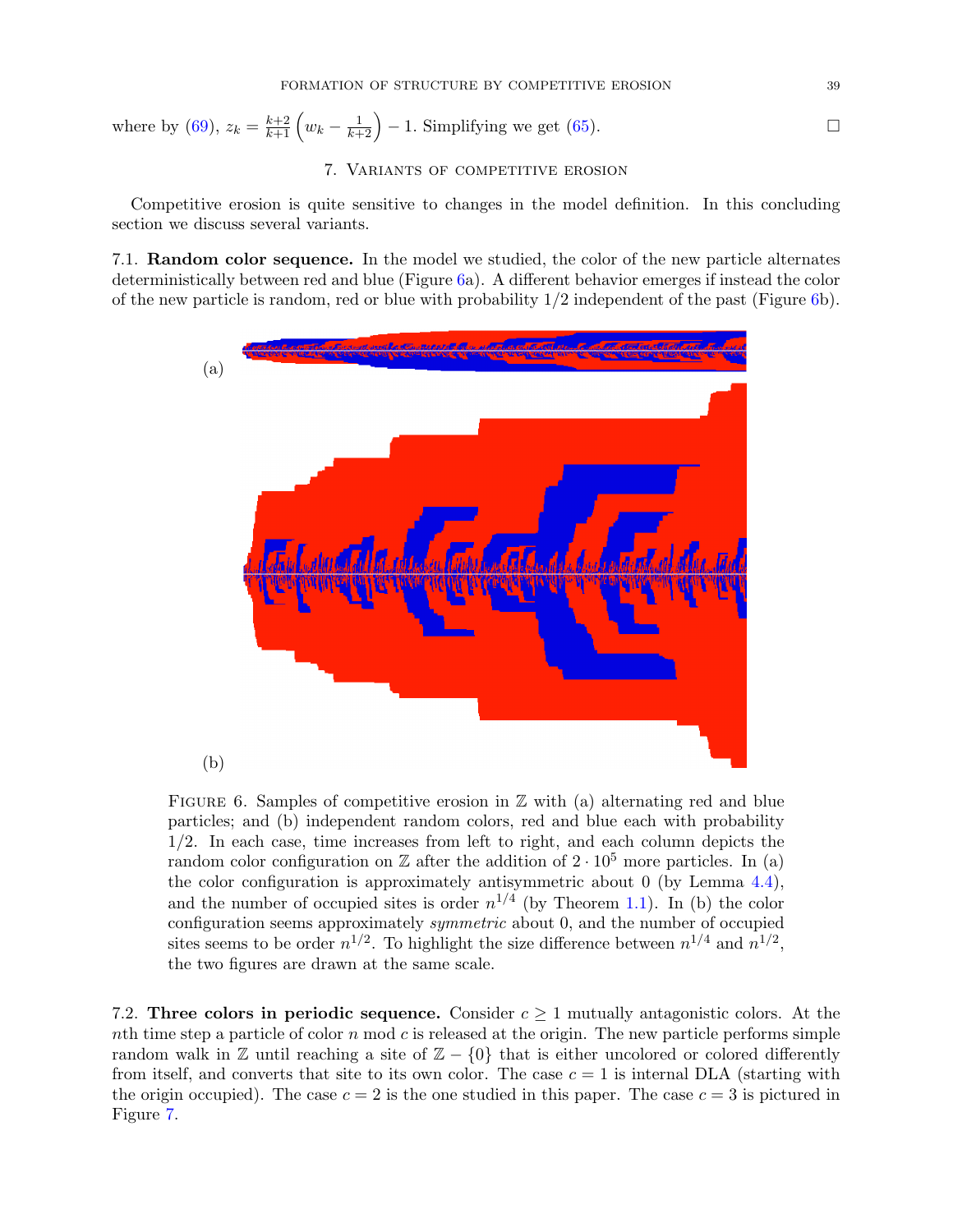

<span id="page-39-0"></span>FIGURE 7. (a) Sample of competitive erosion in  $\mathbb Z$  with 3 mutually antagonistic colors. Time increases from left to right: each column depicts the random color configuration on  $\mathbb Z$  after the addition of  $10^5$  more particles of each color. Is the number of occupied sites after *n* particles still of order  $n^{1/4}$ ?

A different kind of behavior can be seen if the periodic sequence of colors has repeated terms. Figure [8](#page-39-1) shows the result of period 5 with color sequence Blue, Red, Blue, Red, Green. In this case it appears that the number of occupied sites is order  $n^{1/2}$ , nearly all of them Red.



<span id="page-39-1"></span>FIGURE 8. Sample of competitive erosion in  $\mathbb Z$  with periodic color sequence Blue, Red, Blue, Red, Green. Time increases from left to right: each column depicts the random color configuration on  $\mathbb Z$  after the addition of  $5 \times 10^4$  more particles. Nearly all sites end up Red, with a few Blue sites and a very few Green sites surviving near the origin. After *n* particles, is the number of Red sites order  $n^{1/2}$ ? Is the number of Blue and Green sites order 1?

7.3. Cyclically antagonistic colors in periodic sequence. Consider  $c \geq 1$  colors as before, with a different stopping rule: A walker of color k stops only upon reaching a site of  $\mathbb Z$  that is either uncolored or of color  $k-1$  mod c. If  $c \geq 3$  then there is no need to forbid stopping at the origin. The case  $c = 3$  is shown in Figure [9.](#page-40-1)

7.4. More spatial dimensions. Consider the competitive erosion process with Red and Blue particles alternately emitted from the origin in  $\mathbb{Z}^d$  for  $d \geq 2$ . Each particle in turn performs simple random walk on  $\mathbb{Z}^d$  stopped when it first hits an uncolored or oppositely colored site of  $\mathbb{Z}^d - \{0\}$ , and converts that site to its own color. Figure [10](#page-40-0) shows the resulting random color configuration on  $\mathbb{Z}^2$ , and a slice of the resulting configuration on  $\mathbb{Z}^3$ ; each displays surprisingly coherent red and blue territories. The pictures suggest that the set of colored sites grows quite slowly, as most colored sites are repeatedly converted from Red to Blue and back.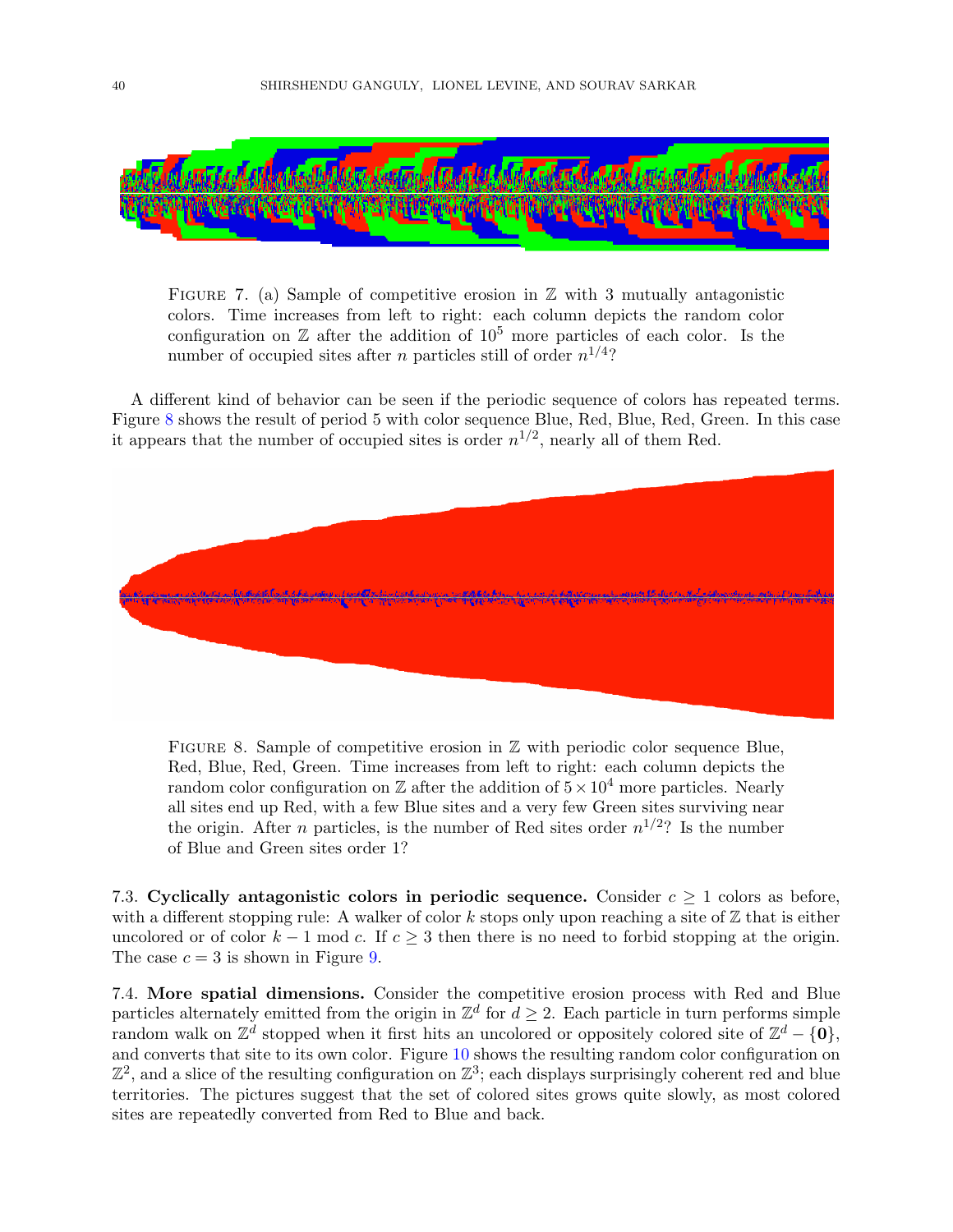

<span id="page-40-1"></span>FIGURE 9. Sample of competitive erosion in  $\mathbb Z$  with periodic color sequence and cyclic antagonism: Blue walkers take over Red and uncolored sites, Red walkers take over Green and uncolored sites, Green walkers take over Blue and uncolored sites. Time increases from left to right: each column depicts the random color configuration on  $\mathbb Z$  after the addition of  $10^5$  more particles of each color. Compared with mutual antagonism (Figure [7\)](#page-39-0), more sites become colored. What is the growth rate of the number of colored sites?



<span id="page-40-0"></span>FIGURE 10. Samples of competitive erosion in  $\mathbb{Z}^2$  (left) and in  $\mathbb{Z}^3$  (right: the twodimensional slice through 0 is shown). Each square pixel displays the color of a single site of  $\mathbb{Z}^2$  (left) or  $\mathbb{Z}^2 \times \{0\}$  (right) after  $5 \cdot 10^8$  particles of each color were alternately released at 0 (the white pixel in the center). Most blue particles convert red sites and vice versa, so that a relatively small number of sites become colored. After *n* particles, is the total number of colored sites of order  $n^{d/(2d+2)}$ ?

A natural approach to predict the growth rate, and perhaps also to prove the coherence of the red and blue territories, is to use higher-dimensional analogues of the "signed sum of positions" [\(3\)](#page-5-0). This leads to a heuristic prediction that after n particles alternating in color are released at the origin in  $\mathbb{Z}^d$ , the total number of colored sites is order  $n^{d/(2d+2)}$ . However, a crucial combinatorial ingredient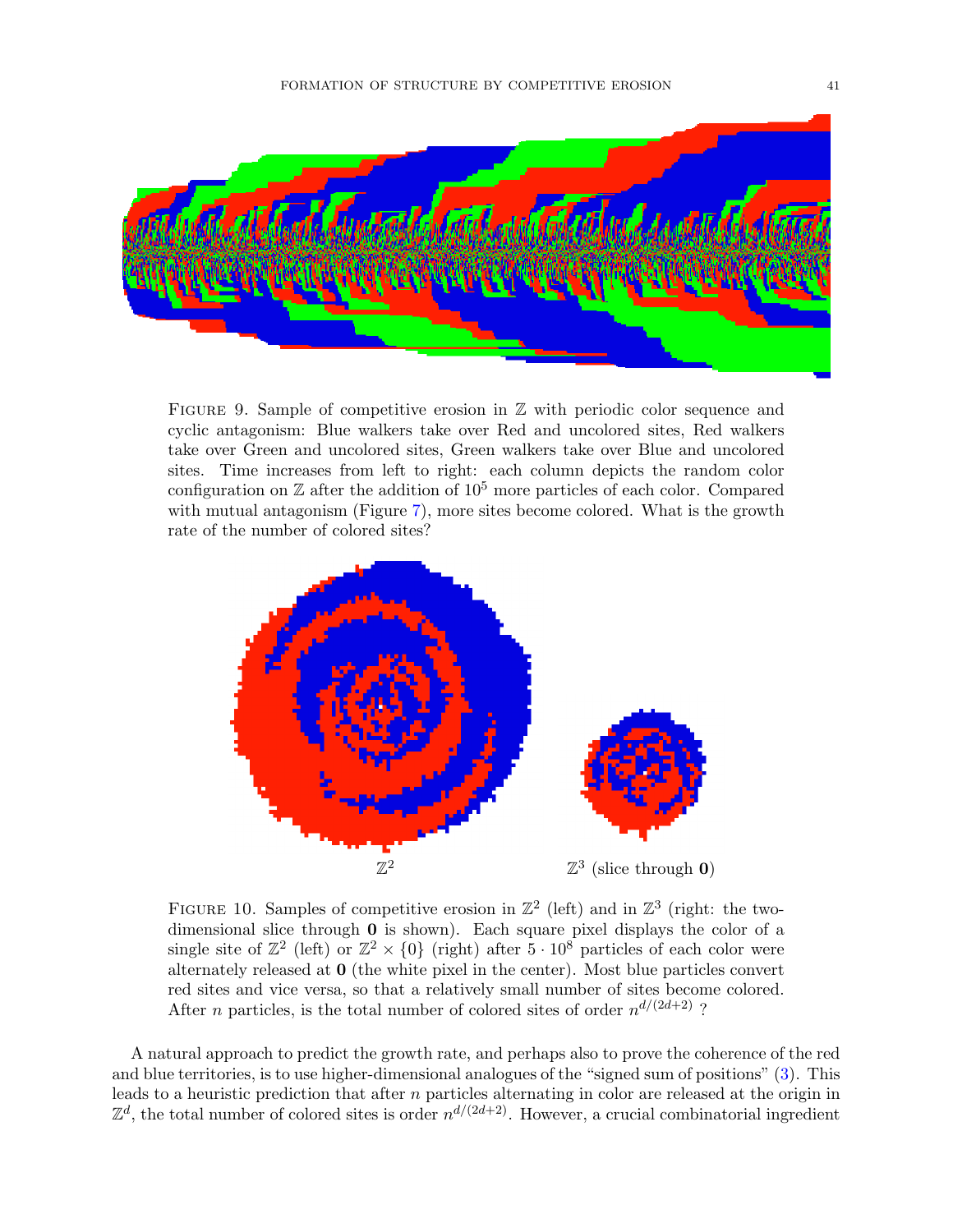in our one-dimensional argument was that whenever an uncolored site becomes colored, the existing color configuration is necessarily monochromatic on each side of the origin; this constraint allowed us to compute the precise value  $M<sup>t</sup>$  must take when a new site becomes colored.

In dimensions two and above there is no such exact combinatorial constraint. On the other hand,  $\mathbb{Z}^d$  for  $d \geq 2$  supports a richer family of discrete harmonic functions. Any discrete harmonic function  $h: \mathbb{Z}^d \to \mathbb{R}$  gives rise to a process  $M_h^t$  (defined as the sum of values of h at the red points minus the values of  $h$  at the blue points, with double weight given to the currently walking particle). This  $M_h^t$  is a martingale except at times when a previously uncolored site becomes colored. The existence of coherent red and blue territories constrains the joint distributions of the  $(M_h^t)$  as h varies over a space H of harmonic test functions (such as the discrete harmonic polynomials on  $\mathbb{Z}^d$ ). One way to quantify the coherence of the territories would be to find a small subset  $S$  of the dual space  $H^*$  such that  $h \mapsto M_h^t$  belongs to S with high probability. In principle one could prove this by finding a Lyaponov function which has negative drift where its value is too high. The challenge is to find a tractable Lyaponov function  $f$ , such that configurations with a small value of  $f$  have coherent territories.

### **REFERENCES**

- <span id="page-41-14"></span>[1] Tonći Antunović, Yael Dekel, Elchanan Mossel, and Yuval Peres. Competing first passage percolation on random regular graphs. Random Structures & Algorithms,  $50(4):534-583$ , 2017.
- <span id="page-41-2"></span>[2] Amine Asselah and Alexandre Gaudilliere. From logarithmic to subdiffusive polynomial fluctuations for internal DLA and related growth models. The Annals of Probability,  $41(3A):1115-1159$ , 2013.
- <span id="page-41-3"></span>[3] Amine Asselah and Alexandre Gaudillière. Sublogarithmic fluctuations for internal dla. The Annals of Probability, 41(3A):1160–1179, 05 2013.
- <span id="page-41-4"></span>[4] Amine Asselah and Alexandre Gaudillière. Lower bounds on fluctuations for internal DLA. Probability Theory and Related Fields, 158(1-2):39–53, 2014.
- <span id="page-41-10"></span>[5] Itai Benjamini and Ariel Yadin. Upper bounds on the growth rate of diffusion limited aggregation. arXiv preprint. [arXiv:1705.06095](http://arxiv.org/abs/1705.06095).
- <span id="page-41-16"></span>[6] Ph. Biane and M. Yor. Valeurs principales associées aux temps locaux browniens. Bull. Sci. Math.  $(2)$ , 111(1):23– 101, 1987.
- <span id="page-41-12"></span>[7] Maury Bramson and Joel L Lebowitz. Asymptotic behavior of densities in diffusion-dominated annihilation reactions. Physical Review Letters, 61(21):2397, 1988.
- <span id="page-41-13"></span>[8] Maury Bramson and Joel L Lebowitz. Asymptotic behavior of densities for two-particle annihilating random walks. Journal of Statistical Physics, 62(1-2):297–372, 1991.
- <span id="page-41-11"></span>[9] Elisabetta Candellero, Shirshendu Ganguly, Christopher Hoffman, and Lionel Levine. Oil and water: a two-type internal aggregation model. The Annals of Probability, 45(6A):4019–4070, 2017.
- <span id="page-41-17"></span>[10] Laurent Canetti, Marco Drewes, and Mikhail Shaposhnikov. Matter and antimatter in the universe. New Journal of Physics, 14(9):095012, 2012.
- <span id="page-41-0"></span>[11] Shirshendu Ganguly, Lionel Levine, Yuval Peres, and James Propp. Formation of an interface by competitive erosion. Probability Theory and Related Fields, 168(1-2):455–509, 2017.
- <span id="page-41-8"></span>[12] Shirshendu Ganguly and Yuval Peres. Competitive erosion is conformally invariant. arXiv preprint. [arXiv:1503.06989](http://arxiv.org/abs/1503.06989).
- <span id="page-41-15"></span>[13] Olle Häggström, Robin Pemantle, et al. First passage percolation and a model for competing spatial growth. Journal of Applied Probability, 35(3):683–692, 1998.
- <span id="page-41-18"></span>[14] Svante Janson. Tail bounds for sums of geometric and exponential variables. arXiv preprint. [arXiv:1709.08157](http://arxiv.org/abs/1709.08157).
- <span id="page-41-5"></span>[15] David Jerison, Lionel Levine, and Scott Sheffield. Logarithmic fluctuations for internal DLA. *Journal of the* American Mathematical Society, 25(1):271–301, 2012.
- <span id="page-41-6"></span>[16] David Jerison, Lionel Levine, and Scott Sheffield. Internal dla in higher dimensions. Electronic Journal of Probability, 18:14 pp., 2013.
- <span id="page-41-7"></span>[17] David Jerison, Lionel Levine, and Scott Sheffield. Internal DLA and the Gaussian free field. Duke Mathematical Journal, 163(2):267–308, 2014.
- <span id="page-41-9"></span>[18] Harry Kesten. How long are the arms in DLA? Journal of Physics A: Mathematical and General, 20(1):L29, 1987.
- <span id="page-41-1"></span>[19] Gregory F Lawler, Maury Bramson, and David Griffeath. Internal diffusion limited aggregation. Annals of Probability, pages 2117–2140, 1992.